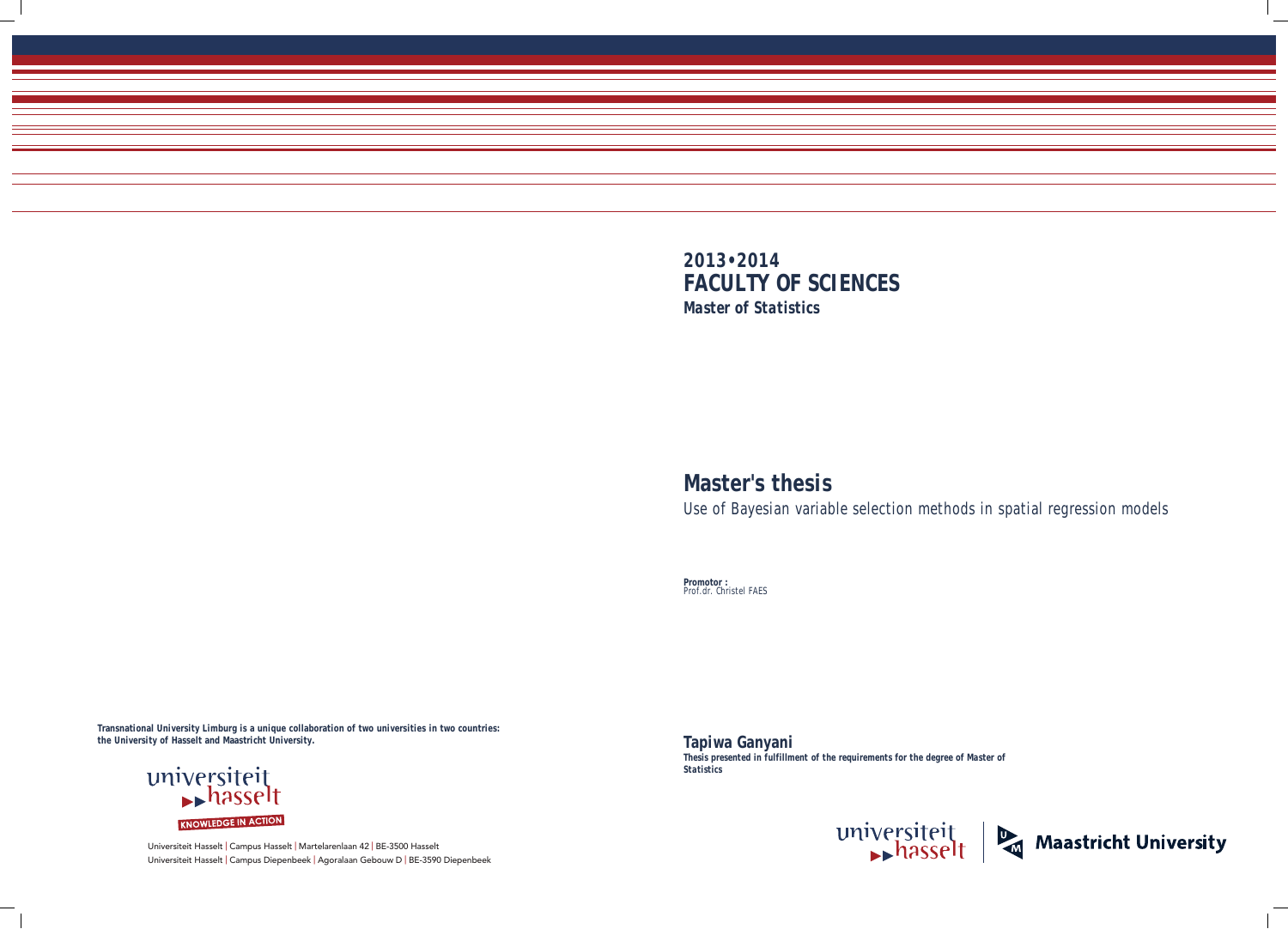### **2013•2014 FACULTY OF SCIENCES** *Master of Statistics*

## **Master's thesis**

Use of Bayesian variable selection methods in spatial regression models

**Promotor :** Prof.dr. Christel FAES

**Tapiwa Ganyani**  *Thesis presented in fulfillment of the requirements for the degree of Master of Statistics*

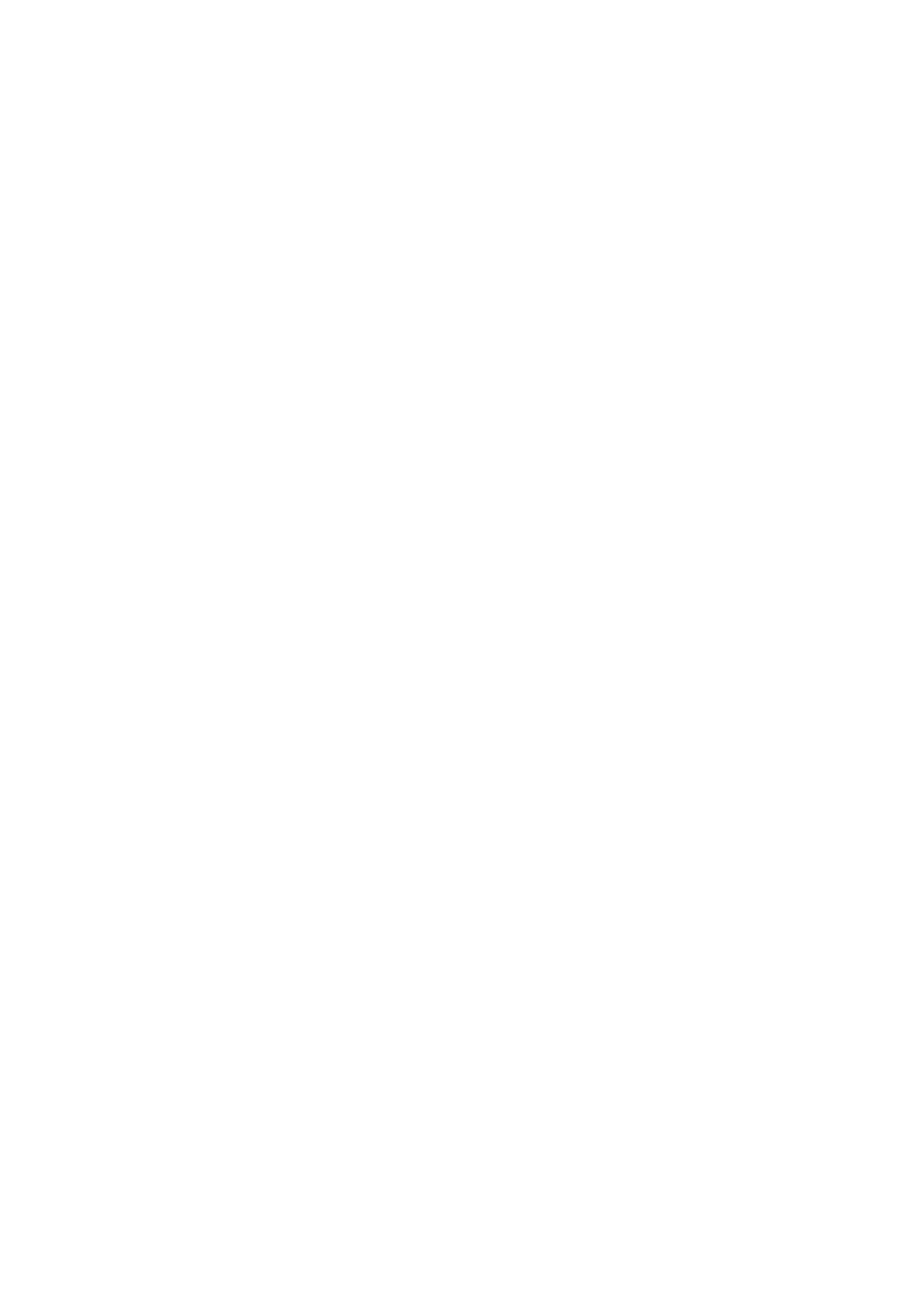### Acknowledgments

First of all, I would like to thank God the Almighty for granting me the opportunity to undertake master studies. I also thank him for giving me strength and guidance to accomplish this thesis project.

I am very grateful to Vlaamse Interuniversitaire Raad (VLIR-UOS) for the funding, your financial support made it possible for me to fully focus on my studies. I will always feel honored to be a recipient of the VLIR scholarship.

I would like to express my sincere appreciation to my thesis supervisor Prof. dr. Christel Faes for giving support and insightful comments from the start to the end of this thesis project. I would also like to extend my appreciation to all Professors who taught me during my master studies, the knowledge and skills you gave me helped a lot in this thesis project.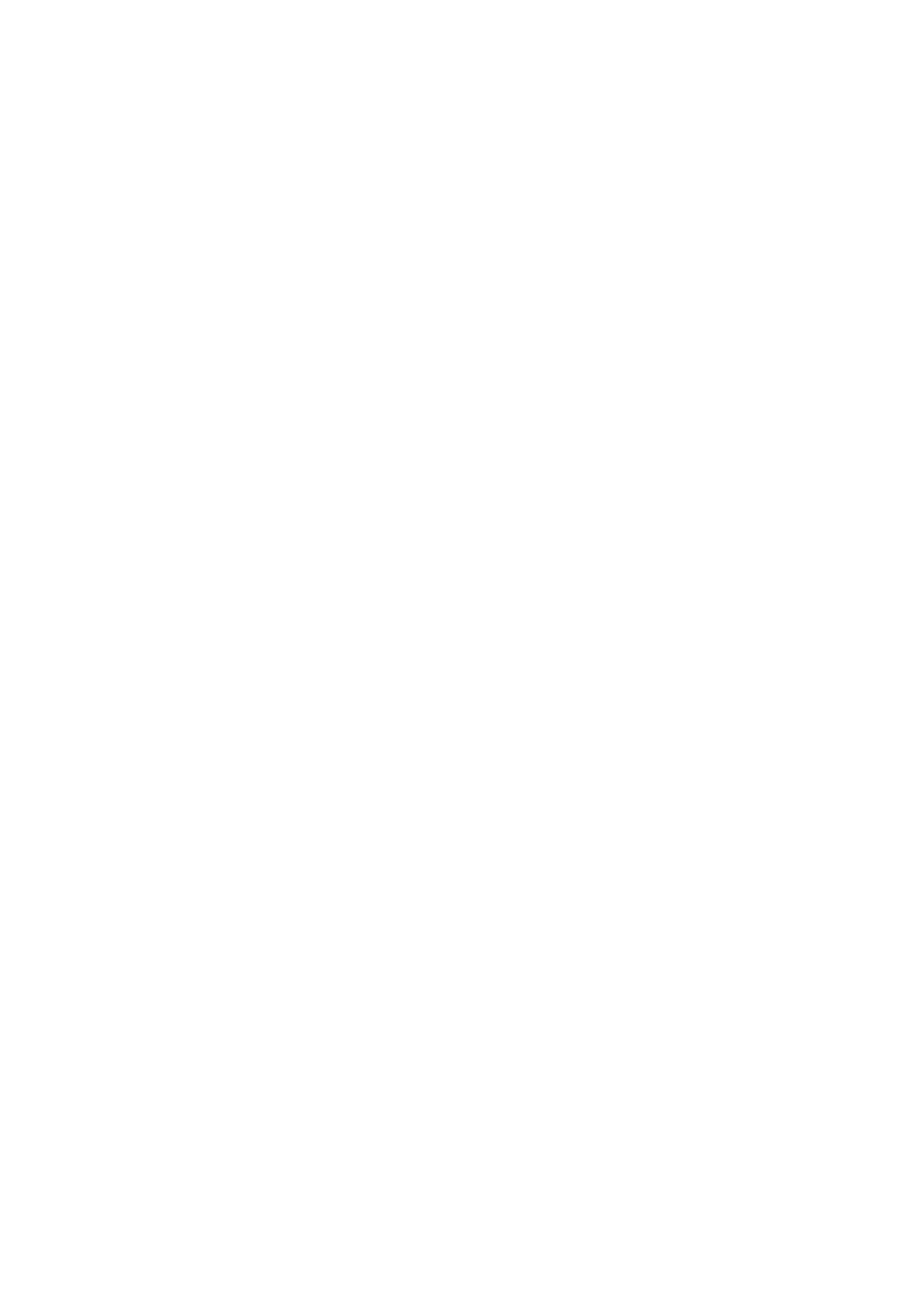#### Abstract

The Thyroid Stimulating Hormone (TSH) is a hormone that plays a role in brain development and bone maintenance among other functions. Lack of dietary iodine is known to result in decreased production of thyroid hormones and the deficiency of these hormones triggers a rise in blood TSH levels. Though iodine influences TSH levels, there could be other important predictor variables as well. In this project we consider four potential predictors of TSH levels in newborns (gestational age, birth weight, gender and time until first feeding) within a spatial regression context and the idea is to select which ones are important to include in the regression model. We illustrate and compare some Bayesian variable selection methods using two types of spatial regression models namely, spatially fixed coefficient models and spatially varying coefficient models.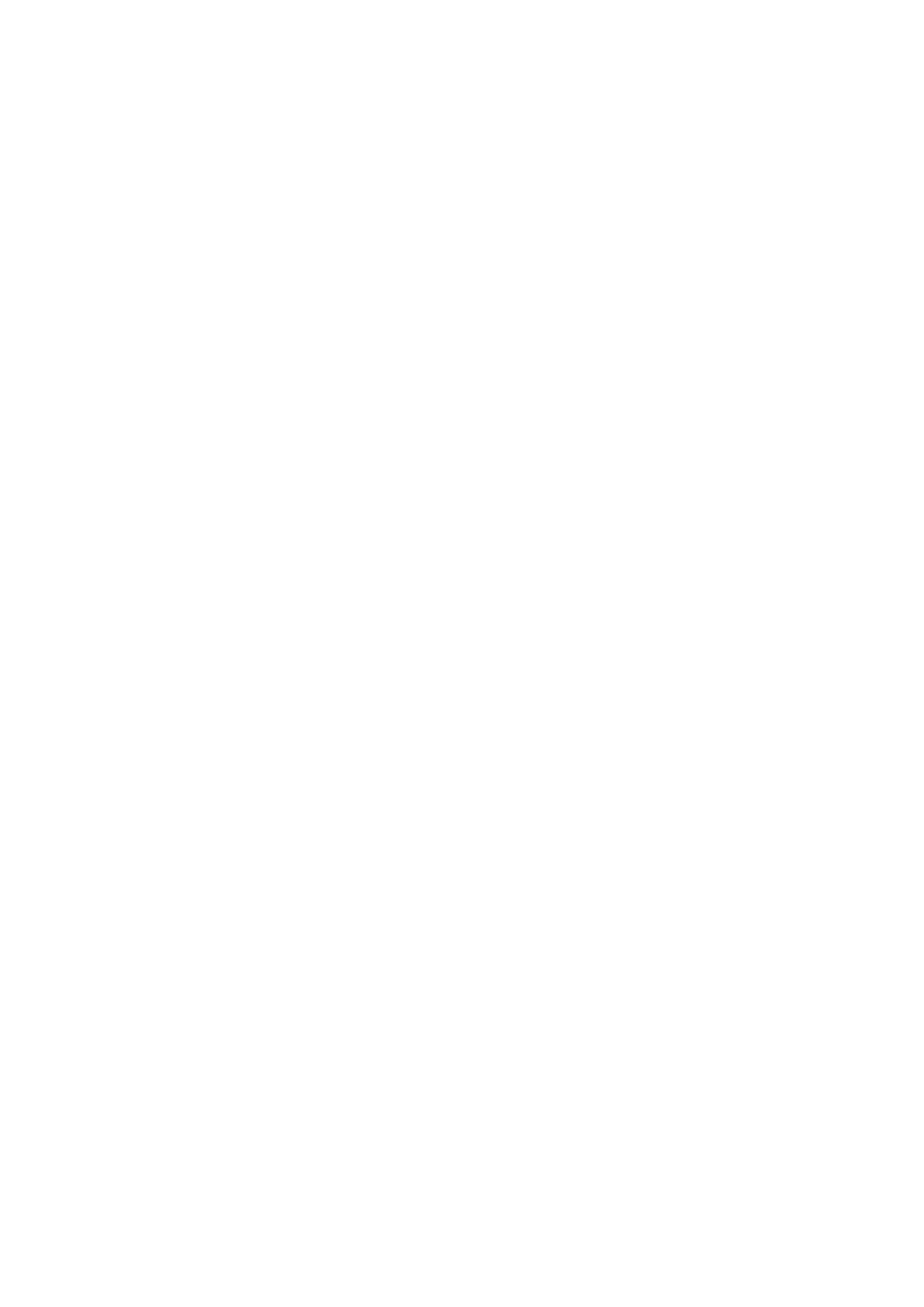### Contents

|             |     | Acknowledgments   |                                                                                   | 3  |
|-------------|-----|-------------------|-----------------------------------------------------------------------------------|----|
| $\mathbf 1$ |     | Introduction      |                                                                                   | 9  |
|             | 1.1 |                   |                                                                                   | 11 |
|             | 1.2 |                   |                                                                                   | 11 |
| $\bf{2}$    |     | Methodology       |                                                                                   | 13 |
|             | 2.1 |                   |                                                                                   | 13 |
|             | 2.2 |                   | Classical Variable Selection                                                      | 14 |
|             |     | 2.2.1             | Deviance Information Criterion $\ldots \ldots \ldots \ldots \ldots \ldots \ldots$ | 14 |
|             | 2.3 |                   |                                                                                   | 15 |
|             |     | 2.3.1             | Kuo and Mallick                                                                   | 17 |
|             |     | 2.3.2             |                                                                                   | 18 |
|             |     | 2.3.3             | Stochastic Search Variable Selection                                              | 20 |
|             | 2.4 |                   | Bayesian Variable Selection with Spatially Varying Coeficients Model              | 22 |
|             |     | 2.4.1             | Kuo and Mallick                                                                   | 24 |
|             |     | 2.4.2             |                                                                                   | 25 |
| 3           |     | Results           |                                                                                   | 27 |
|             | 3.1 |                   |                                                                                   | 27 |
|             | 3.2 |                   | Variable Selection: spatially fixed coefficients setting                          | 29 |
|             |     | 3.2.1             |                                                                                   | 29 |
|             |     | 3.2.2             |                                                                                   | 29 |
|             | 3.3 |                   | Variable Selection: spatially varying coefficients setting                        | 32 |
|             |     | 3.3.1             |                                                                                   | 32 |
|             |     | 3.3.2             |                                                                                   | 34 |
| 4           |     | <b>Discussion</b> |                                                                                   | 37 |
| 5           |     | Conclusion        |                                                                                   | 41 |
|             |     |                   |                                                                                   |    |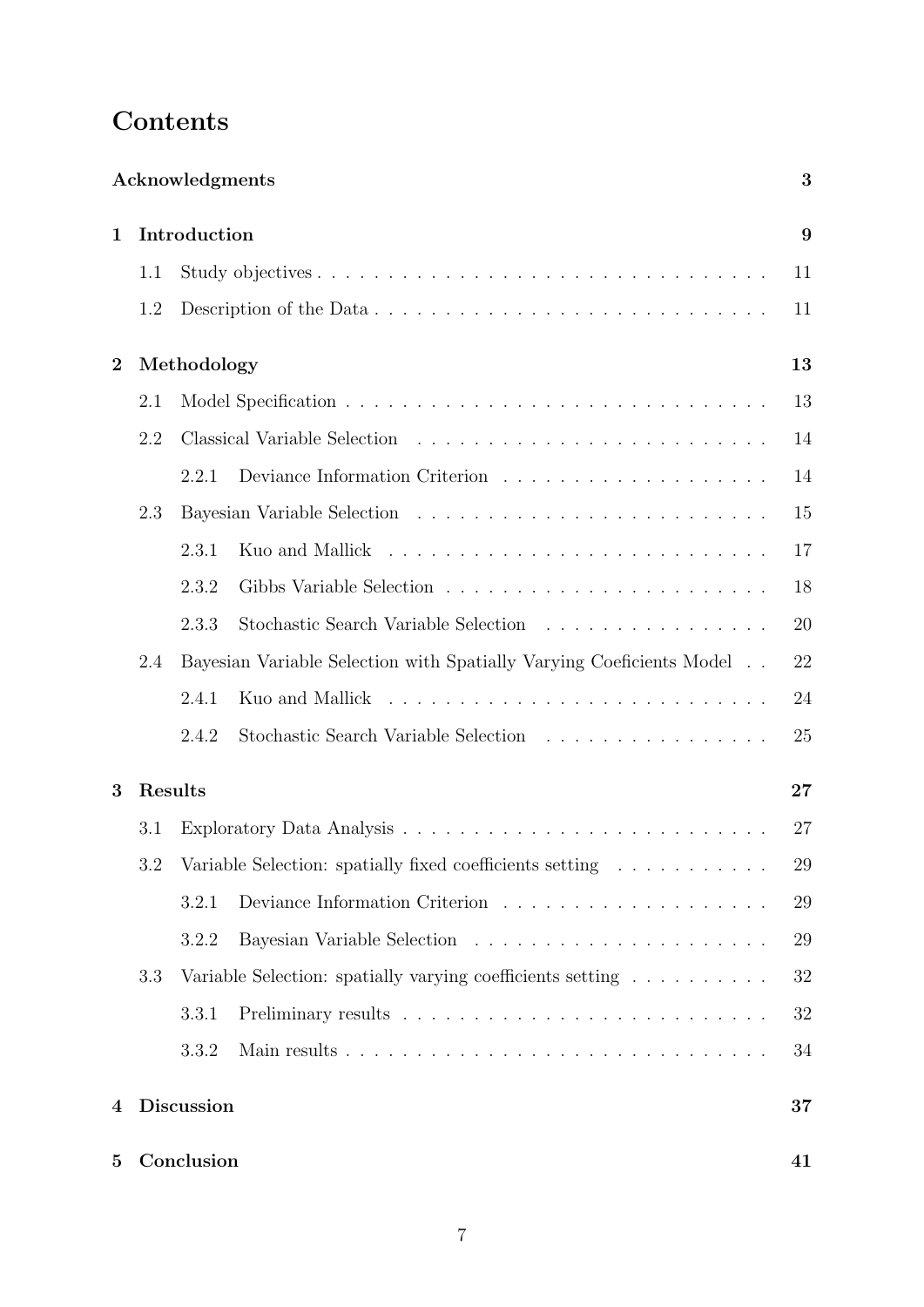### Appendix 47

### List of Figures

| $\mathbf{1}$   | Spike and slab priors of George and McCulloch $(1993) \ldots \ldots \ldots \ldots$ 21      |    |
|----------------|--------------------------------------------------------------------------------------------|----|
| 2              | Frequency of observations $\ldots \ldots \ldots \ldots \ldots \ldots \ldots \ldots \ldots$ | 28 |
| 3              |                                                                                            | 28 |
| $\overline{4}$ | Summary: parameter estimates of the four predictor variables                               | 33 |
| $\frac{5}{2}$  | Variable selection at area level: Model A, Kuo and Mallick                                 | 35 |
| 6              | Summary: p-values based on OLS per municipality                                            | 47 |
| $\overline{7}$ | Variable selection at area level: Model A, SSVS with $c^2 = 10$                            | 48 |
| 8              | Variable selection at area level: Model A, SSVS with $c^2 = 100$                           | 48 |

### List of Tables

| $\overline{1}$ |                                                                          |  |
|----------------|--------------------------------------------------------------------------|--|
| 2              |                                                                          |  |
| 3              | Posterior inclusion probabilities for predictor variables 30             |  |
| $\overline{4}$ |                                                                          |  |
| $5^{\circ}$    |                                                                          |  |
| 6              | Estimates of regression coefficient prior means 33                       |  |
|                | Frequency distribution of selected predictor variables - count $(\%)$ 35 |  |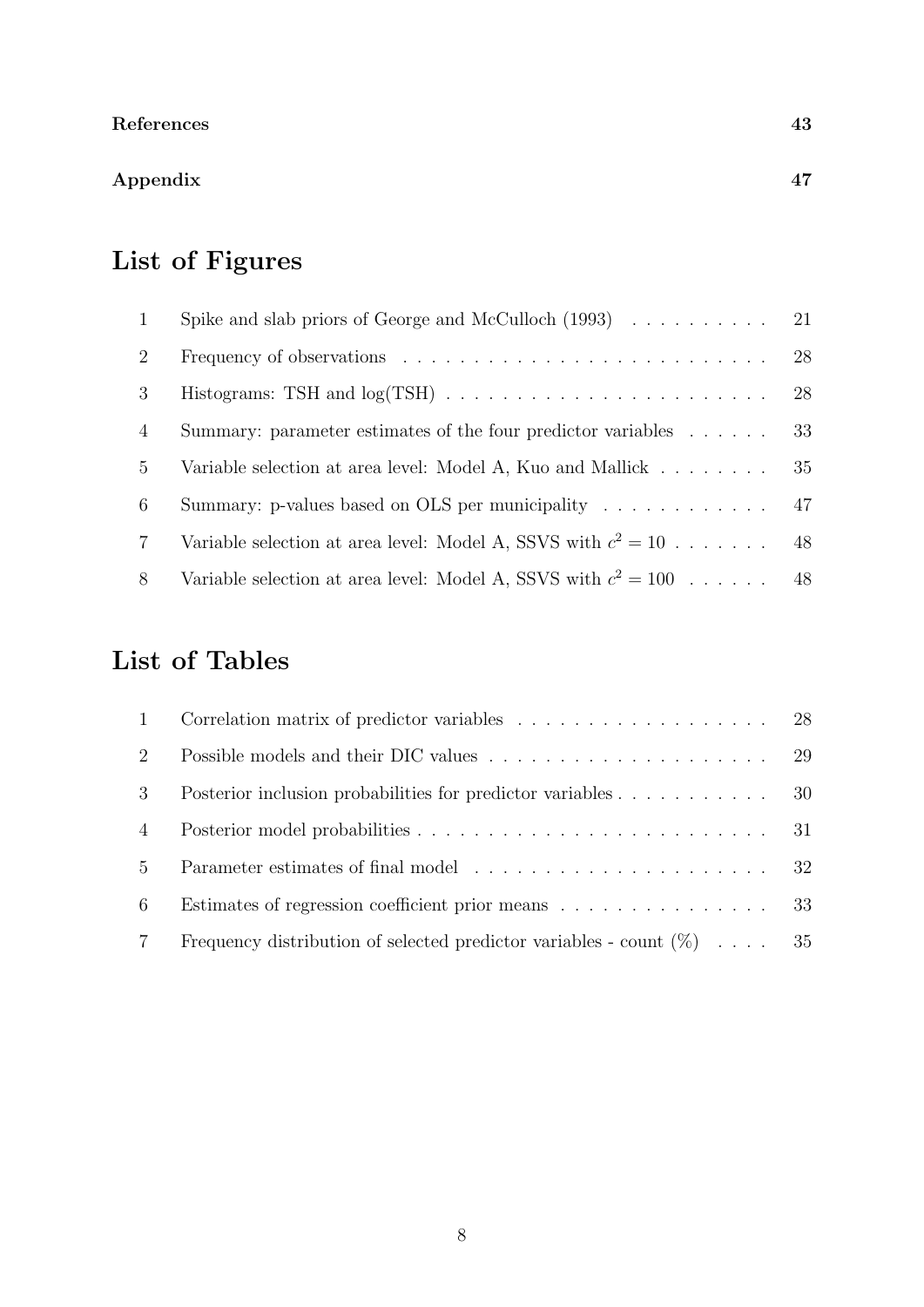### 1 Introduction

The Thyroid Stimulating Hormone (TSH) is a hormone whose function is to regulate thyroid hormones which are important in brain development and bone maintenance among other functions. Lack of dietary iodine leads to reduced production of thyroid hormones and a deficiency of these hormones triggers a rise in blood TSH levels. The increased levels of TSH are aimed at stimulating the thyroid to produce more thyroid hormones into the blood so as to return thyroid hormone levels to normal state. Upon stimulation, many biochemical reactions occur in the thyroid and eventually its cells grow and multiply leading to goitre (American Thyroid Association, 2012).

Iodine deficiency is more common in mountainous regions of the world where food is grown in iodine-poor soil. In these regions low content of soil iodine is due to leaching effects of snow, water and heavy rainfall, which removes iodine from the soil (Assey et al, 2006). If iodine does not enter the dietary chain of populations living in these regions (via e.g. iodization of salt) then iodine deficiency disorders will persist in these areas (World Health Organization, 2007).

Even though iodine influences TSH levels, there could be other predictor variables as well. In this project we consider some potential predictors of TSH within a regression setting and the idea is to select which ones to include in the regression model. This exercise is known as variable selection and can be seen as a way to identify important and negligible predictors (Mitchell and Beauchamp, 1998).

We base our study on a community called Galicia (Spain) which consists of several municipalities some of which are severely affected by iodine deficiency (Lope et al, 2006). It is worth noting that there may be similarity in TSH levels amongst municipalities which are closer together as compared to municipalities that are further apart possibly due to the amount of iodine content in the soil, dietary habits as well as other factors. Hence, we consider spatial regression models.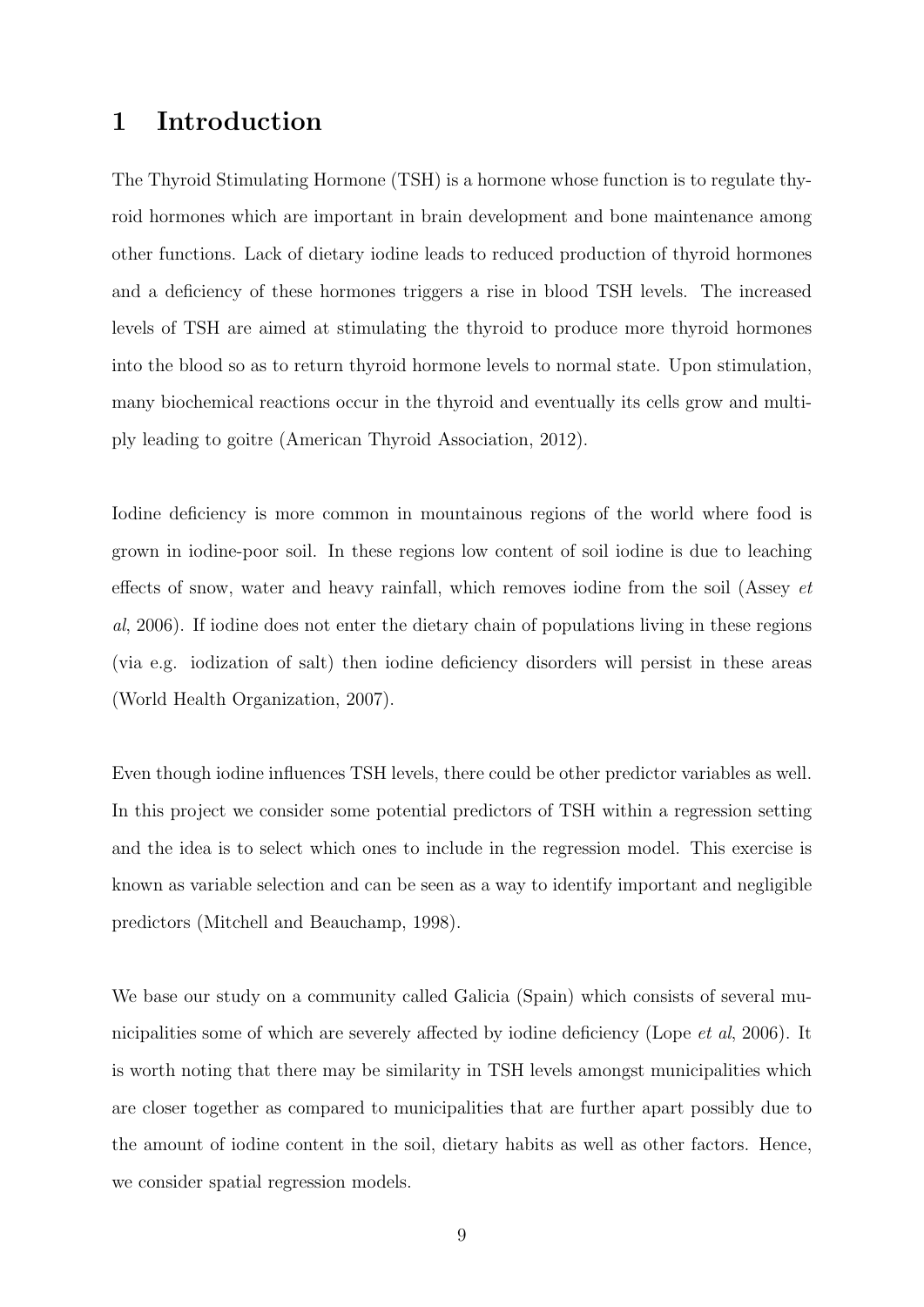In spatial regression modelling a common approach is to assume that effects of predictor variables are the same for all areas, and thus a single effect for each predictor variable is estimated for the entire region. In order to select predictor variables to include in the regression model, one may utilize model selection tools to compare across models consisting of a different subset of predictor variables. In a Bayesian context (the context in which spatial modelling is often done), one may use the Deviance Information Criterion (DIC), Bayes Factor and Mean Square Prediction Error among others. However, a drawback of using these tools is that they are calculated for every model to be compared and if there are many predictor variables to be considered the exercise becomes laborious. In view of this problem, Bayesian Variable Selection (BVS) techniques come in handy - they save one from the laborious exercise via automating the variable selection process.

Instead of assuming that effects of predictor variables are fixed over the entire region, one can assume that these effects vary from one area to another. Here, the model to be fitted will contain regression coefficients for each predictor variable at each area, in other words a regression model for each area is fitted. As is the case with spatially fixed covariate effects, the problem of selecting predictor variables which are important in explaining the responses arises. It may be that a given predictor variable is important at one area and not important at another. Thus we can again use BVS techniques with the area specific regression models to identify which predictor variables are important for a given area.

In doing the area-specific variable selection it may be reasonable to assume that if a predictor variable is important at a given area, then it would also be important among its neighbours. Hence, one may consider incorporating spatial structure in the variable selection process (Lum, 2012).

In this project, we illustrate and compare BVS techniques in the context of spatially fixed and spatially varying coefficient models. In particular, we apply the method of Kuo and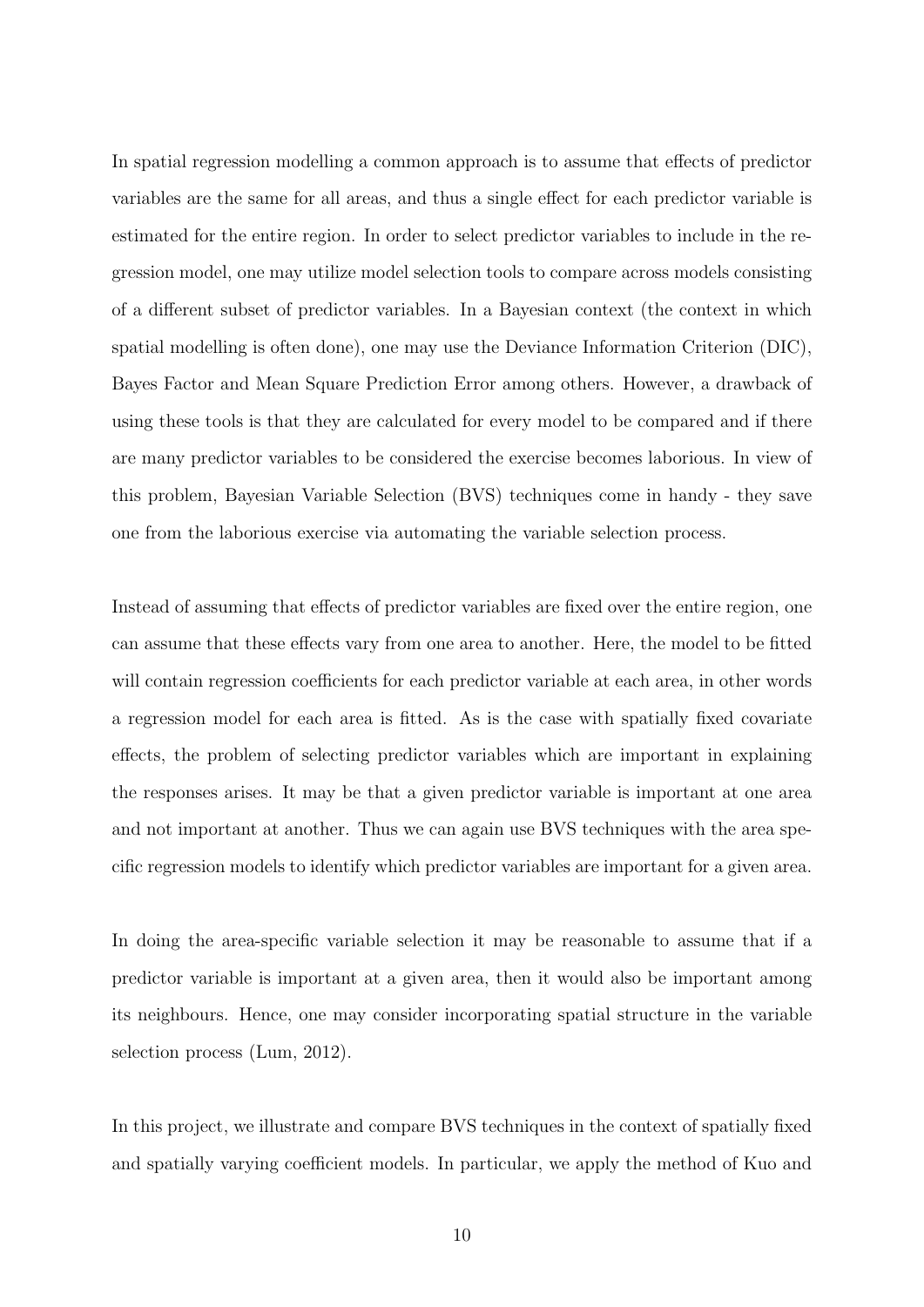Mallick (1998), Gibbs Variable Section (Dellaportas et al, 1997) and Stochastic Search Variable Selection (George and McCulloch, 1993).

### 1.1 Study objectives

The objective of this project is to investigate how and whether BVS techniques can be utilized in spatial regression models.

### 1.2 Description of the Data

Galicia is located in the northwest of Spain and has a total area of 29, 574km<sup>2</sup>. Its interior is characterized by a mountainous landscape and in terms of climate it is temperate and rainy. Galicia therefore suffers from iodine deficiency.

The data considered in this project are TSH levels of 15,416 babies born in 315 municipalities of Galicia (Spain) in the year 2009. TSH screening was done on all these newborns, approximately 3 days after birth. During screening, some variables were recorded together with level of TSH namely, gestation age (in weeks), birth weight (in grams), gender and time from birth until first feeding (in days).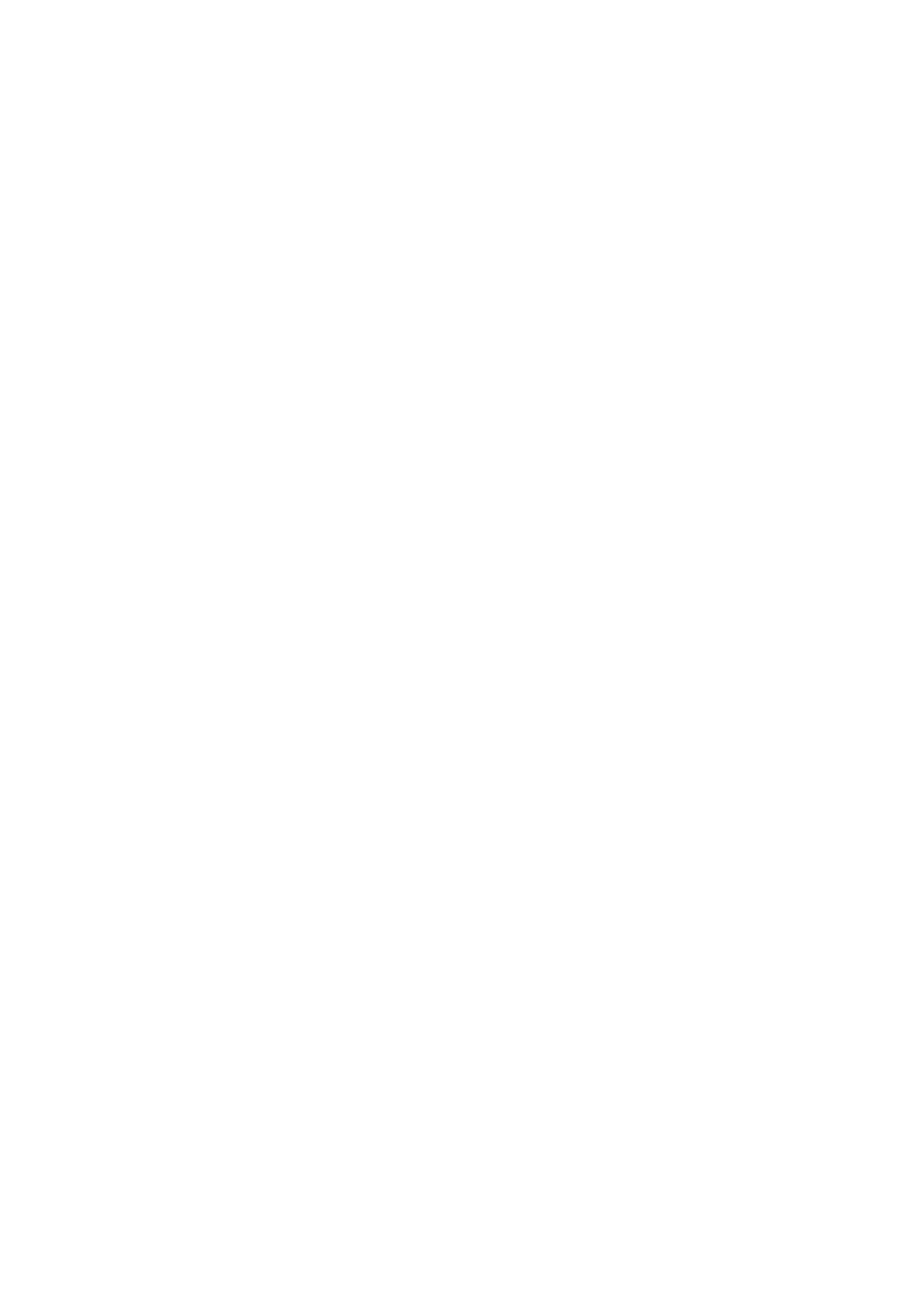### 2 Methodology

### 2.1 Model Specification

Let  $Y_i^{(j)}$  be a continuous response and  $(X_{1i}^{(j)})$  $\mathcal{X}^{(j)}_{1i}, X^{(j)}_{2i}, \ldots, X^{(j)}_{pi})$  be a set of potential predictor variables for the i<sup>th</sup> subject in area j  $(i = 1, 2, \ldots, n; j = 1, 2, \ldots, m)$  and p denotes the number of predictor variables. Interest lies on modelling  $Y_i^{(j)}$  $\zeta_i^{(j)}$  as a linear function of the  $X_i^{(j)}$  $i^{(j)}s$  as follows:

$$
Y_i^{(j)} = \beta_0 + \beta_1 X_{1i}^{(j)} + \dots + \beta_p X_{pi}^{(j)} + \varepsilon_i^{(j)} + u^{(j)} + v^{(j)}
$$
  
= 
$$
\beta_0 + \sum_{k=1}^p \beta_k X_{ki}^{(j)} + \varepsilon_i^{(j)} + u^{(j)} + v^{(j)}
$$
 (1)

where  $\beta_0, \beta_1, \ldots, \beta_p$  are fixed regression coefficients;  $\varepsilon_i^{(j)} \sim N(0, \sigma^2)$  is the error term for subject *i* in area *j*;  $\sigma^2$  is the variance of the  $\varepsilon_i^{(j)}$  $i_j^{(j)}$  terms;  $u^{(j)} \sim N(0, \sigma_u^2)$  is the non-spatial random effect for area j;  $\sigma_u^2$  is the variance of the  $u^{(j)}s$ ;  $v^{(j)}|v^{(m)}, m \in \delta_j \sim N(\bar{v}^{(j)}, \sigma_v^2)$ is the area j spatial random effect;  $\delta_j$  is the set of neighbours of area j,  $\bar{v}^{(j)}$  denotes the average of the v terms of the neighbours of area j;  $\sigma_v^2$  is the variance of the  $v^{(j)}|v^{(m)}s$ .

According to Besag *et al* (1991), the terms u and v, are interpreted as surrogates for unknown or unobserved predictor variables at the area level; the  $u's$  represent unstructured variables whereas the  $v's$  represent structured variables. If the  $v's$  were to be observed, they would display substantial spatial structure in that the values of neighbours would be generally similar. Hence, the  $v's$  are assigned a Conditional Autoregressive (CAR) prior as one would think that the full conditional distribution of  $v^{(j)}$  should depend only on its neighbours (Banerjee et al, 2004).

In this project we consider a fully Bayesian implementation of this model in WinBUGS. In terms of prior distributions we assign minimally informative priors on  $\beta_1, \beta_2, \ldots, \beta_p$ , i.e.  $N(0, \tau_k^2)$ , with  $\tau_k^2$  very large and  $IG(\epsilon, \epsilon)$  with  $\epsilon$  small. Note that an improper uniform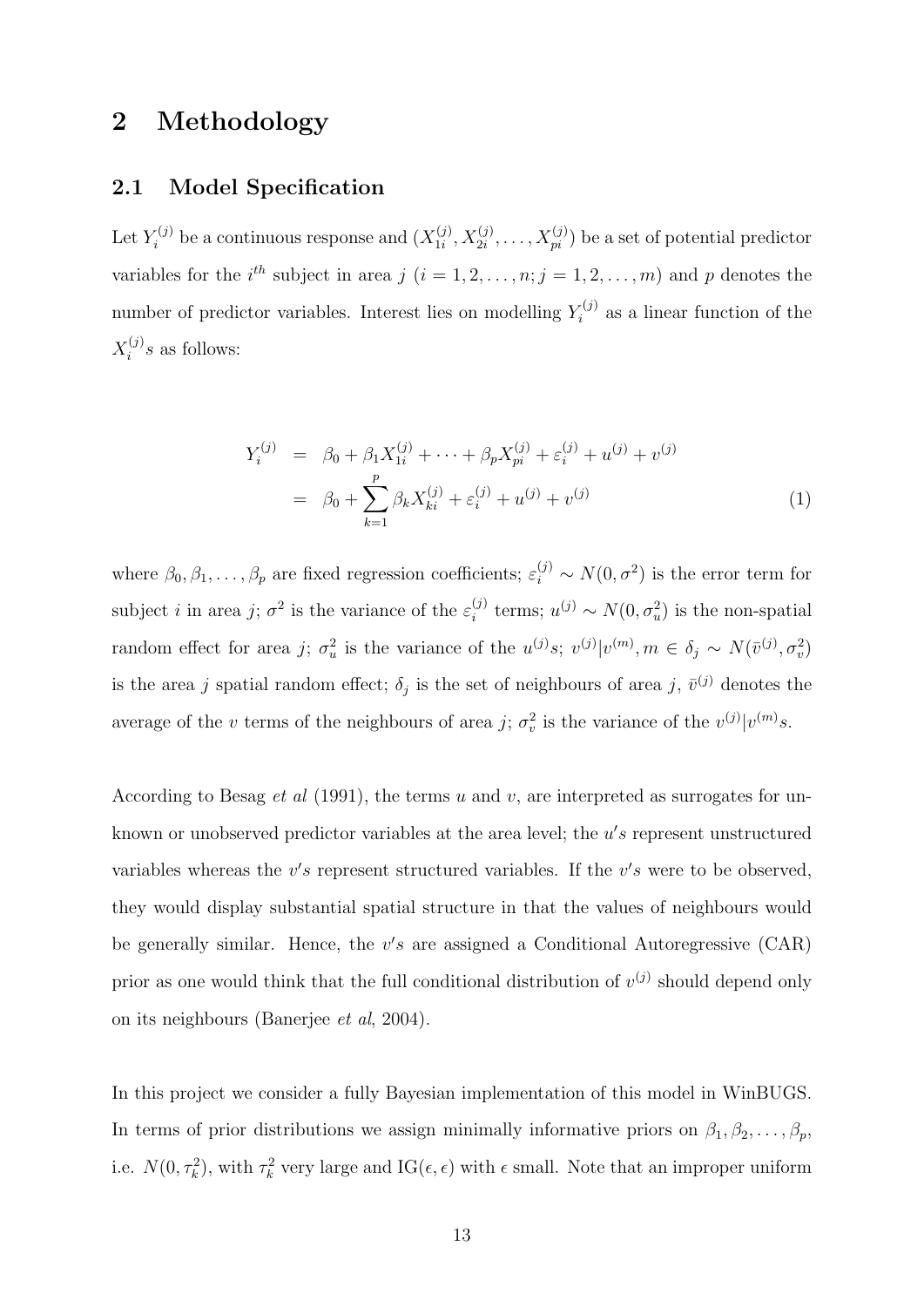prior is assigned on  $\beta_0$  for the reason that the CAR distribution (*car.normal*) in Win-BUGS is parameterised to include a sum-to-zero constraint on the spatial random effects.

In studies where the main goal is to obtain a good understanding between  $Y_i^{(j)}$  $i^{(j)}$  and the  $X_i^{(j)}$  $i^{(j)}s$ , variable selection is a key step. It is key because it facilitates selection of predictor variables which are essential in explaining the response variable - this way, a better understanding of the  $Y/X$  relationship is obtained.

In subsection 2.2 we reflect on classical variable selection and in subsection 2.3 we give a detailed description of some Bayesian Variable Selection (BVS) techniques. In subsection 2.4 we describe BVS as extended to spatially varying coefficient models.

### 2.2 Classical Variable Selection

We use the term classical variable selection to refer to Bayesian model selection tools which overlap in use to the variable selection tool kit. Model selection encompasses identifying a 'good' model among competing models where these models differ in any of the following: link function, systematic component and/or random component. Since variable selection entails identifying a 'good' model through varying the systematic component to include different subsets of predictor variables it can be viewed as a special case of model selection. In this subsection we reflect on the DIC because our main focus is on BVS and also because of its popularity as a model selection tool.

#### 2.2.1 Deviance Information Criterion

The Deviance Information Criterion (DIC) can be seen as a Bayesian version of the Akaike Information Criterion (AIC) and Bayesian Information Criterion (BIC) in the sense that it trades off a measure of model adequacy against a measure of complexity. It is defined as

$$
DIC = D(\bar{\beta}) + 2p_D
$$

where  $D(.)$  is the deviance and  $\bar{\beta}$  is the posterior mean vector of unknown parameters of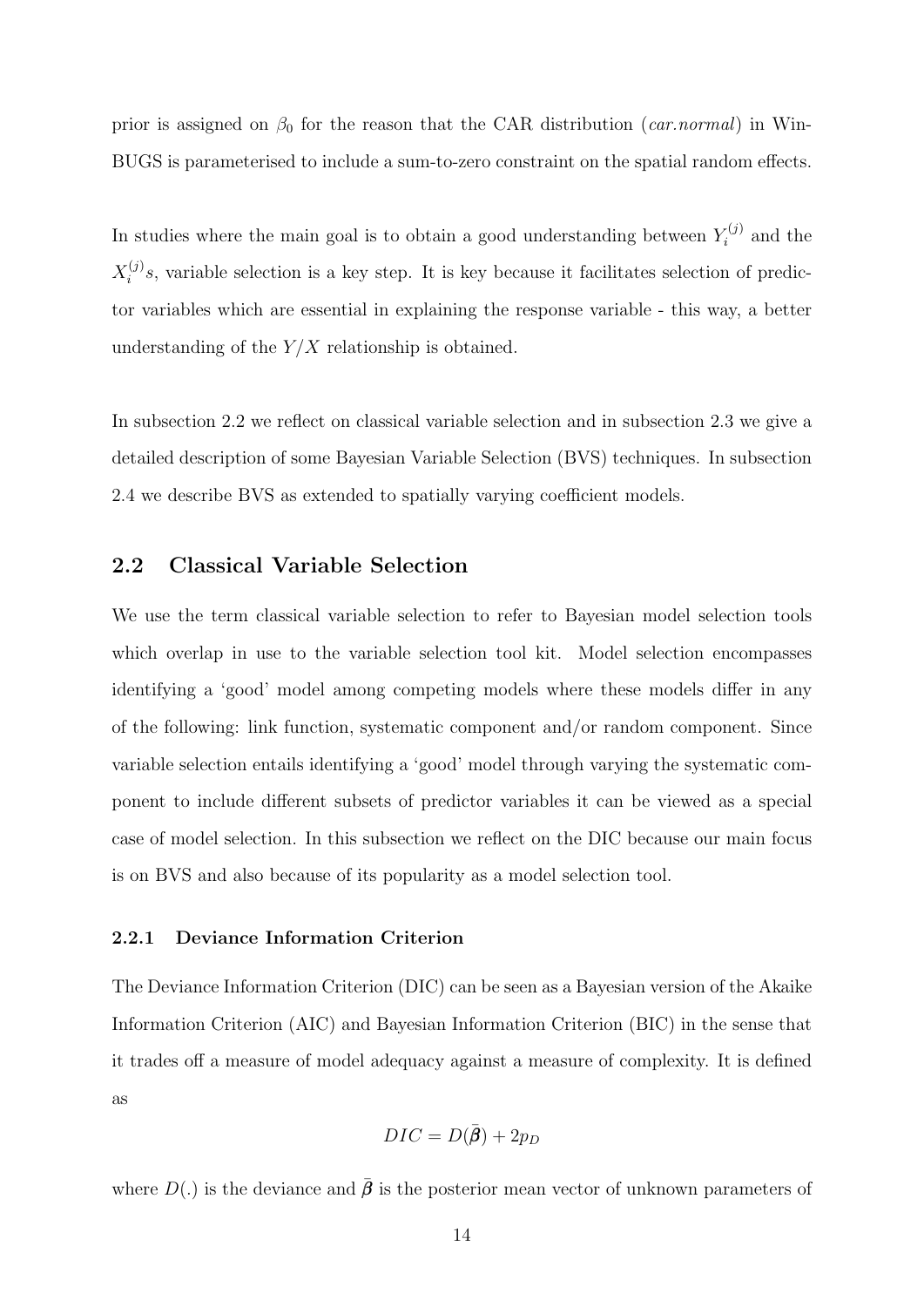the model. The deviance measures how well the model fits to the data, with larger values corresponding to a worse model. The parameter  $p<sub>D</sub>$  is the effective number of parameters and measures the complexity of the model. This parameter is defined as the difference between posterior mean of the deviance and the deviance evaluated at the posterior mean of the parameters, i.e.,  $\overline{D(\beta)} - D(\overline{\beta})$ .

A model is penalized by both the value of  $\overline{D(\beta)}$ , which favors a good fit and by  $p_D$ . The quantity  $\overline{D(\beta)}$  will decrease as the number of parameters in a model increases,  $p_D$ compensates for this effect by favoring models with a smaller number of parameters (Spiegelhalter et al, 2002). A rule of thumb for using DIC is that a difference in DIC of more than 10 rules out the model with the higher DIC while with a difference of less than 5 there is no clear winner (Lesaffre and Lawson, 2012).

Comparison of models via DIC involves calculating this measure for each model to be compared. A major drawback of such an exercise is that the number of possible models quickly grows large as the number of covariates increases - with  $p$  predictors, the number of possible models is  $2^p$ . When p is large it becomes essential to employ variable selection strategies that can quickly identify promising models without having to fit all  $2<sup>p</sup>$  models.

### 2.3 Bayesian Variable Selection

In Bayesian literature there exist variable selection tools which possess the key feature of circumventing the computational burden which may be encountered with use of classical variable selection tools. Instead of calculating a variable selection measure for each of the  $2^p$  models, these techniques make use of Monte Carlo Markov Chain (MCMC) sampling to quickly identify high probability models or in other words more promising models. Most of the unpromising submodels will never or rarely appear in the MCMC sample. As a precursor to the description of these techniques we give a brief account of the principle behind BVS.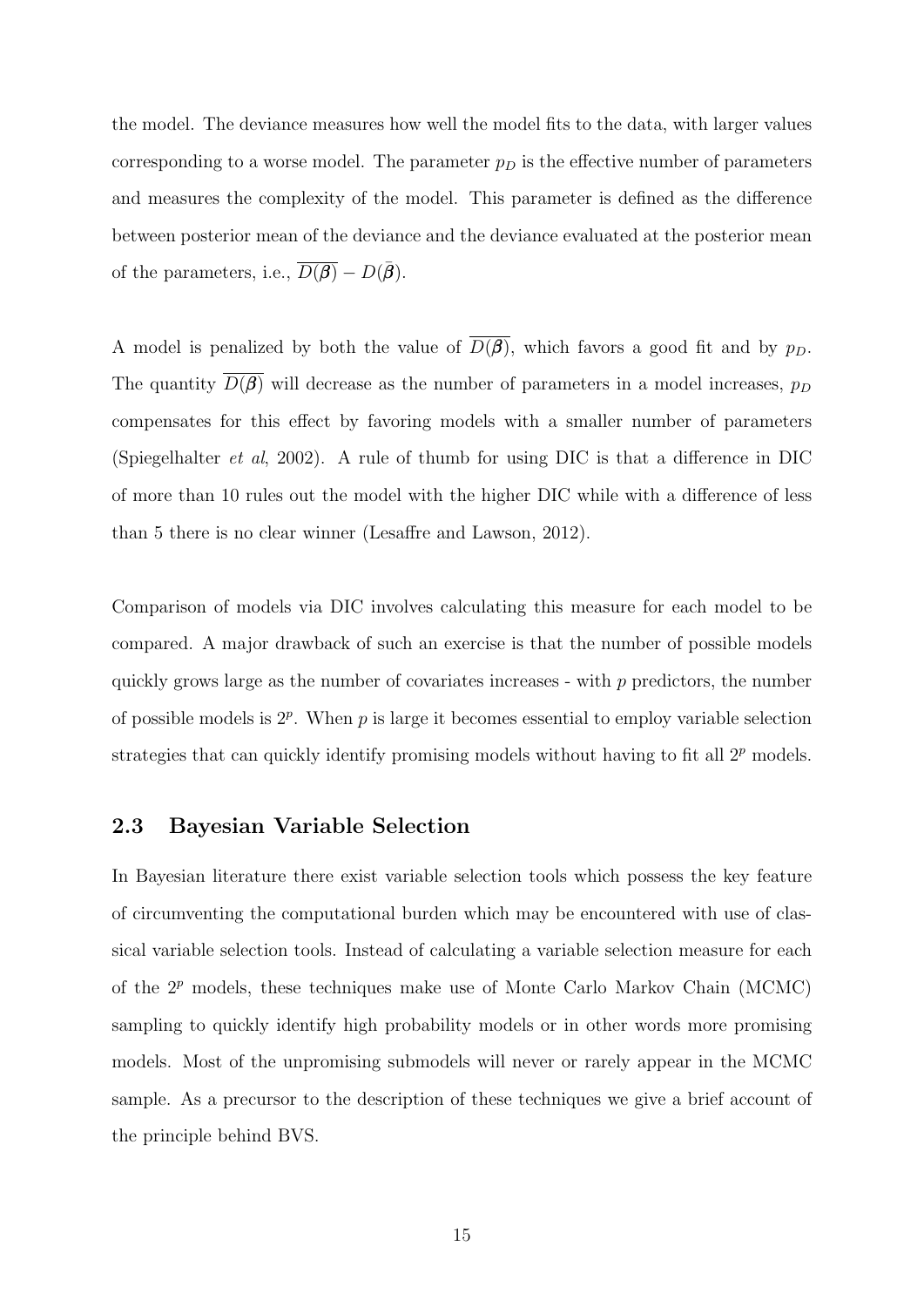Let  $M$  be the set of all  $2^p$  models under consideration and m denote a model which is a member of this set. Also, let  $f(m)$  denote the prior probability of model m and  $f(\mathbf{y}|\boldsymbol{\beta}_m,m)$  the likelihood of the data under model m then, invoking the Bayes Theorem we have that the posterior probability of model  $m$  is given by:

$$
f(m|\mathbf{y}) = \frac{f(m)f(\mathbf{y}|m)}{\sum_{m \in \mathcal{M}} f(m)f(\mathbf{y}|m)}
$$
(2)

with

$$
f(\mathbf{y}|m) = \int f(\mathbf{y}|\boldsymbol{\beta}_m, m) f(\boldsymbol{\beta}_m|m) d\boldsymbol{\beta}_m
$$
\n(3)

where  $\beta_m$  denotes the regression coefficients of model m (as in model 1 above) (Dellaportas et al, 1997).

The principle behind BVS is to calculate the posterior model probabilities using expression (2) such that a model with high probability is chosen as the one containing essential predictor variables, this model is also known as the maximum a posterior (MAP) model. However Barbieri and Berger (2004) show that the MAP model is not necessarily the optimal predictive model and to this end, they show that the optimal predictive model is often the median probability (MP) model. The MP model is defined as the model where each predictor variable has posterior inclusion probability greater or equal to 0.5. In contrast to the MAP model which involves monitoring model posterior probabilities, the MP involves monitoring posterior inclusion probabilites for each covariate. In this project we applied and compared both the MAP and MP model approaches.

Several Bayesian variable selection methods have been proposed in the literature, these include among others: Kuo and Mallick, Gibbs Variable Selection (GVS), Stochastic Search Variable Selection (SSVS), adaptive shrinkage with Jeffreys' prior or a Laplacian prior, reversible jump MCMC and variable selection based on Zellner's g-prior (Kuo and Mallick, 1998; Dellaportas et al, 1997; George and McCulloch, 1997; O'Hara and Sillan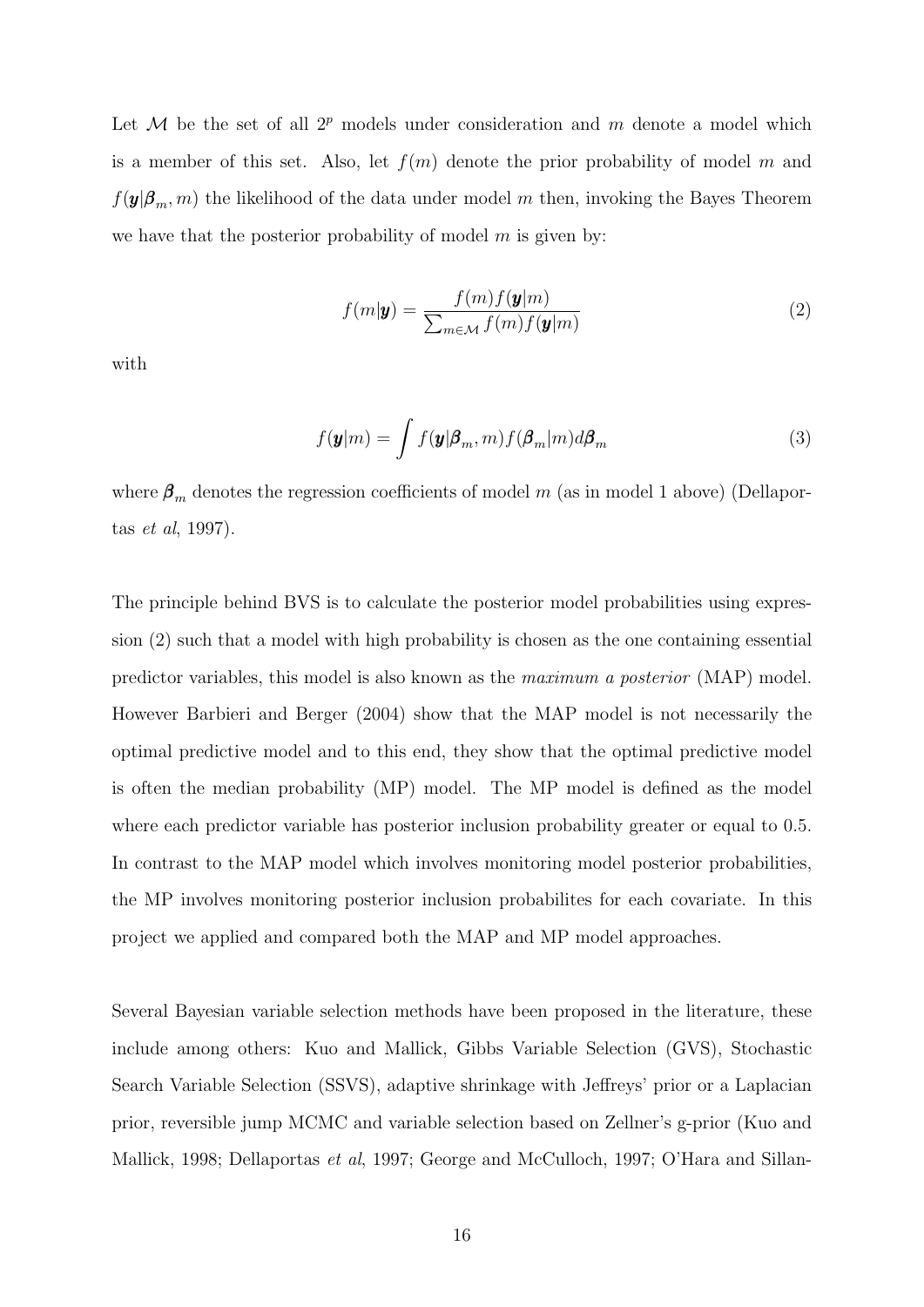paa, 2009; Lesaffre and Lawson, 2012). Here, three of these apporaches are considered and investigated in the context of spatial regression models, namely Kuo and Mallick, GVS and SSVS. These three are based on the Gibbs sampler and can therefore be easily implemented in WinBUGS software (Ntzoufras, 2009). Description of these methods follows.

#### 2.3.1 Kuo and Mallick

Let  $\gamma = (\gamma_1, \gamma_2, \dots, \gamma_p)$  be a  $p \times 1$  vector of latent indicators (also known as entry parameters), where the parameter  $\gamma_k$  is an indicator variable taking on values 1 or 0 when covariate  $X_k$  is included or excluded (respectively) in the model, with  $k \in 1, 2, \ldots, p$ . In this approach the linear predictor  $\eta_i^{(j)} = \sum_{k=1}^p \beta_k X_{ki}^{(j)}$  of model (1) is expanded to include covariate entry parameters as follows:

$$
\eta_i^{(j)} = \sum_{k=1}^p \gamma_k \beta_k X_{ki}^{(j)}.
$$
\n(4)

Since estimation of the model is done in a Bayesian framework we specify a prior distribution on each of the parameters as was done for model (1). This method assumes that  $\beta$ and  $\gamma$  are independent a priori, i.e.,  $f(\beta_k, \gamma_k) = f(\beta_k) f(\gamma_k)$  and therefore implementation of this approach only requires specification of priors on  $\beta$  and  $\gamma$  independently (Kuo and Mallick, 1998). Prior distributions were specified as follows:

- i.  $\gamma_k \sim Bern(p_k)$  with  $p_k \sim U(0, 1)$  for  $k = 1, 2, \ldots, p;$
- ii.  $\beta_0 \sim \text{dflat}(0, \beta_k \sim N(0, 10) \text{ for } k = 1, 2, \dots, p; \text{ and }$
- iii. IG(0.001, 0.001) for each of  $\sigma^2$ ,  $\sigma_u^2$  and  $\sigma_v^2$ .

The parameter  $p_k$  is the prior inclusion probability of the  $k^{th}$  predictor variable, i.e., the probability that predictor variable  $X_k$  is important a priori. The parameter is assigned a  $U(0, 1)$  distribution to reflect no prior choice for the value  $p_k$ . Note that this specification assumes a mixture of a point mass at 0 with probability  $1 - p_k$  and a normal density  $N(.,.)$  with probability  $p_k$  for the parameter  $\vartheta_k = \gamma_k \beta_k$ . In this way, variable selection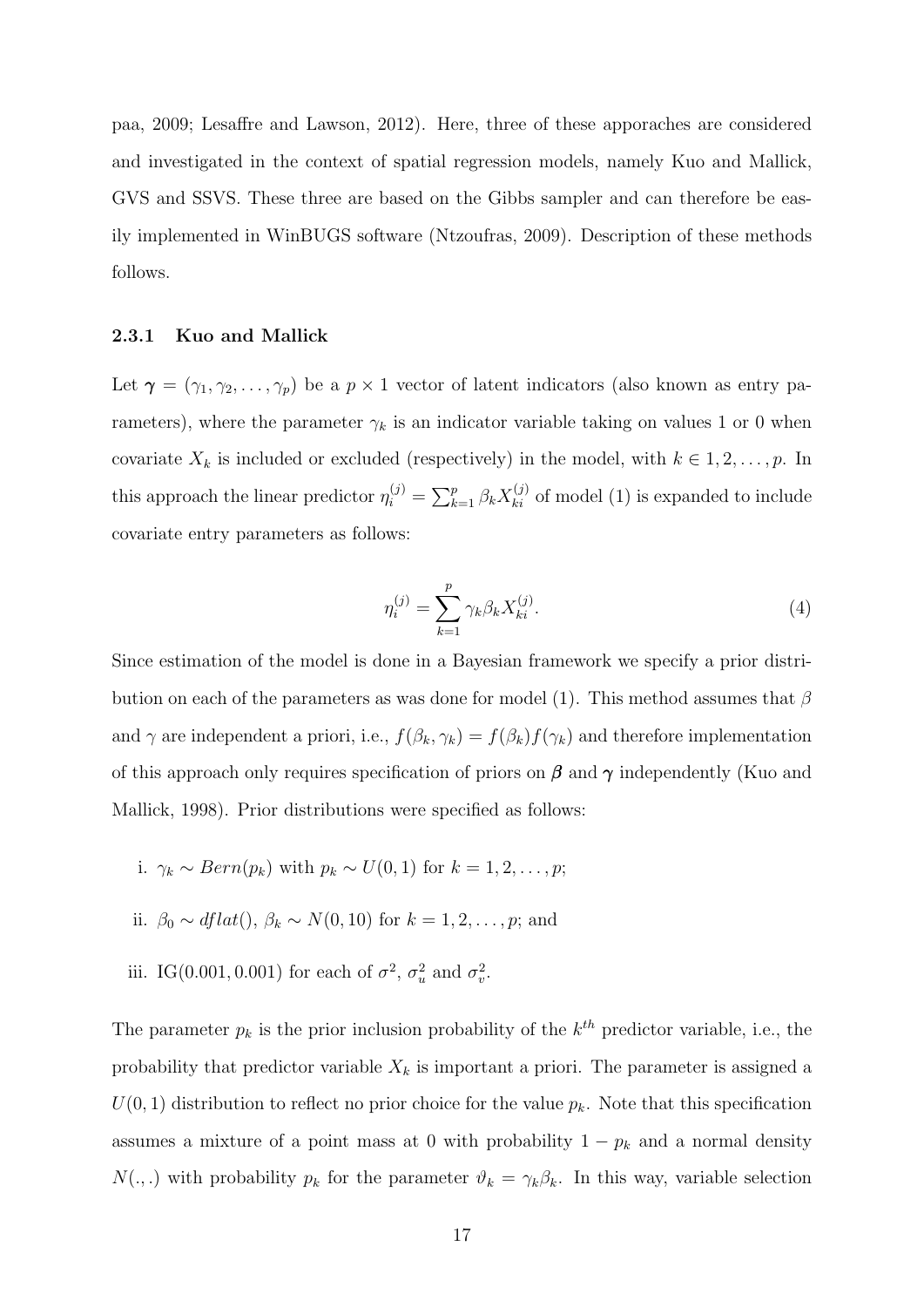is essentially a discrete process where covariates are either retained or dropped from the model. Note that we also chose to work with weakly informative priors on the  $\beta_k s$  and the variance components as no prior information was available a priori.

The Gibbs sampler full conditionals for  $\beta_k$  are equal to:

$$
f(\beta_k|\mathbf{y}, \boldsymbol{\gamma}, \boldsymbol{\beta}_{(k)}) \propto \begin{cases} f(\mathbf{y}|\boldsymbol{\beta}, \boldsymbol{\gamma}) f(\beta_k|\boldsymbol{\beta}_{(k)}) & \text{if } \gamma_k = 1, \\ f(\beta_k|\boldsymbol{\beta}_{(k)}) & \text{if } \gamma_k = 0. \end{cases}
$$

where  $\beta_{(k)}$  and  $\gamma_{(k)}$  are the vector of regression coefficients/entry parameters without the  $k^{th}$  component (Dellaportas *et al*, 1997). Clearly it can be seen from the full conditionals that when  $\gamma_k = 0$ ,  $\beta_k$  will be sampled from the full conditional distribution  $f(\beta_k|\boldsymbol{\beta}_{(k)}),$ which is its prior distribution. On this note O'Hara and Sillanpaa (2009) point out that mixing will be poor if this prior is too vague as the sampled values of  $\beta_k$  will rarely be in the region where  $\vartheta_k$  has high posterior support. It is for this reason that not too vague priors were chosen for  $\beta_k$   $k = 1, \ldots, p$ .

Nevertheless, an alternative formulation that attempts to circumvent the problem sampling  $\beta_k$  from a too vague prior when  $\gamma_k = 0$  is available due to Dellaportas *et al* (1997) and is described in the next subsection.

#### 2.3.2 Gibbs Variable Selection

This method is a variation of the method of Kuo and Mallick and is aimed at circumventing the problem of sampling  $\beta_k$  from a too vague prior. The linear predictor is specified exactly as done in the method of Kuo and Mallick (4) but this time when  $\gamma_k = 0$ ,  $\beta_k$  is sampled from the so-called pseudo-prior which is a prior distribution that has no impact on the posterior distribution. The pseudo-prior serves the purpose of increasing the efficiency of the sampler by allowing the sampler to propose good values for  $\beta_k$  conditional on the value of  $\gamma_k$  (0 or 1) (Carlin and Chib, 1995; O'Hara and Sillanpaa, 2009). Specification of the pseudo-prior is facilitated by the so called spike and slab priors (Mitchell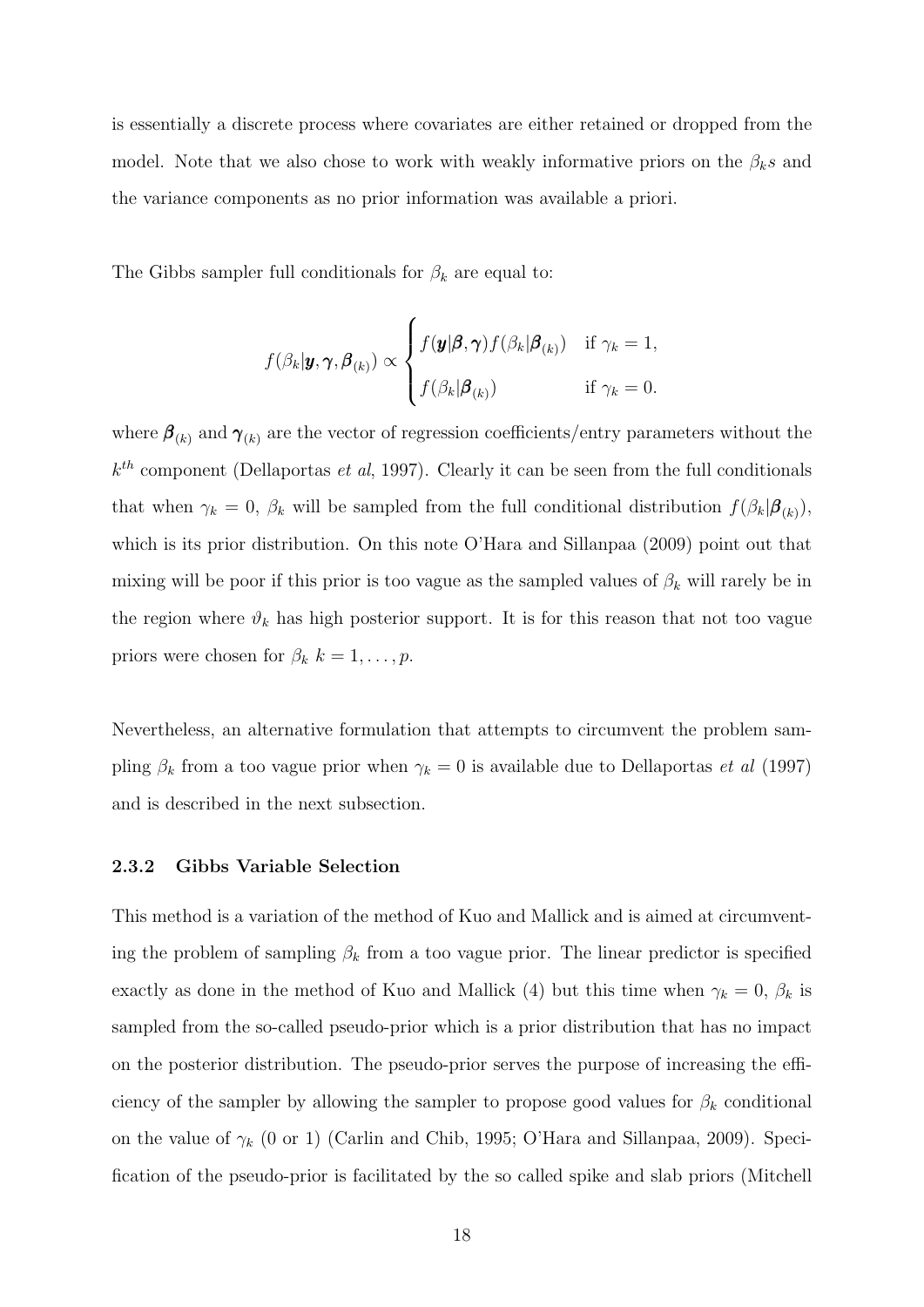and Beauchamp, 1988).

The idea behind spike and slab priors is to think of  $\beta_k s$  as arising from a mixture of two normal distributions which have different variances. This has an important implication when  $\gamma_k = 0$  since  $\beta_k$  will no longer be sampled from its prior distribution as in the method of Kuo and Mallick. Essentially, this specification of the prior translates to the following spike and slab prior for  $\beta_k$ :

$$
\beta_k|\gamma_k \sim (1-\gamma_k)N(\mu_k, \tau_{0k}^2) + \gamma_k N(0, \tau_{1k}^2)
$$

where  $\tau_{0k}^2 \ll \tau_{1k}^2$ . The implication of this specification is that  $\beta_k$  is dependent on  $\gamma_k$  a priori, i.e.  $f(\beta_k, \gamma_k) = f(\beta_k|\gamma_k)f(\gamma_k)$ .

For the choice of pseudo-prior parameters  $(\mu_k$  and  $\tau_{0k}^2)$  we were guided by Dellaportas et al (1997) who suggest that a possible choice is to take these from a pilot run of the full model, i.e. model with all covariates included. We also considered arbitrary choices for  $\mu_k$  and  $\tau_{0k}^2$  to demonstrate that one needs to exercise caution with selection of these values. As for the slab variance we took  $\tau_{1k}^2 = 100$  to reflect no prior information. As in subsection 2.3.1, the other priors are chosen to reflect little prior information as

i. 
$$
\gamma_k \sim Bern(p_k)
$$
 with  $p_k \sim U(0, 1)$  for  $k = 1, 2, ..., p$ ;

- ii.  $\beta_0 \sim \text{dflat}()$ ; and
- iii. IG(0.001, 0.001) for each of  $\sigma^2$ ,  $\sigma_u^2$  and  $\sigma_v^2$ .

Note that in this model the Gibbs sampler full conditionals for  $\beta_k$  are obtained as:

$$
f(\beta_k | \mathbf{y}, \mathbf{\gamma}, \boldsymbol{\beta}_{(k)}) \propto \begin{cases} f(\mathbf{y} | \boldsymbol{\beta}, \mathbf{\gamma}) N(0, \tau_{1k}^2) & \text{if } \gamma_k = 1, \\ N(\mu_k, \tau_{0k}^2) & \text{if } \gamma_k = 0. \end{cases}
$$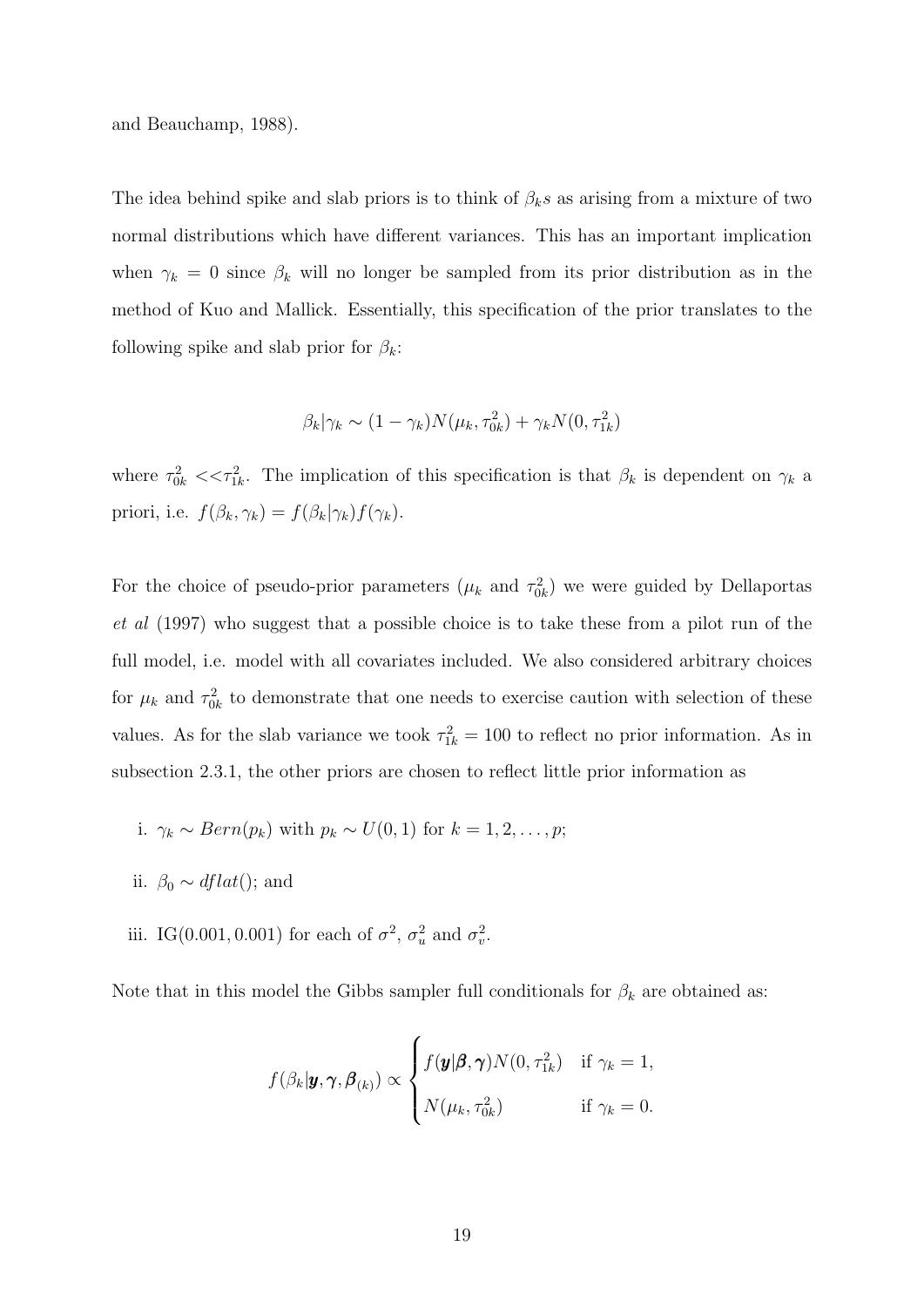#### 2.3.3 Stochastic Search Variable Selection

This method differs from Kuo and Mallick and GVS in that  $\beta$  is specified to be of full dimension p under all models, so that the linear predictor is

$$
\eta_i^{(j)} = \sum_{k=1}^p \beta_k X_{ki}^{(j)} \tag{5}
$$

as in model (1). Indicator variables  $\gamma_k$  come in via the specification of the prior of  $\beta_k$  as follows:

$$
\beta_k|\gamma_k \sim (1-\gamma_k)N(0,\tau_k^2) + \gamma_k N(0,c_k^2\tau_k^2)
$$
\n
$$
(6)
$$

and

$$
P(\gamma_k = 1) = 1 - P(\gamma_k = 0) = p_k.
$$
\n(7)

When  $\gamma_k = 0$  (i.e. covariate  $X_k$  is excluded), it is assumed that  $\beta_k$  has a spike prior, i.e.  $\beta_k \sim N(0, \tau_k^2)$  and when  $\gamma_k = 1$  (i.e. covariate  $X_k$  is included), it is assumed that  $\beta_k$  has a slab prior, i.e.  $\beta_k \sim N(0, c_k^2 \tau_k^2)$ . The principle behind this formulation is to set  $\tau_k$  very small (>0) so that if  $\gamma_k = 0$ , then  $\beta_k$  would be close to zero and therefore unimportant. On the other hand,  $c_k$  is set large  $(c_k > 1$  always) to have a diffuse prior and a non-zero estimate of  $\beta_k$  when  $\gamma_k = 1$ , i.e. when it is included. As before, the parameter  $p_k$  can be thought of as the prior probability that predictor variable  $X_k$  will be included in the model i.e.,  $\beta_k \neq 0$  (George and McCulloch, 1993). Figure 1 depicts the spike and slab priors.

George and McCulloch (1993) suggested that the choice of  $c_k$  must allow for a nonzero estimate of  $\beta_k$  in the model whenever  $\beta_k \sim N(0, c_k^2 \tau_k^2)$ . On the other hand, they suggest choosing  $c_k$  large enough to allow for values of  $\beta_k$  that are considerably different from zero, but rather not too large to support unrealistic values of  $\beta_k$ . They note that the two normal distributions in Figure 1 intersect at the points  $\pm \varepsilon_k = \tau_k \delta_k$  where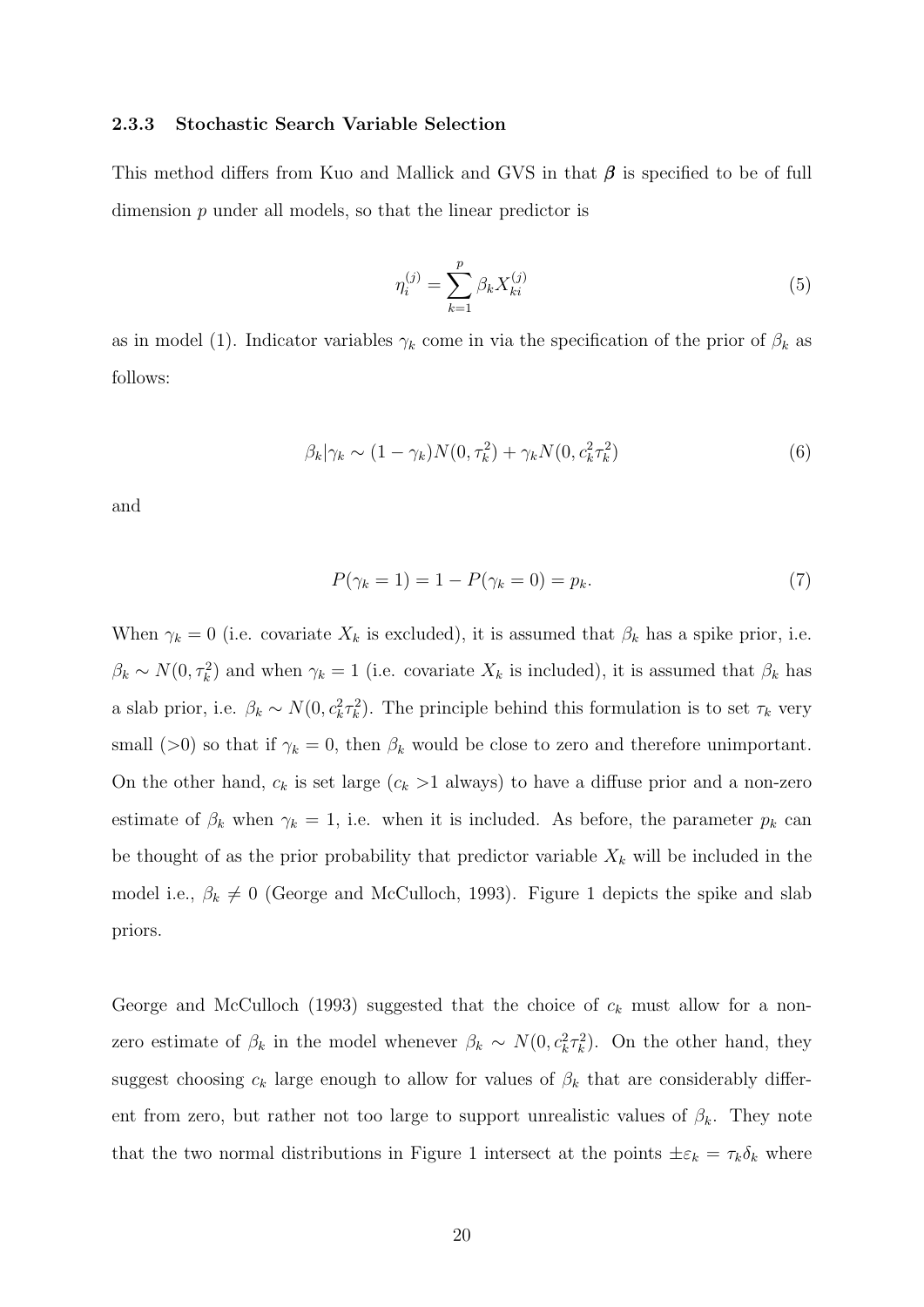

Figure 1: Spike and slab priors of George and McCulloch (1993)

 $\delta_k = \sqrt{2(\log c_k)c_k^2/(c_k^2-1)}$ . The point  $\varepsilon_k$  can be taken as a margin of 'statistical significance' such that regression coefficients falling into the interval  $[-\varepsilon_k, \varepsilon_k]$  can be interpreted to be zero. Therefore, the tuning parameters can be chosen in such a way that the point of intersection reflects one's perception of statistical significance. Alternatively,  $\tau_k$  can be assumed unknown and therefore estimated from the data, with this assumption only the value of  $c_k$  is fixed (Meuwissen and Goddard, 2004).

It is well documented in the literature that the choice of the tuning parameters heavily influences posterior model probabilities (and of course, posterior inclusion probabilites of covariates), see among others George and McCulloch (1997); Dellaportas et al (2000) and O'Hara and Sillanpaa, (2009). In view of this, several choices of the tuning parameters were considered as a sensitivity analysis.

Again, as in subsection 2.3.1 the other priors are chosen to reflect little prior information as:

i. 
$$
\gamma_k \sim Bern(p_k)
$$
 with  $p_k \sim Beta(1, 1)$  for  $k = 1, 2, ..., p$ ;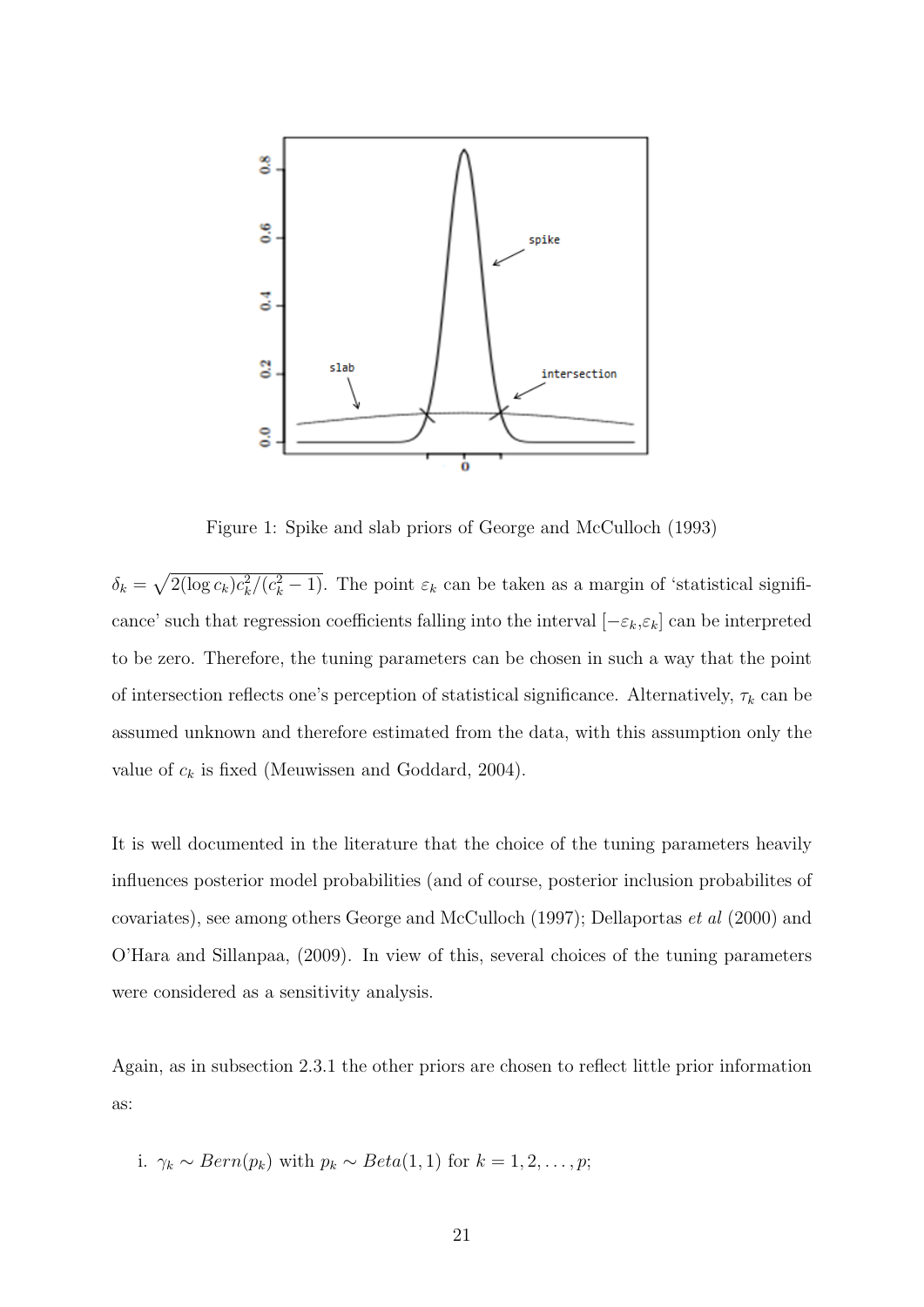- ii.  $\beta_0 \sim \text{dflat}()$ ; and
- iii. IG(0.001, 0.001) for each of  $\sigma_u^2$  and  $\sigma_v^2$ .

and the Gibbs sampler full conditionals for  $\beta_k$  are obtained as:

$$
f(\beta_k|\pmb{y},\pmb{\gamma},\pmb{\beta}_{(k)}) \propto f(\pmb{y}|\pmb{\beta},\pmb{\gamma})f(\beta_k|\gamma_k)
$$

and thus values of the prior when  $\gamma_k = 0$  influence the posterior distribution.

### 2.4 Bayesian Variable Selection with Spatially Varying Coeficients Model

Model (1) assumes that regression coefficients are fixed over the entire region. While this is indeed a reasonable assumption it can be argued that the regression coefficients are not fixed but rather vary from area to area. Gelfand *et al* (2003) introduced a model which assumes spatially varying regression coefficients. Extending their model to our setting, model (1) becomes:

$$
Y_i^{(j)} = \beta_0^{(j)} + \beta_1^{(j)} X_{1i}^{(j)} + \dots + \beta_p^{(j)} X_{pi}^{(j)} + \varepsilon_i^{(j)}
$$
  

$$
= \beta_0^{(j)} + \sum_{k=1}^p \beta_k^{(j)} X_{ki}^{(j)} + \varepsilon_i^{(j)}
$$
(8)

where  $\beta_0^{(j)}$  $\phi_0^{(j)}, \beta_1^{(j)}, \ldots, \beta_p^{(j)}$  are area specific regression coefficients and  $\varepsilon_i^{(j)} \sim N(0, \sigma^2)$  is the error term for subject i in area j. At this stage our interest is to combine model  $(8)$  with BVS techniques described in subsection 2.3. By incorporating latent covariate inclusion indicators at area level the resulting model allows identification of important predictor variables at area level - this way each area model includes different covariates.

This type of modelling has few references in the literature and here we are guided by the work of Lum (2012). In their paper, they employ spike and slab priors for  $\beta_k^{(j)}$  $\mathcal{C}_k^{(j)}$  similar to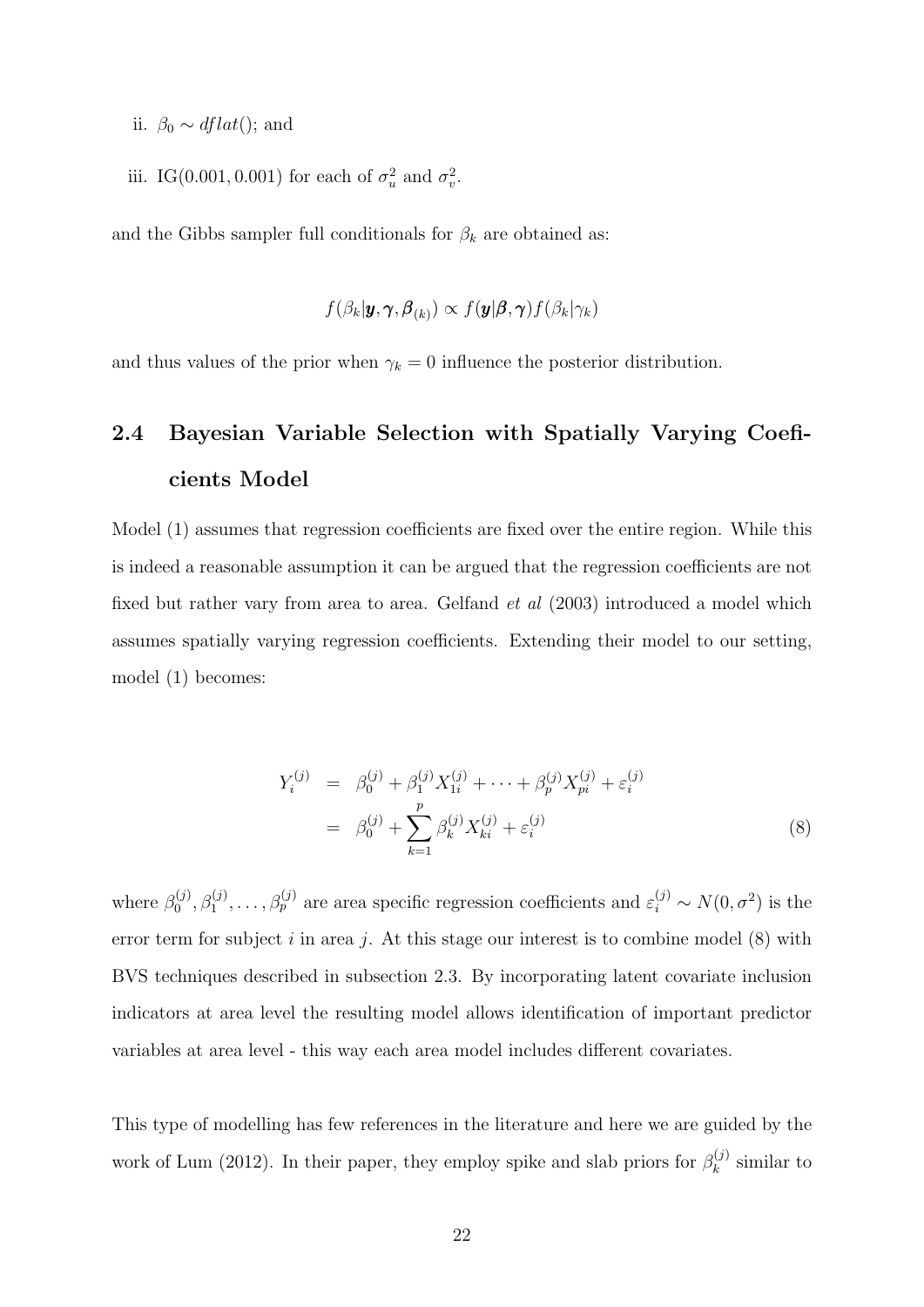those used by George and McCulloch (1993) in their SSVS approach (subsection 2.3.3). They assume that,

$$
\beta_k^{(j)} \sim \gamma_k^{(j)} N(\mu_k, \tau_k^2) + (1 - \gamma_k^{(j)}) \delta_0(\beta_k^{(j)}) \tag{9}
$$

where  $\delta_0(\beta_k^{(j)})$  $\binom{(\mathbf{j})}{k}$  is the Dirac delta function evaluated at  $\beta_k^{(\mathbf{j})}$  $\kappa^{(J)}$ . The area specific covariate inclusion indicators are modelled using a probit model with a spatial dependence structure (via a CAR prior) so as to achieve spatial information sharing in variable selection as follows,

$$
probit(\gamma_k^{(j)}) = \eta_{0k} + \eta_k^{(j)}
$$
\n
$$
(10)
$$

where  $\eta_{0k}$  is a constant term and  $\eta_k^{(j)} \sim \text{CAR}$  prior. This prior induces spatially smoothed inclusion probabilities such that if a covariate is included among neighbours of area  $j$  then this covariate has high chance of being included for area j. To complete their model they place a N(...) prior on the  $\mu_k$ s and an IG( $\varepsilon, \varepsilon$ ) on the  $\tau_k^2$ s.

In this project we took a more or less similar approach to that of Lum (2012). For regression coefficients we placed common priors on the  $\beta_k^{(j)}$  $k^{(J)}_k$ s. As for the entry parameters  $(\gamma_k^{(j)}$  $\binom{1}{k}$  we took three approaches.

As a starting point, we assumed that the entry parameters are inexchangeable such that in estimating them, no information is shared among the areas. In other words, we assumed that the importance of a given predictor variable in a given area has no similarity with its importance in any other area i.e.,

$$
\gamma_k^{(j)} \sim Bern(p_k^{(j)})\tag{11}
$$

where  $p_k^{(j)} \sim Beta(1, 1)$ . This assumption may however be too strong to hold in a spatial setting. In the context of our data, it helps to note that cultural behaviors (e.g. dietary habits) as well as other aspects such as iodine content in the soil do not change in accor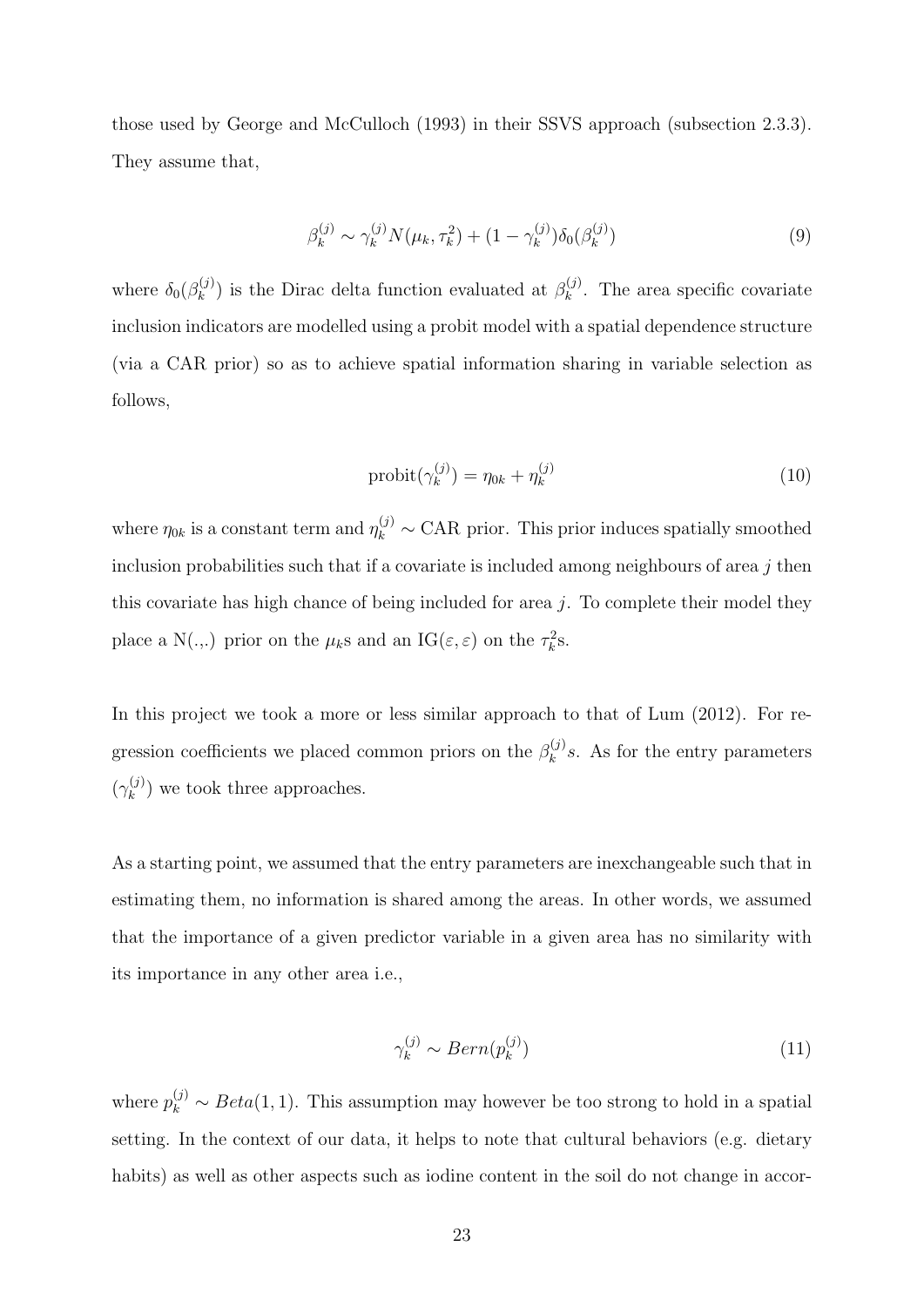dance with administrative boundaries, and therefore, it may as well be more sensible to allow for information sharing in the entry parameters.

In the second approach the idea was to share information among neighbours using an approach similar to Lum (2012) as follows,

$$
logit(\gamma_k^{(j)}) = \eta_{0k} + \eta_k^{(j)}
$$
\n
$$
(12)
$$

where  $\eta_{0k}$  is a constant term and  $\eta_k^{(j)} \sim \text{CAR}$ .

In the third approach the idea was to share information across the entire region by modelling the entry parameters in terms of a normal prior as follows,

$$
logit(\gamma_k^{(j)}) = \eta_{0k} + \eta_k^{(j)}
$$
\n
$$
(13)
$$

where  $\eta_{0k}$  is a constant term and  $\eta_k^{(j)} \sim N(.,.).$ 

In terms of variable selection, we employed the method of Kuo and Mallick and SSVS. We did not consider GVS in this setting as it requires specification of a lot of parameters for the pseudo-priors - in this case as many pseudo-priors as the number of areas would have to be specified.

#### 2.4.1 Kuo and Mallick

Employing the method of Kuo and Mallick, the linear predictor of model (8) becomes  $\eta_i^{(j)} = \sum_{k=1}^p \gamma_k^{(j)}$  $\kappa_k^{(j)} \beta_k^{(j)} X_{ki}^{(j)}$ . Prior distributions are specified to reflect no prior information as follows:

i. 
$$
\beta_k^{(j)} \sim N(\mu_k, \tau_k^2)
$$
 for  $k = 0, 1, ..., p$  with  $\mu_k \sim N(0, 10)$  and  $\tau_k^2 \sim \text{IG}(0.001, 0.001)$ ;

- ii. IG(0.001, 0.001) for  $\sigma^2$ ; and
- iii. In Model A:  $\gamma_k^{(j)} \sim Bern(p_k^{(j)})$  $\binom{(j)}{k}$  with  $p_k^{(j)} \sim Beta(1, 1)$ . In Model B: logit $(\gamma_k^{(j)})$  $\binom{(J)}{k} =$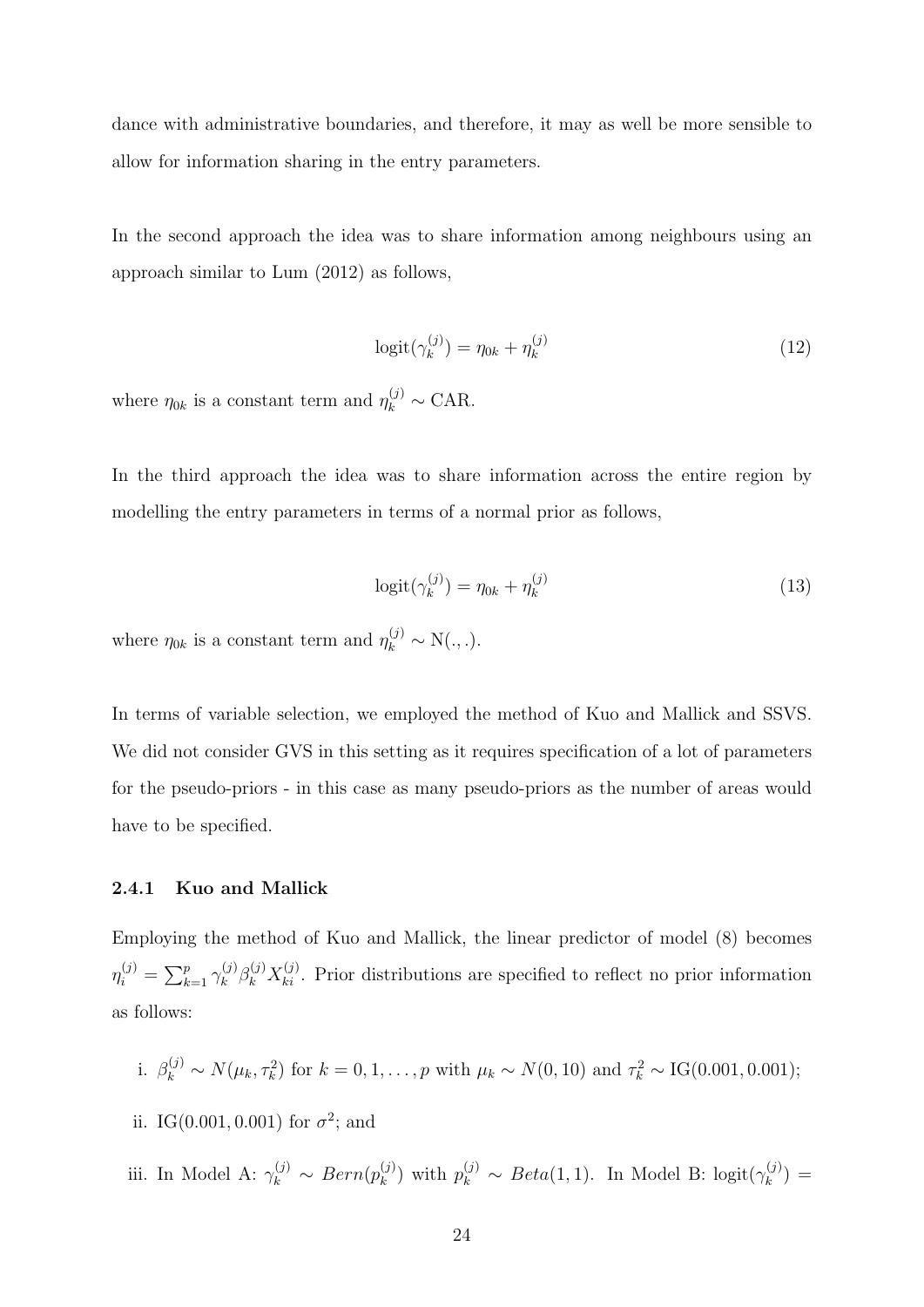$\eta_{0k} + \eta_k^{(j)}$  where  $\eta_k^{(j)} \sim \text{CAR}$ . In Model C: logit $(\gamma_k^{(j)})$  $y_k^{(j)} = \eta_{0k} + \eta_k^{(j)}$  where  $\eta_k^{(j)} \sim N(0, 10)$ for  $k = 1, 2, ..., p$ .

### 2.4.2 Stochastic Search Variable Selection

As for the SSVS method, the linear predictor of model (8) is retained as  $\eta_i^{(j)} = \sum_{k=1}^p \beta_k^{(j)} X_{ki}^{(j)}$ . Prior distributions are specified to reflect no prior information as follows:

i. 
$$
\beta_k^{(j)} \sim \gamma_k^{(j)} N(\mu_k, \tau_k^2) + (1 - \gamma_k^{(j)}) N(0, c_k^2 \tau_k^2)
$$
 with  $\mu_k \sim N(0, 10)$  and  $\tau_k^2 \sim \text{IG}(0.001, 0.001)$ ;

ii. IG(0.001, 0.001) for  $\sigma^2$ ; and

iii. In Model A: 
$$
\gamma_k^{(j)} \sim Bern(p_k^{(j)})
$$
 with  $p_k^{(j)} \sim Beta(1, 1)$ . In Model B:  $logit(\gamma_k^{(j)}) =$   
\n $\eta_{0k} + \eta_k^{(j)}$  where  $\eta_k^{(j)} \sim$  CAR. In Model C:  $logit(\gamma_k^{(j)}) = \eta_{0k} + \eta_k^{(j)}$  where  $\eta_k^{(j)} \sim N(0, 10)$   
\nfor  $k = 1, 2, ..., p$ .

Note that in (i.) we can no longer fix c and  $\tau_k$  as was done in subsection 2.3.3, this is because the spike and the slab are now centered at different points, i.e. at zero and  $\mu_k$ respectively. We therefore followed the random effects variant of SSVS due to Meuwissen and Goddard (2004) where  $\tau_k$  is taken as a parameter to be estimated and c can be fixed by the user.

In terms of determining which covariate is included or excluded for any given area, we employed the MP model approach of Barbieri and Berger (2004).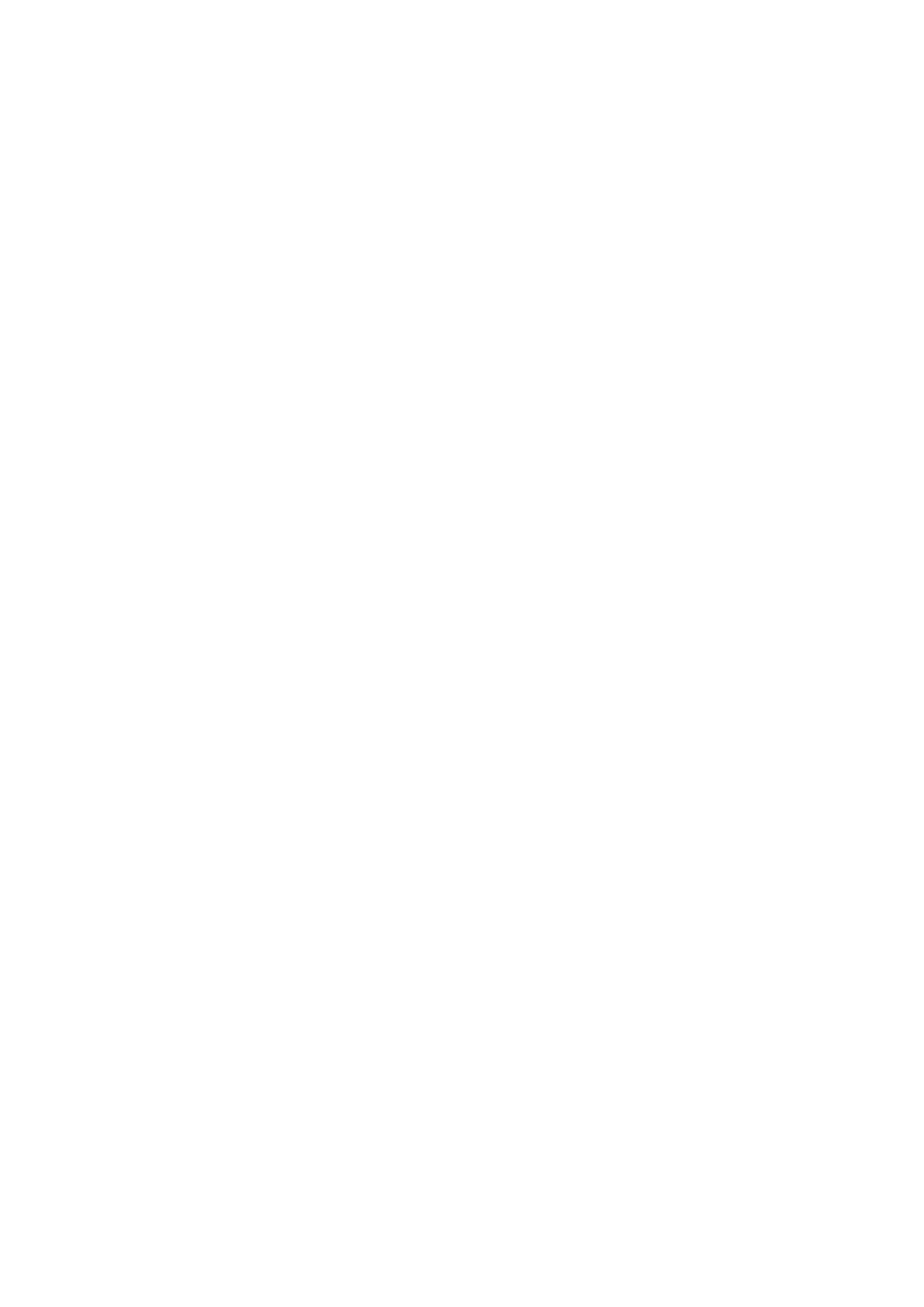### 3 Results

In this section study results are presented. First, we present some exploratory analysis that was conducted to get a feel of the data. This is followed by results of variable selection in the case of a spatially fixed coefficients model and lastly variable selection in the case of a spatially varying coefficients model.

### 3.1 Exploratory Data Analysis

Three exploratory analyses are presented here. We give an overview in terms of sample sizes in the municipalities, the spread of the response variable and the correlation among the predictor variables.

Of the 315 municipalities of Galicia, 289 were used for analysis after removing those which had no data as well as observations with missing predictor variables and/or TSH values. Figure 2 provides a summary of the number of observations in the 289 municipalities in the year of 2009. From this map we learn that there is a significant number of municipalities with few data, 97 have between 1 and 5  $([1,5))$  and 50 have between 5 and 10  $([5,10))$ . It is useful to keep this in mind when it comes to modelling, particularly for the spatially varying coefficients model, since some areas do not have sufficient data to tell whether or not a predictor variable is important.

Figure 3 shows a histogram of the response variable (TSH) as well as that of a transformed version of it (log TSH). It can be seen that the response variable is highly skewed, hence the need to consider a transformation. In model (1) we assume a normal distribution for the response and it therefore makes sense to consider a fairly symmetrical version of TSH.

In regression analysis problems that arise due to collinearity among predictor variables are well documented (see for example Kutner et al, 2005). We therefore checked for the presence of multicollinearity by calculating pairwise correlations amongst the four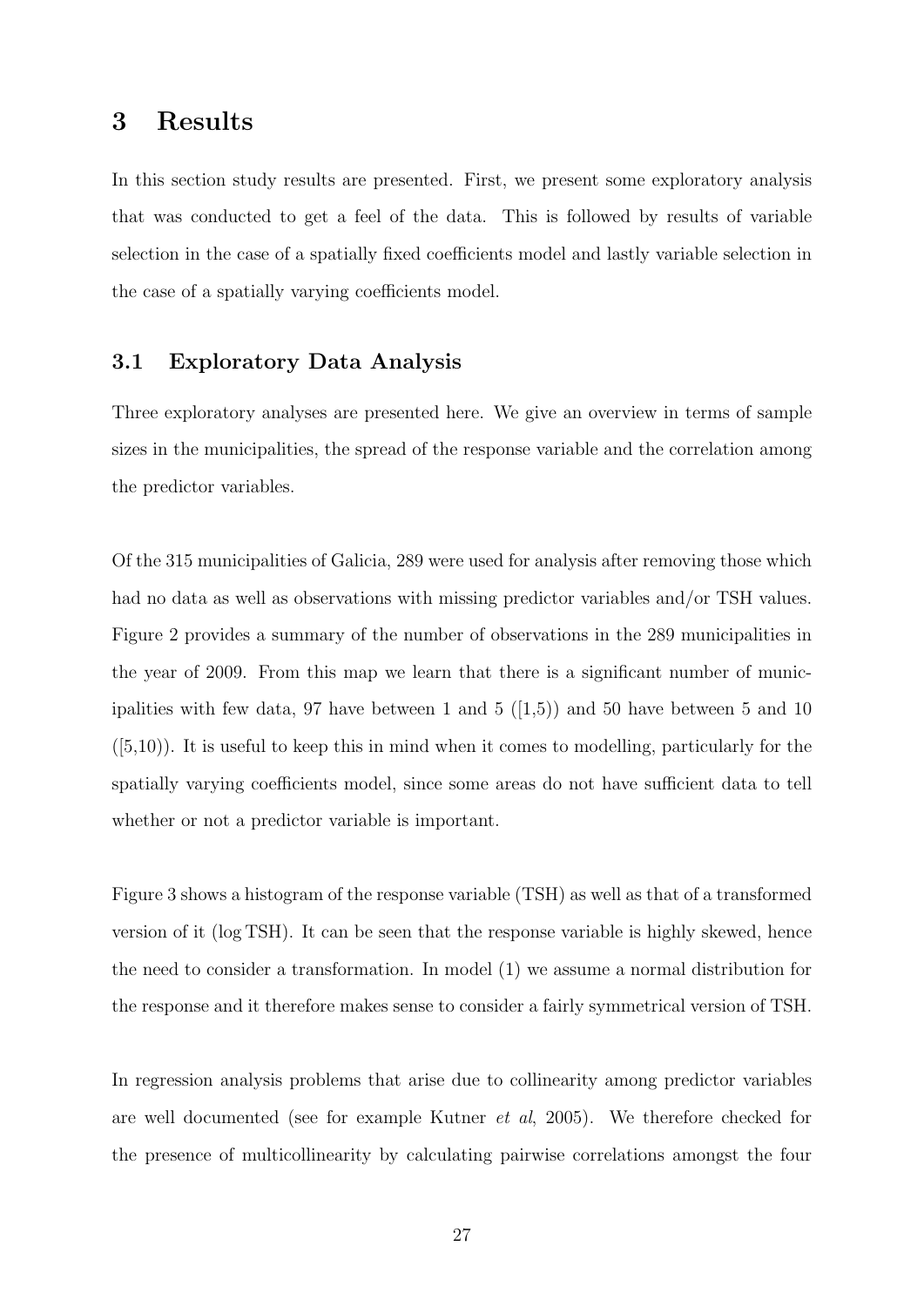

Figure 2: Frequency of observations



Figure 3: Histograms: TSH and log(TSH)

predictor variables. We note that the correlations are not too high to require remedial action (Table 1). Predictor variables were however centered for computational reasons.

Table 1: Correlation matrix of predictor variables

| Variable   | gestage | bthwgt | timetofeed |
|------------|---------|--------|------------|
| gestage    |         |        |            |
| bthwgt     | 0.324   |        |            |
| timetofeed | 0.006   | 0.004  |            |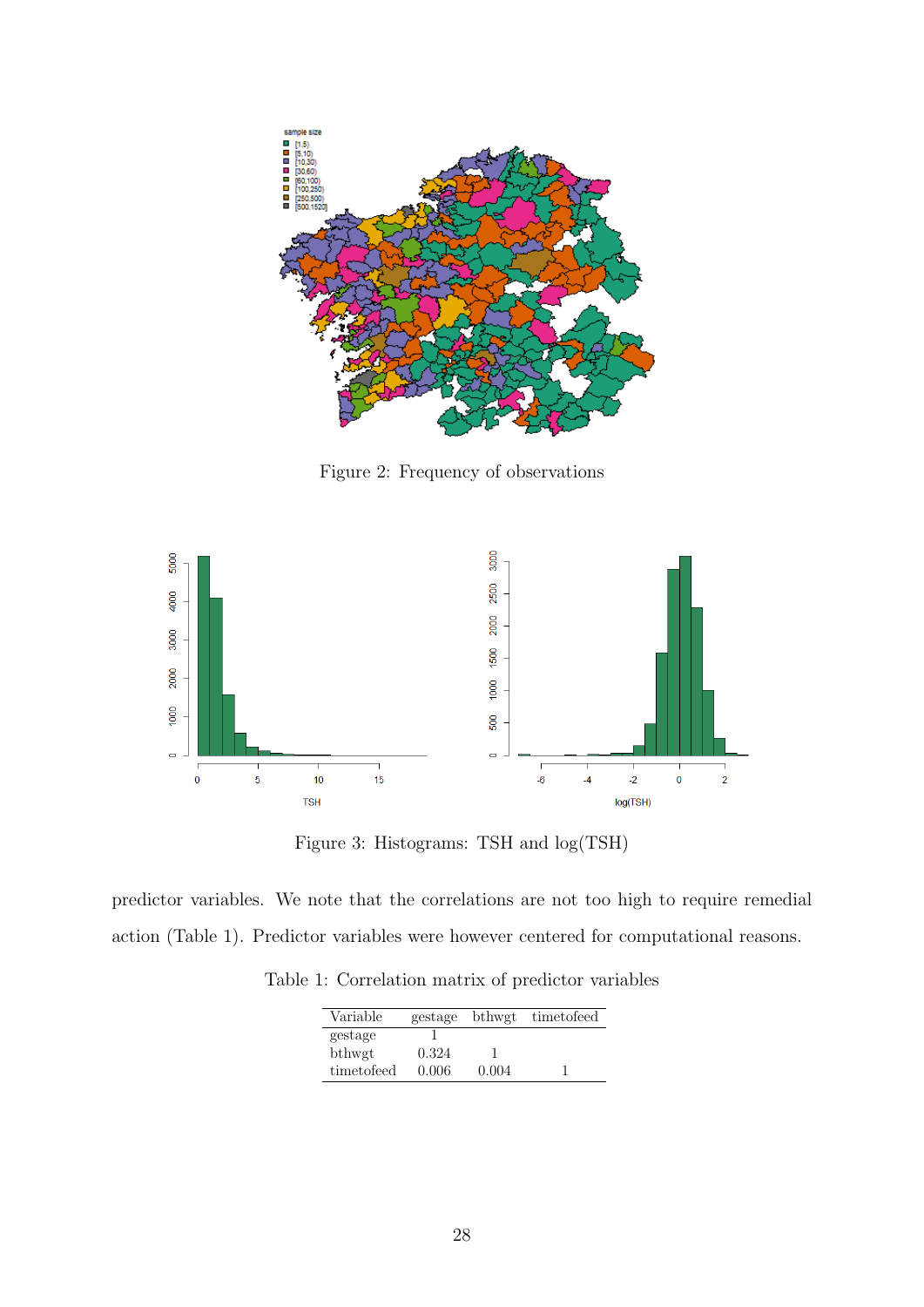### 3.2 Variable Selection: spatially fixed coefficients setting

In this section we present variable selection results based on model (1) - here, the number of predictor variables is taken to be four, i.e.  $p = 4$ . We begin by presenting results of classical variable selection using DIC followed by those of BVS.

#### 3.2.1 Deviance Information Criterion

Since the number of predictor variables is four, the total number of possible subsets of predictors is  $2^4 = 16$ . Table 2 is a listing of these subsets together with their DIC values. The 'best' subset is the one that yields the least DIC, which in this case is model (2). However, it can be noted that there are other subsets which are almost as good, i.e. those that differ from the 'best' subset by a difference less than 5 (models 1, 5 and 9). A sensible choice is then to select the smallest subset among these, i.e. model including birth weight and gender.

| subset | gestage                            | bthwgt    | gender | timetofeed | DIC     |  |  |  |  |
|--------|------------------------------------|-----------|--------|------------|---------|--|--|--|--|
|        | ⊗                                  | $\otimes$ | ⊗      | $\otimes$  | 27632.0 |  |  |  |  |
| 2      | ⊗                                  | ⊗         | ⊗      |            | 27631.3 |  |  |  |  |
| 3      | $\otimes$                          | $\otimes$ |        | ⊗          | 27641.9 |  |  |  |  |
| 4      | ⊗                                  |           | ⊗      | ⊗          | 27651.5 |  |  |  |  |
| 5      |                                    | ⊗         | ⊗      | ⊗          | 27635.0 |  |  |  |  |
| 6      | ⊗                                  | ⊗         |        |            | 27640.7 |  |  |  |  |
| 7      | ⊗                                  |           | ⊗      |            | 27650.8 |  |  |  |  |
| 8      | ⊗                                  |           |        | ⊗          | 27657.5 |  |  |  |  |
| 9      |                                    | ⊗         | ⊗      |            | 27634.3 |  |  |  |  |
| 10     |                                    | ⊗         |        | ⊗          | 27644.3 |  |  |  |  |
| 11     |                                    |           | ⊗      | ⊗          | 27650.5 |  |  |  |  |
| 12     | ⊗                                  |           |        |            | 27656.6 |  |  |  |  |
| 13     |                                    | ⊗         |        |            | 27643.4 |  |  |  |  |
| 14     |                                    |           | ⊗      |            | 27649.7 |  |  |  |  |
| 15     |                                    |           |        | ⊗          | 27656.3 |  |  |  |  |
| 16     |                                    |           |        |            | 27655.2 |  |  |  |  |
|        | means present, - means absent<br>⊗ |           |        |            |         |  |  |  |  |

Table 2: Possible models and their DIC values

#### 3.2.2 Bayesian Variable Selection

Implementation of the method of Kuo and Mallick is straight forward in that it does not involve choosing tuning parameters, however the GVS and SSVS techniques do (subsection 2.3). For the GVS technique, values for the pseudo-prior parameters were obtained from a pilot run of the full model as suggested by Dellaportas et al (1997). They suggest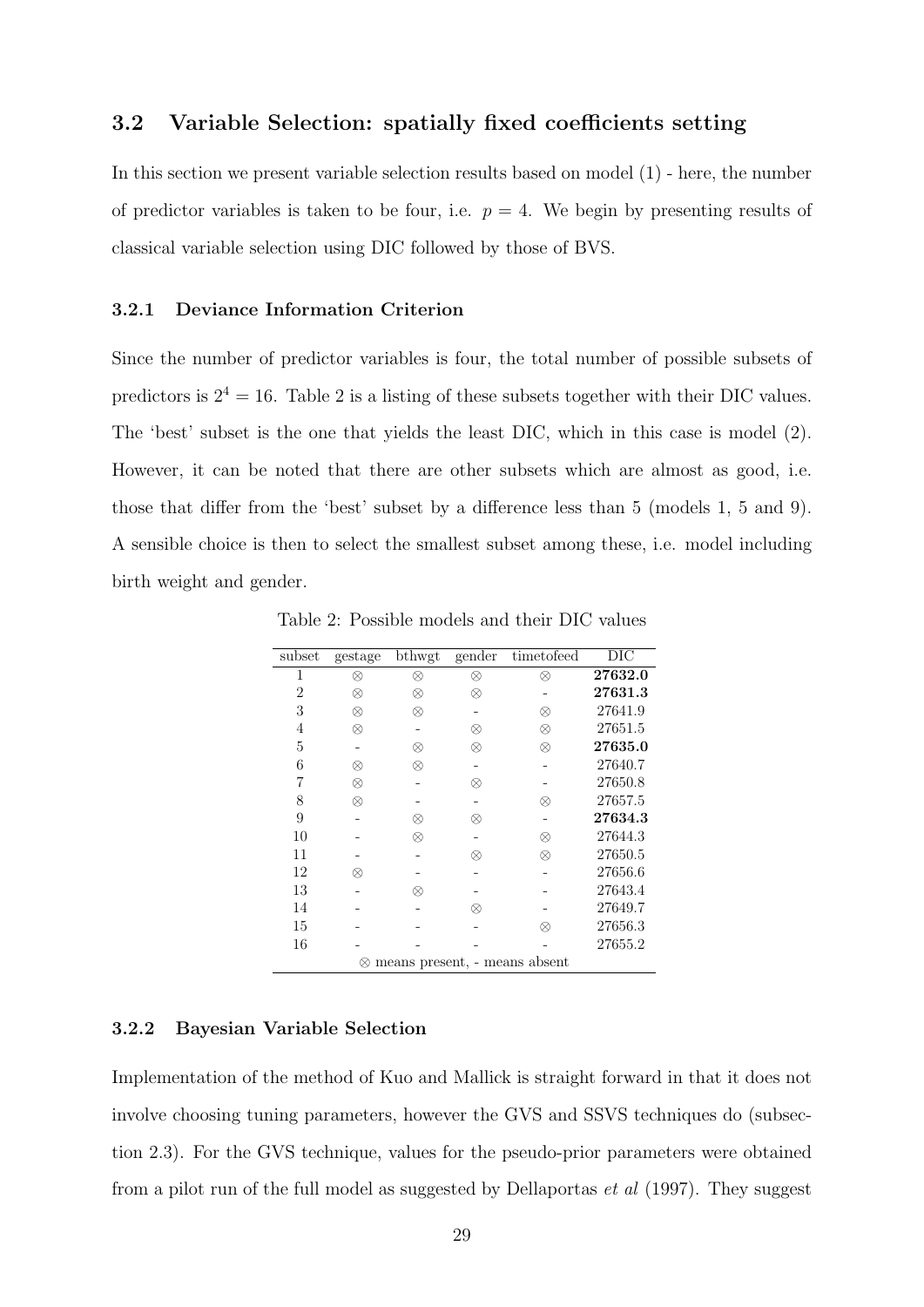use of full model parameter estimates and standard errors as choices for  $\mu_k$  and  $\tau_{0k}$ , we therefore took  $(0.0650, -0.0800, 0.0500, -0.0150)$  and  $(0.0280, 0.0170, 0.0142, 0.0130)$  respectively. To demonstrate that one needs to exercise caution with selection of these values we took  $\mu_k = (0, 0, 0, 0)$  and  $\tau_{0k} = (0.0140, 0.0085, 0.0071, 0.0065)$ .

As for the SSVS technique, different settings were specified for sensitivity analysis purposes. We observed the magnitude of the regression coefficients and thereof assumed three margins of 'statistical significance' namely, [-0.01,0.01], [-0.0175,0.0175] and [-0.025,0.025]. In terms of the choice of  $c$ , i.e. the factor by which the spike standard deviation is multiplied to get a larger standard deviation for the slab, the values were taken as  $c = 100$ ,  $c = 125$  and  $c = 100$  respectively.

For all methods we ran 10,000 overrelaxed iterations with thinning equal to 3, furthermore, a burn-in of 1,000 was removed. In terms of speed, we noted that SSVS was the fastest, followed by method of Kuo and Mallick and lastly GVS.

Table 3 shows the posterior inclusion probabilities of each predictor variable based on the method of Kuo and Mallick, GVS and SSVS variable selection techniques. By employing the MP model principle (Barbieri and Berger, 2004), we are led to select the predictors birth weight and gender as the important ones to include in the regression model.

| method      | tuning parameters                                      | inclusion probability |        |        |            | speed (in sec.) |
|-------------|--------------------------------------------------------|-----------------------|--------|--------|------------|-----------------|
|             |                                                        | gestage               | bthwgt | gender | timetofeed |                 |
| K & M       |                                                        | 0.10                  | 0.92   | 0.50   | 0.01       | 2496            |
|             | $\mu_k = (0.0650, -0.0800, 0.0500, -0.0150)$           | 0.09                  | 0.89   | 0.50   | 0.01       | 2685            |
| <b>GVS</b>  | $\tau_{0k} = (0.0280, 0.0170, 0.0142, 0.0130)$         |                       |        |        |            |                 |
|             | $\mu_k = (0.0000, 0.0000, 0.0000, 0.000)$              | 0.07                  | 0.85   | 0.1    | 0.01       | 2691            |
|             | $\tau_{0k} = (0.0140, 0.0085, 0.0071, 0.0065)$         |                       |        |        |            |                 |
|             | $c = 100, \varepsilon = 0.0100, \tau_k = 0.0033$       | 0.44                  | 0.98   | 0.50   | 0.10       | 581             |
| <b>SSVS</b> | $c = 125$ , $\varepsilon = 0.0175$ , $\tau_k = 0.0056$ | 0.30                  | 0.95   | 0.45   | 0.038      | 493             |
|             | $c = 100, \varepsilon = 0.0250, \tau_k = 0.0082$       | 0.23                  | 0.92   | 0.50   | 0.03       | 504             |

Table 3: Posterior inclusion probabilities for predictor variables

Table 4 shows posterior model probabilities also based on the method of Kuo and Mallick, GVS and SSVS variable selection techniques. The acronyms  $GVS_a$ ,  $GVS_b$  and  $SSVS_a$ ,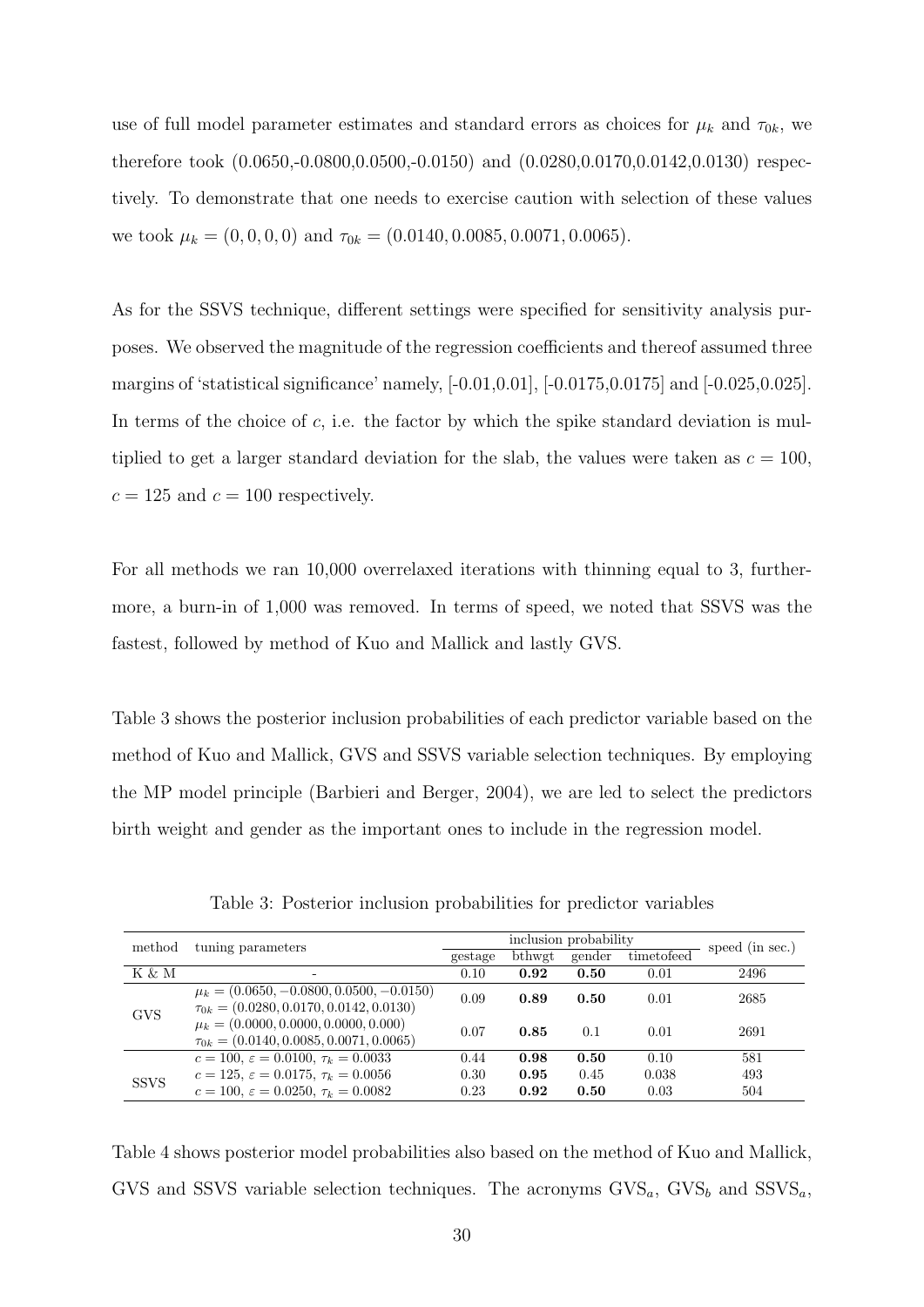$SSVS_b$ ,  $SSVS_c$  denote the different tuning parameter settings for GVS and SSVS respectively. By employing the MAP principle, we are led to select the predictor variable birth weight as the important one to include in the regression model. Though all the three approaches favour the model with birth weight only, we observe that the model with birth weight and gender also appears frequently in the MCMC sample - it appears more in the method of Kuo and Mallick followed by GVS and lastly SSVS.

| subset | gestage           | bthwgt    | gender    | timetofeed                                 | K & M  | $\overline{\mathrm{GVS}}_a$ | $\overline{\mathrm{GVS}_b}$ | $\overline{\mathrm{SSVS}}_a$ | $\overline{\mathrm{SSVS}}_b$ | $SSVS_c$ |
|--------|-------------------|-----------|-----------|--------------------------------------------|--------|-----------------------------|-----------------------------|------------------------------|------------------------------|----------|
|        | $\otimes$         | $\otimes$ | $\otimes$ | $\otimes$                                  | 0.0004 | 0.0008                      | 0.0000                      | 0.0147                       | 0.0059                       | 0.0026   |
| 2      | $\otimes$         | $\otimes$ | $\otimes$ |                                            | 0.0630 | 0.0497                      | 0.0083                      | 0.2054                       | 0.1412                       | 0.1091   |
| 3      | $\otimes$         | $\otimes$ |           | $\otimes$                                  | 0.0003 | 0.0004                      | 0.0000                      | 0.0197                       | 0.0053                       | 0.0033   |
| 4      | $\otimes$         |           | $\otimes$ | $\otimes$                                  | 0.0000 | 0.0000                      | 0.0000                      | 0.0000                       | 0.0000                       | 0.0000   |
| 5      |                   | $\otimes$ | $\otimes$ | $\otimes$                                  | 0.0029 | 0.0040                      | 0.0007                      | 0.0208                       | 0.0102                       | 0.0118   |
| 6      | ⊗                 | $\otimes$ |           |                                            | 0.0412 | 0.0344                      | 0.0566                      | 0.1982                       | 0.1466                       | 0.1084   |
|        | $^{\otimes}$      |           | $\otimes$ |                                            | 0.0000 | 0.0004                      | 0.0000                      | 0.0001                       | 0.0007                       | 0.0020   |
| 8      | $\otimes$         |           |           | $\otimes$                                  | 0.0000 | 0.0000                      | 0.0000                      | 0.0000                       | 0.0002                       | 0.0010   |
| 9      |                   | $\otimes$ | $\otimes$ |                                            | 0.4114 | 0.3697                      | 0.0788                      | 0.2274                       | 0.2757                       | 0.3080   |
| 10     |                   | $\otimes$ |           | $\otimes$                                  | 0.0019 | 0.0031                      | 0.0067                      | 0.0206                       | 0.0101                       | 0.0109   |
| 11     |                   |           | $\otimes$ | $\otimes$                                  | 0.0000 | 0.0040                      | 0.0000                      | 0.0008                       | 0.0003                       | 0.0004   |
| 12     | $\otimes$         |           |           |                                            | 0.0004 | 0.0008                      | 0.0016                      | 0.0010                       | 0.0029                       | 0.0034   |
| 13     | $\qquad \qquad -$ | ⊗         |           |                                            | 0.4152 | 0.4247                      | 0.6954                      | 0.2758                       | 0.3482                       | 0.3538   |
| 14     |                   |           | ⊗         |                                            | 0.0078 | 0.0249                      | 0.0072                      | 0.0053                       | 0.0162                       | 0.0263   |
| 15     |                   |           |           | $\otimes$                                  | 0.0001 | 0.0001                      | 0.0009                      | 0.0007                       | 0.0012                       | 0.0014   |
| 16     |                   |           |           |                                            | 0.0552 | 0.0870                      | 0.1439                      | 0.0096                       | 0.0352                       | 0.0583   |
|        |                   |           |           | means present, - means absent<br>$\otimes$ |        |                             |                             |                              |                              |          |

Table 4: Posterior model probabilities

Thus, we note that in general, the MP and MAP principles do not lead to the selection of the same model. To choose which principle to adopt, it helps to note that in this case the MP model coincides with a good predictive model (as identified by the DIC). These findings are in line with Barbieri and Berger (2004) who showed that oftentimes the high probability model (i.e. MAP model) is not optimally predictive but rather, the median model (i.e. MP model) is.

It can also be noted that the choice of tuning parameters in the SSVS approach affects the posterior probabilities - the predictor gender would appear unimportant in setting  $SSVS<sub>b</sub>$ . This is not surprising as it is well documented in the literature that the choice of tuning parameters can drive the results (see George and McCulloch 1993; George and McCulloch 1997; Dellaportas et al, 1997; Kuo and Mallick, 1998; O'Hara and Sillanpaa,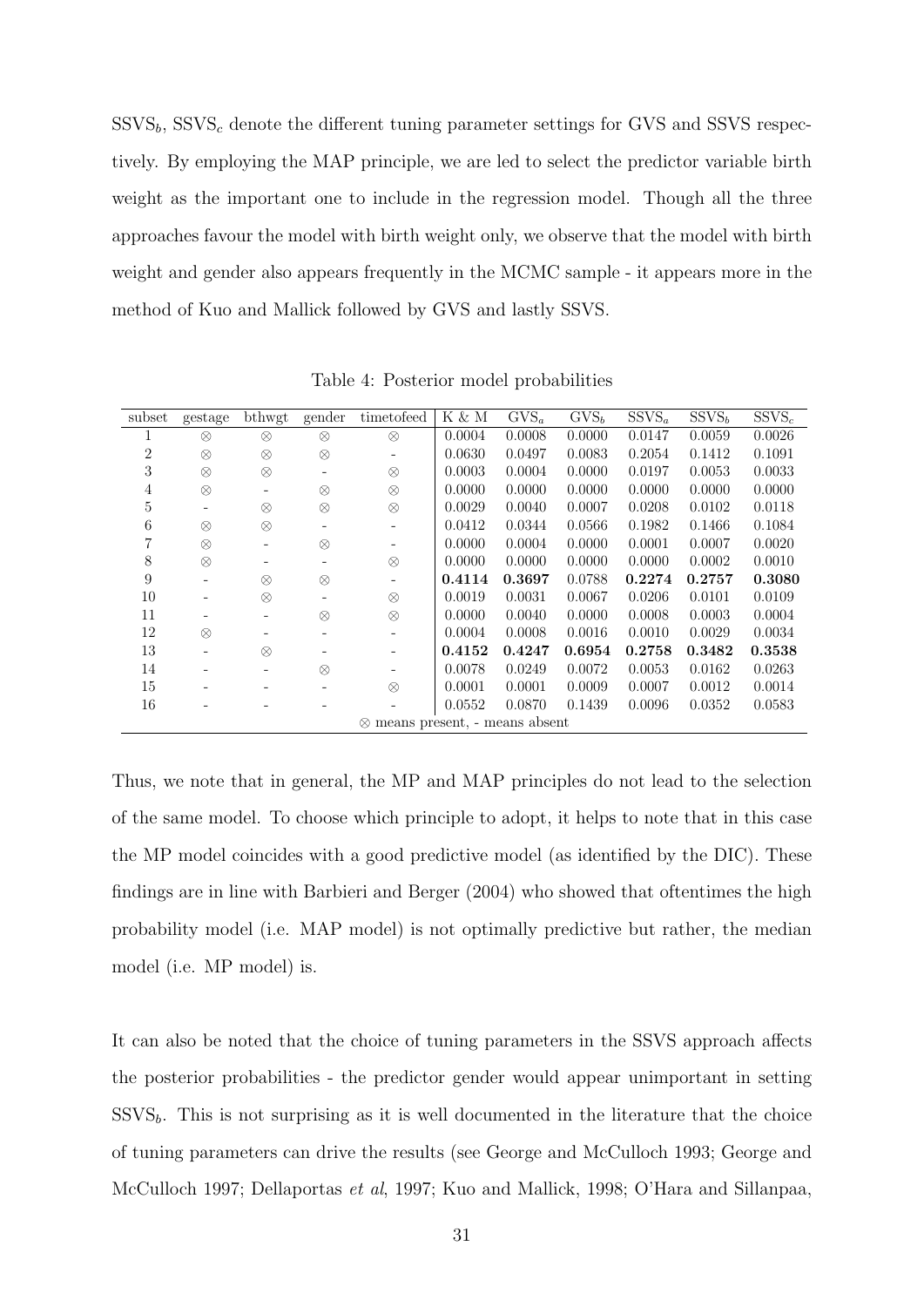2009; Lesaffre and Lawson, 2012). Moreover, we note that an arbitrary choice of pseudoprior parameters for the GVS method will not give good results  $(GVS_b)$ , other possible choices are given in Ntzoufras (1999).

Summarizing, we choose birth weight and gender as the important predictor variables to include in the regression model. The choice is in accordance with results from classical variable selection (based on DIC) and BVS (used with MP principle). Though these two techniques agree to a large extent, we note that BVS give the benefit of avoiding fitting of all 16 possible models. Parameter estimates of the final model are shown in Table 5.

Table 5: Parameter estimates of final model

| Parameter | Estimate (std. error) |
|-----------|-----------------------|
| intercept | 0.142(0.016)          |
| bthwgt    | $-0.067(0.014)$       |
| gender    | 0.047(0.022)          |
|           | 0.600(0.008)          |
|           | 0.006(0.003)          |
|           | 0.035(0.01)           |

### 3.3 Variable Selection: spatially varying coefficients setting

In this subsection we present results of BVS applied to the spatially varying coefficients model (8). Before presenting the main results we give an insightfull preliminary analysis.

#### 3.3.1 Preliminary results

Since the aim is to extend variable selection to a spatially varying coefficients model, we began by fitting this model with no variable selection - this was done to get a rough idea about the importance of each of the four predictor variables in the different areas. Two choices of priors were considered for the regression coefficients namely  $\beta_k^{(j)} \sim N(\mu_k, \sigma_k^2)$ with  $\theta_k \sim N(0, 100)$  and  $\sigma_k^2 \sim IG(0.001, 0.001)$  as well as  $\beta_k^{(j)} \sim CAR$  prior.

Figure 4 depicts a summary of parameter estimates of  $\beta_k^{(j)}$  $\kappa_k^{(1)}$ s based on the normal prior (results obtained from assuming a CAR prior are shown in the Appendix). The standard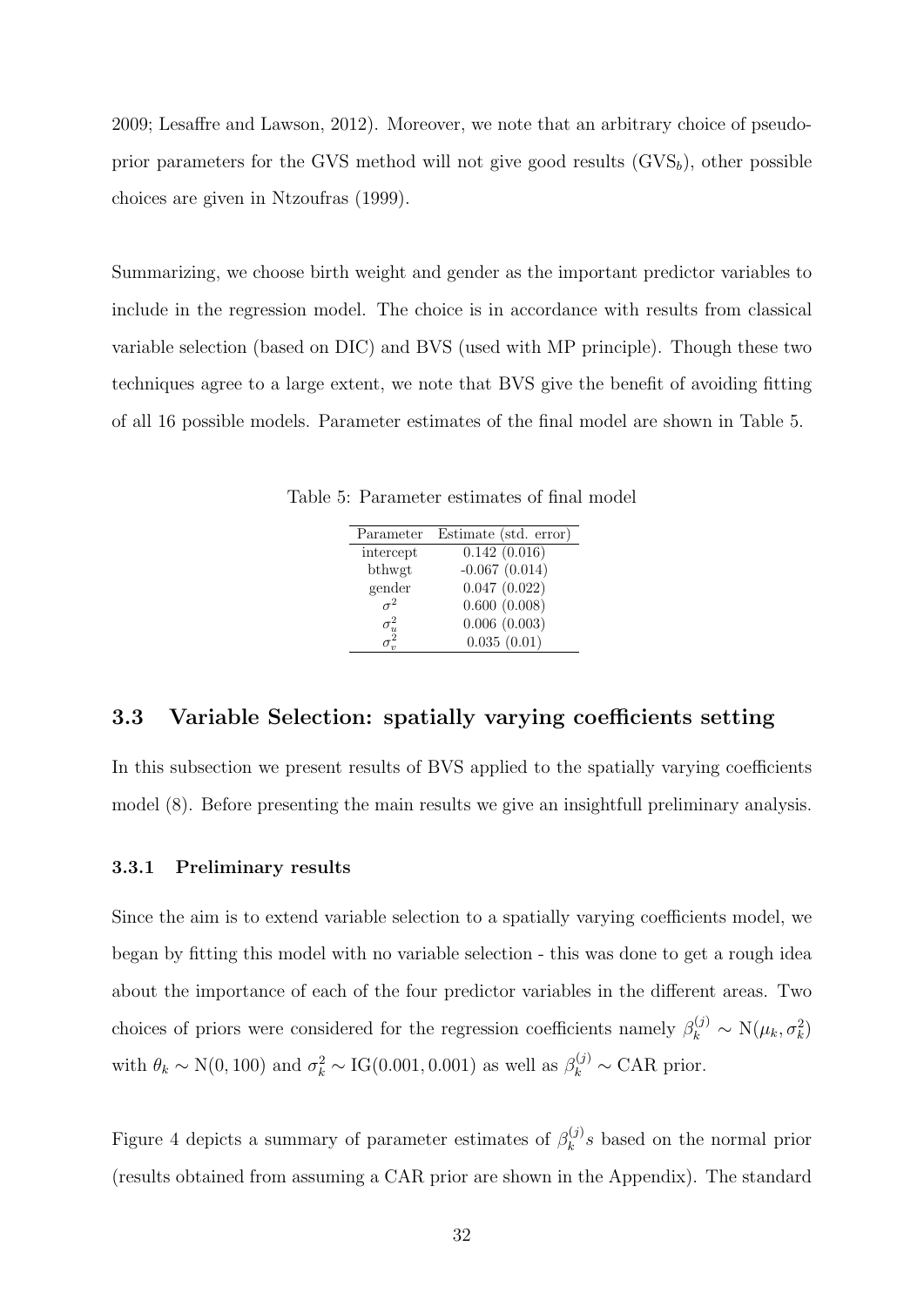

Figure 4: Summary: parameter estimates of the four predictor variables

errors range between 0.028-0.034, 0.030-0.042, 0.040-0.080 and 0.003-0.023 for gestational age, birth weight, gender and time to feed respectively. We observe that the  $\beta_k^{(j)}$  $k^{(j)}$  estimates are shrunk towards their respective means (Table 6), especially for municipalities with few data, moreover, we also observe that on average standard errors are large relative to the parameter estimates. Based on this preliminary analysis, it would appear that at the area level few to no predictor variables are important in explaining the response variable.

Table 6: Estimates of regression coefficient prior means

| Predictor  | Estimate (std. error) |
|------------|-----------------------|
| gestage    | 0.063(0.026)          |
| bthwgt     | $-0.075(0.018)$       |
| gender     | 0.060(0.018)          |
| timetofeed | $-0.0006(0.003)$      |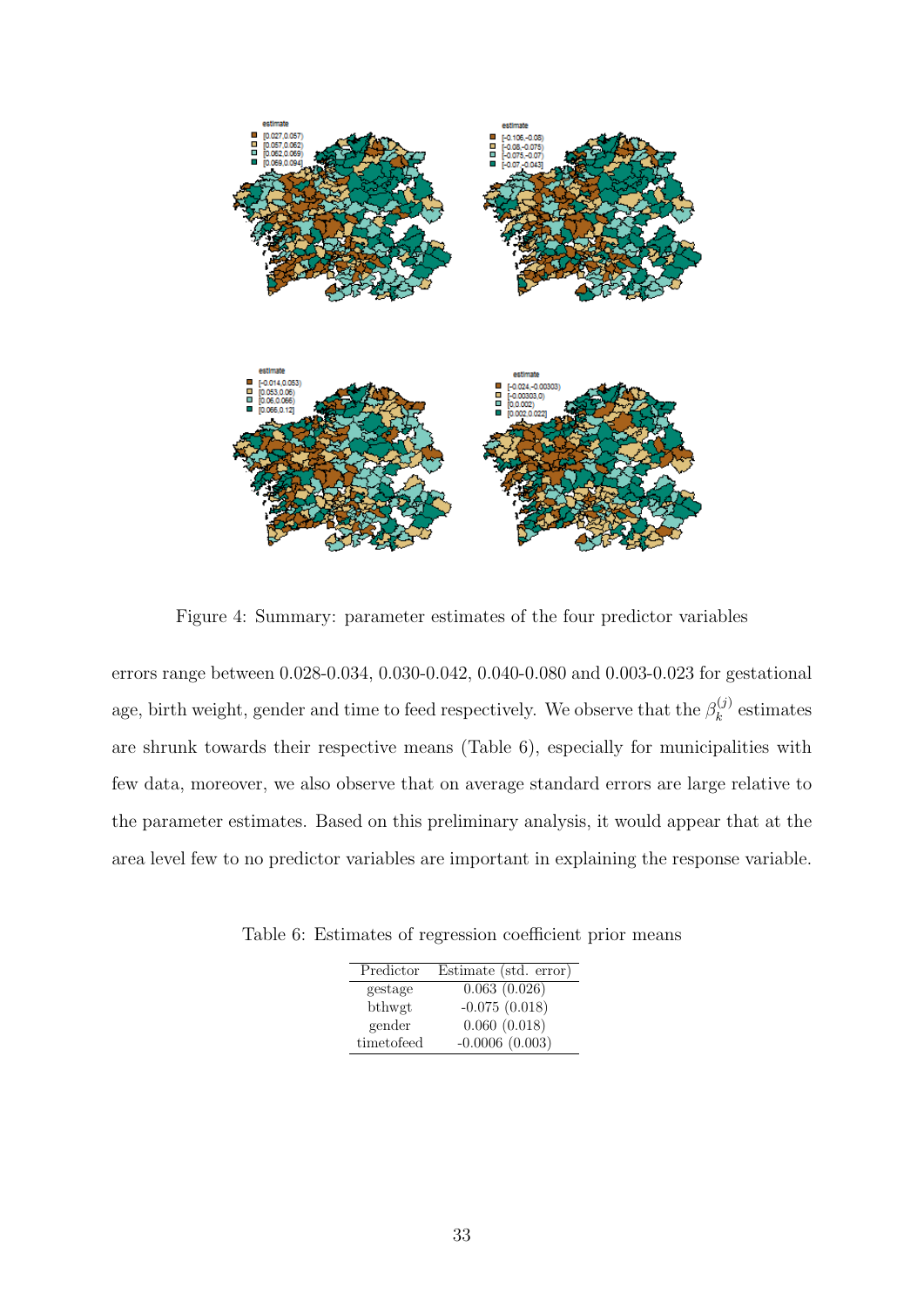#### 3.3.2 Main results

We now present results of BVS. The method of Kuo and Mallick and two settings of SSVS were considered (taking  $c^2 = 10$ ,  $c^2 = 100$  denoted SSVS<sub>a</sub>, SSVS<sub>b</sub> respectively). However, here we only show results of the method of Kuo and Mallick since all results lead to more or less the same conclusions, SSVS results are shown in the Appendix. Note that we only have results of Model A (where it is assumed that entry parameters are inexchangeable) since Models B and C did not reach convergence.

Figure 5 depicts Model A posterior inclusion probabilities (per predictor variable). An inclusion probability greater or equal to 0.5 is taken to mean that a given predictor variable is important in a given area. We observe that predictor variable inclusion appears to occur mostly at locations with few data. The explanation to this counter-intuitive finding is that in such areas there is little information to update the prior distribution and as a result the average inclusion probability of prior distribution (which is equal to 0.5) dominates the likelihood and hence the inclusion. This problem can however be solved if one adopts Models B and C - by assuming that the entry parameters are exchangeable the priors of these models induce information sharing such that for areas with few data entry parameters are made to appear like others on average.

Table 7 summarizes the selected predictor variables in 142 municipalities. A total of 147 municipalities with fewer than 10 observations were excluded because for such areas with few data the posterior inclusion probabilities are largely due to the prior mean. Across all three scenarios considered i.e. Kuo and Mallick,  $SSVS_a$  and  $SSVS_b$ , it is observed that in general one of the following occurs: no covariate is included, one of the four is included, birth weight and gender are included or gestational age and gender are included. Comparing with results from subsection 3.2.2, we note that the predictor variables selected in the spatially fixed coefficients model (birth weight and gender) are generally not the same as those selected at the area level.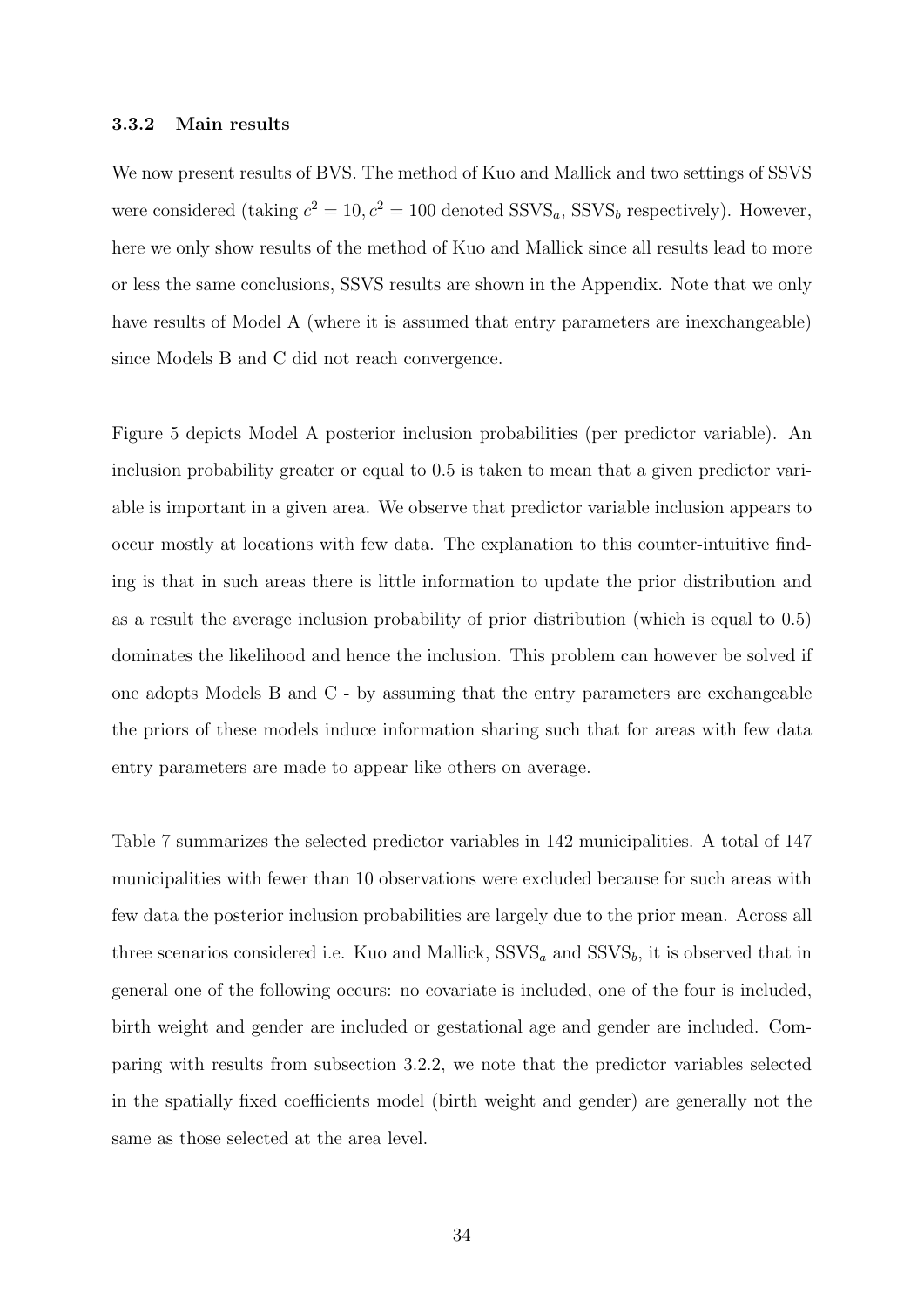

Figure 5: Variable selection at area level: Model A, Kuo and Mallick

| subset         | gestage                                 | bthwgt    | gender | timetofeed | $K \& M$   | $SSVS_a$  | SSVS <sub>b</sub> |
|----------------|-----------------------------------------|-----------|--------|------------|------------|-----------|-------------------|
| 1              | ⊗                                       | ⊗         | ⊗      | $\otimes$  | 1(0.007)   | 1(0.007)  | 1(0.007)          |
| $\overline{2}$ | $\otimes$                               | $\otimes$ | ⊗      |            | 4(0.028)   | 3(0.021)  | 4(0.028)          |
| 3              | $\otimes$                               | $\otimes$ |        | ⊗          |            |           |                   |
| $\overline{4}$ | $\otimes$                               |           | ⊗      | $\otimes$  | 4(0.028)   | 6(0.042)  | 3(0.021)          |
| 5              |                                         | $\otimes$ | ⊗      | $\otimes$  | 3(0.021)   | 3(0.021)  | 2(0.014)          |
| 6              | $\otimes$                               | $\otimes$ |        |            | 3(0.021)   | 1(0.007)  | 3(0.021)          |
|                | $\otimes$                               |           | ⊗      |            | 15(0.106)  | 13(0.092) | 16(0.113)         |
| 8              | $\otimes$                               |           |        | ⊗          |            |           | 1(0.007)          |
| 9              |                                         | ⊗         | ⊗      |            | 10(0.070)  | 12(0.085) | 9(0.063)          |
| 10             |                                         | ⊗         |        | $\otimes$  | 5(0.035)   | 3(0.021)  | 5(0.035)          |
| 11             |                                         |           | ⊗      | $\otimes$  | 4(0.028)   | 7(0.049)  | 5(0.035)          |
| 12             | ⊗                                       |           |        |            | 4(0.028)   | 3(0.021)  | 3(0.021)          |
| 13             |                                         | $\otimes$ |        |            | 21(0.148)  | 27(0.190) | 23(0.162)         |
| 14             |                                         |           | ⊗      |            | 28 (0.197) | 24(0.169) | 26(0.183)         |
| 15             |                                         |           |        | ⊗          | 12(0.085)  | 12(0.085) | 9(0.063)          |
| 16             |                                         |           |        |            | 28(0.197)  | 27(0.190) | 32(0.225)         |
|                | $\otimes$ means present, - means absent |           |        |            | 142 (100)  | 142 (100) | 142 (100)         |

Table 7: Frequency distribution of selected predictor variables - count  $(\%)$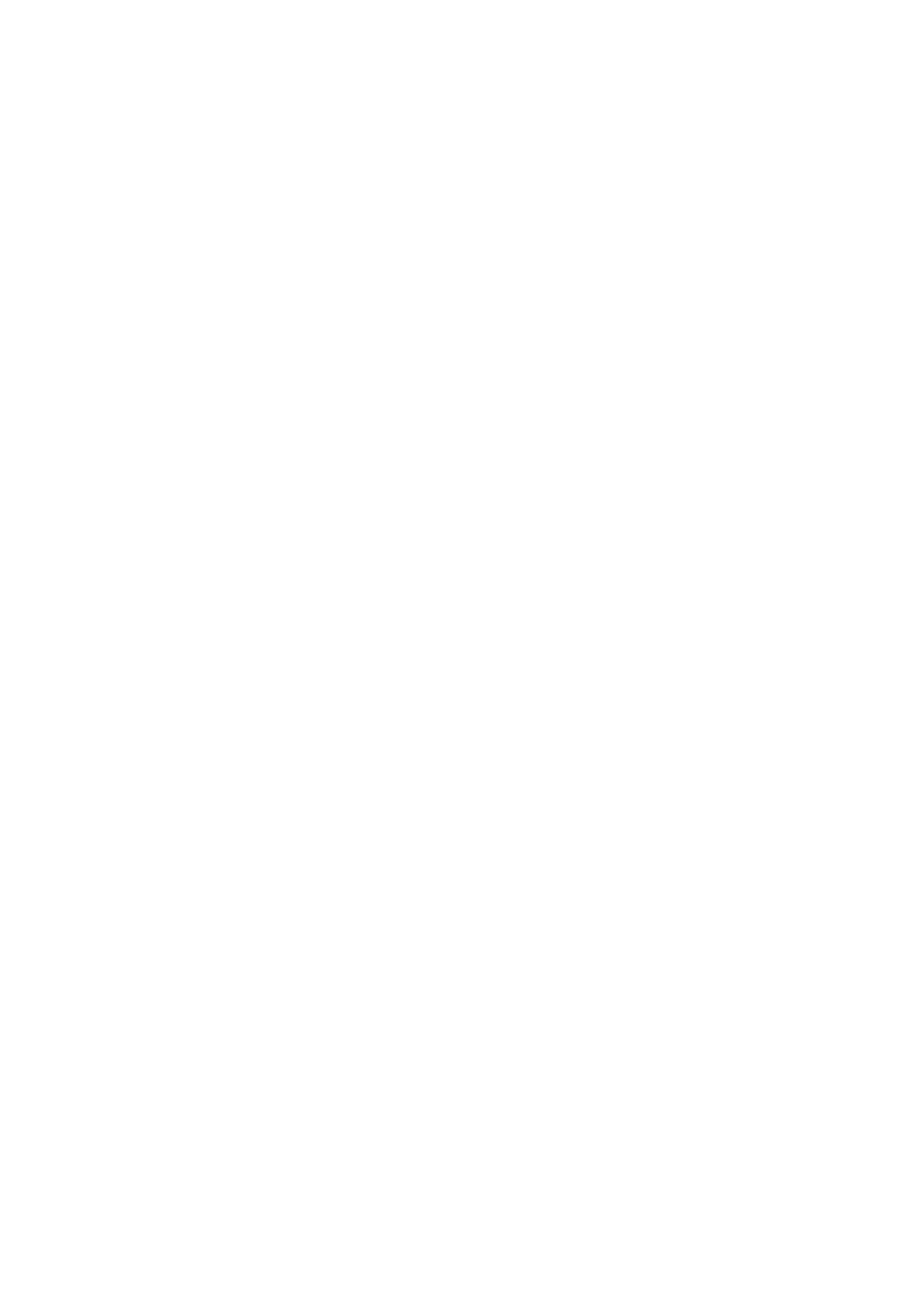### 4 Discussion

In this section we discuss the application of BVS in spatial regression models. We begin with the spatially fixed coefficients setting and thereafter, the spatially varying coefficients setting.

### Spatially fixed coefficients setting

In subsection 3.2.2 we applied BVS to identify important predictor variables to be included in the regression model (model 1). It was found that birth weight and gender are important predictors of TSH levels in newborns. The results show that keeping gender constant, the higher the birth weight the lower the TSH level and keeping birth weight constant, male infants tend to have higher TSH levels compared to female infants (Table 5). These results are consistent with findings from other studies, e.g., Frank et al (1996) and Herbstman et al (2008) reported that birthweight is predictive of TSH level and Sullivan *et al* (1997), Chan *et al* (2001) and again Herbstman *et al* (2008) reported that gender is predictive of TSH level. Note that other studies have also found gestational age as predictive of TSH level (see Herbstman et al (2008)).

Turning to the variable selection exercise, we saw that BVS techniques require less computational effort as compared to classical approaches - with BVS one does not need to fit all the possible models in order to identify important predictor variables. However, when using BVS one needs to pay attention to the decision rule they adopt in order to select predictor variables that will yield an optimally predictive model. It was noted that the best subset of predictor variables as identified by the MAP model principle was different from that identified by the MP model principle. We went in favour of the latter as it coincided with an optimally predictive model identified using the DIC. On this note, we can mention that our findings are in agreement with Barbieri and Berger (2004) who noted that often times the MP model is optimally predictive and the MAP model is not necessarily so.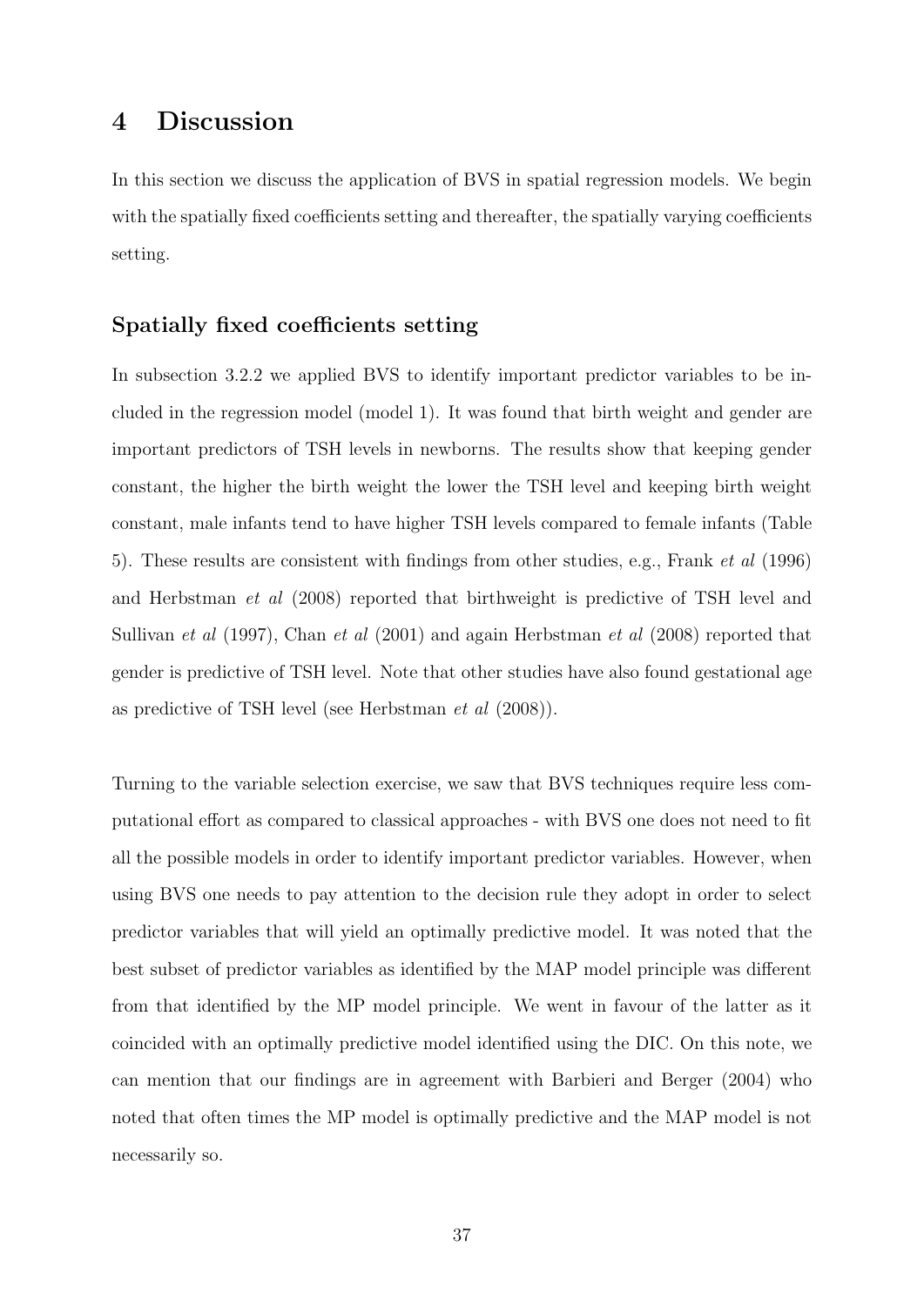Adopting the MP model principle as the decision rule, we were led to select the same predictor variables across all three approaches, i.e. method of Kuo and Mallick, GVS and SSVS. Though there was agreement among all the approaches, we noted some advantages and disadvantages for each. We now reflect on these in turn.

An advantage of the method of Kuo and Mallick is that it has a straight forward implementation. Unlike the GVS and the SSVS, it does not require sophisticated choice of tuning parameters, one only has to specify priors for regression coefficients and entry parameters independently. When specifying priors for regression coefficients, one has to set the prior variance considerably low in order to have good mixing (see O'Hara and Sillanpaa, 2009). In terms of disadvantages we observed that this method is slow (Table 3). Other authors have also noted that this method does not work well in the presence of multicollinearity (see Ntzoufras, 1999), in our case this was not experienced since our predictors were not highly correlated.

As in the method of Kuo and Mallick, the GVS approach also has a relatively simple implementation. Moreover, if a good pseudo-prior is specified the GVS leads to better mixing if compared with the former. However, a drawback of this method is specification of pseudo-priors - sophisticated choices are required. In our analysis (Table 3) we considered a choice suggested in Dellaportas et al (1997) of taking values obtained from a pilot-run of the full model. This choice worked reasonably well - results obtained were in agreement with those of other approaches. In order to demonstrate that pseudo-prior parameters cannot be chosen arbitrarily we took values not far off from those obtained from the pilot run, the resulting MP model was different from that identified by the other approaches (see Table 3). As in the method of Kuo and Mallick, we observed that this method is slow and other authors have also noted that this method does not work well in the presence of multicollinearity (see Ntzoufras, 1999).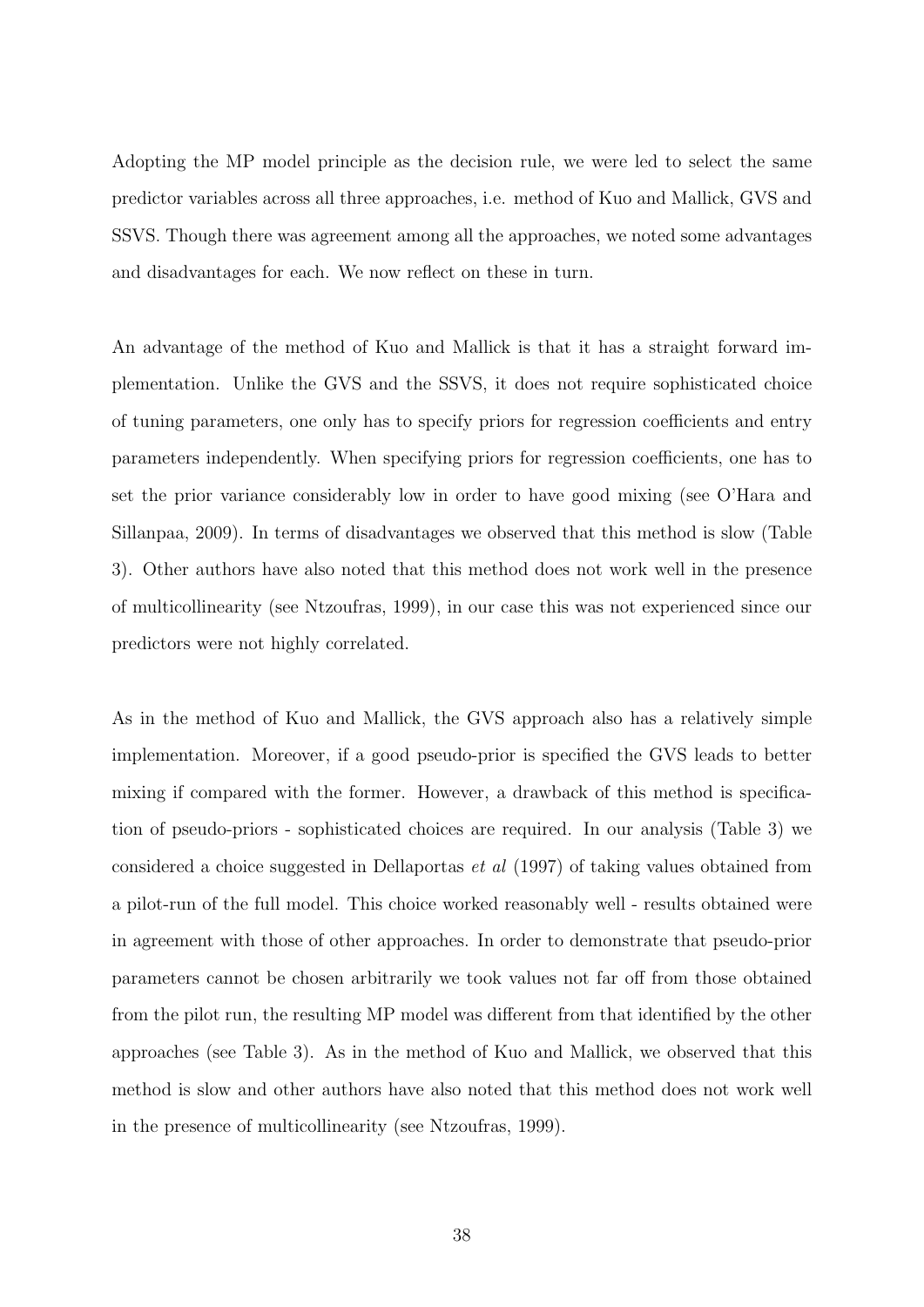Turning to the SSVS approach, the major advantage that we noted was simulation speed, it was faster compared to the other approaches (see Table 3). A well known disadvantage (that we also noted) is the method's reliance on user defined and data dependent tuning parameters. The tuning parameters heavily influence posterior model and predictor inclusion probabilities and hence a sensitivity analysis may be ideal. From the three scenarios that we prespecified, we noted that if the constant  $c$  is kept fixed, a smaller value of  $\varepsilon$  allows predictor variables to enter the model more frequently. Also, increasing both c and  $\varepsilon$  disallows predictor variables from entering the model more frequently. It should however be noted that in some instances the reliance of SSVS on tuning parameters makes the approach flexible as it can allow the user to define their own margin of practical significance (George and McCulloch, 1993).

### Spatially varying coefficients setting

In subsection 3.3 we extended the method of Kuo and Mallick and SSVS to the spatially varying coefficients model. Though we could not get all results we hoped for, the few that were obtained seemingly indicated that generally, one of the following occurs: no covariate is included, one of the four is included, birth weight and gender are included or gestational age and gender are included. This would appear to contradict results from the spatially fixed coefficients setting however, it helps to note that at the municipality level there are generally few data hence, it may well be that the data are not sufficient to show importance of the predictor variables.

Turning to the variable selection exercise, basically the same advantages and disadvantages that were observed in the spatially fixed coeffients model also apply in this model. As one would also expect, the variable selection exercise became more computationally involved and hence more time consuming - as before the SSVS settings considered were faster than the method of Kuo and Mallick (1147, 1111 and 3507 seconds respectively).

Though extending BVS to this model was possible, we were only able to achieve conver-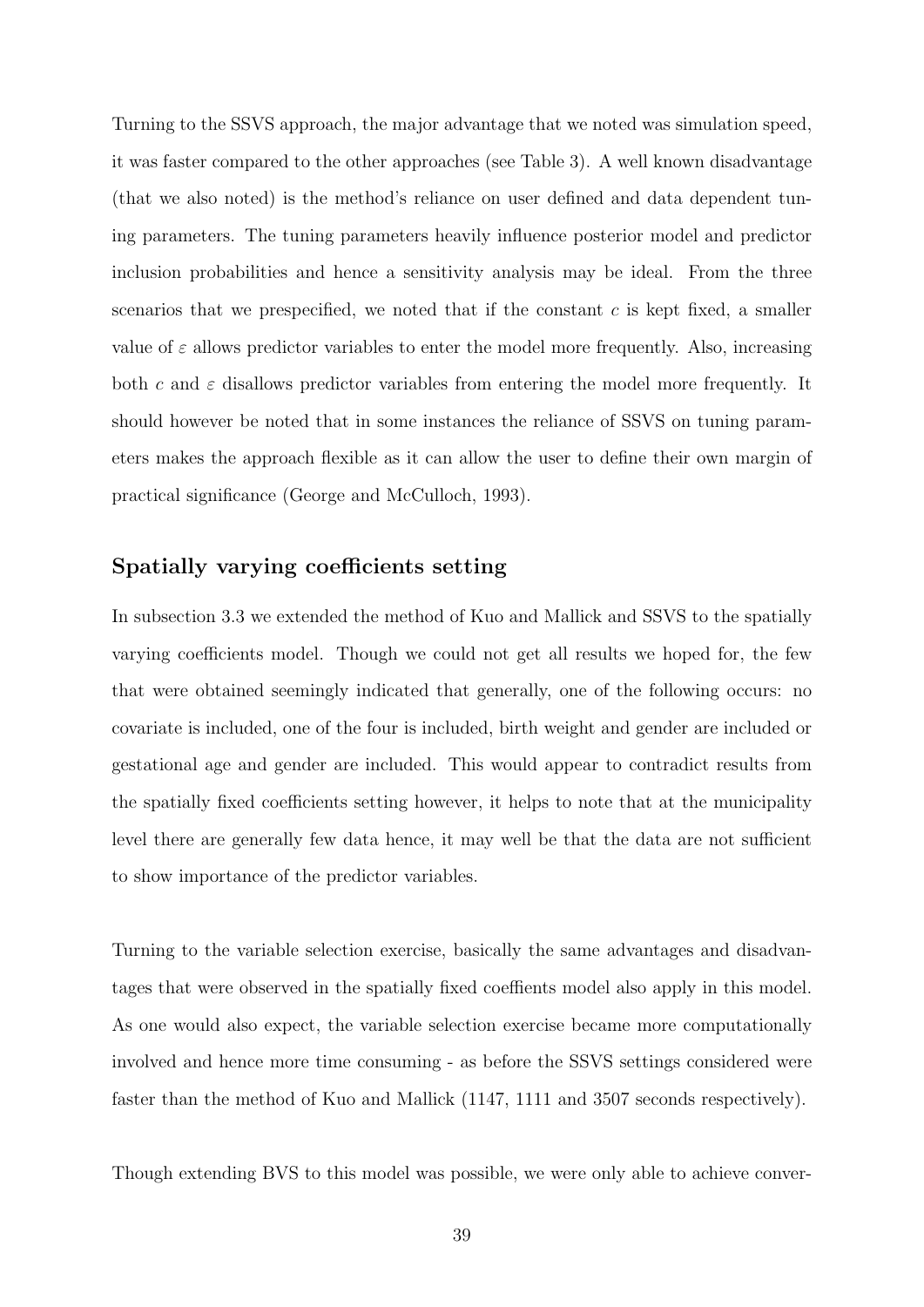gence in the simplest case where we assumed that the entry parameters  $\gamma_k^{(j)}$  $\kappa_k^{(J)}$  have nothing in common, here they were not modelled but only assigned priors. Note that with a binary response, even this simplest case could not reach convergence.

We experienced great difficulties when we sought to model these entry parameters to enable information sharing among neighbours as well as across regions (Models B and C, subsections 2.4.1 and 2.4.2). Several alterations were made on the programs to try to improve convergence. Among the first alterations was standardizing the predictor variables; varying the link function on the entry parameters model (i.e. logit, probit, c log log); varying parameters on priors (e.g. on the  $IG(.,.)$  prior); changing variance priors from  $IG(.,.)$ to  $U(.)$  on prior standard deviations as well as adjusting tuning parameters in the SSVS.

Additional alterations involved imposing some assumptions on the model so as to reduce its complexity. In place of modelling the entry parameters we assumed that they had a common success probability, i.e.  $\gamma_k^{(j)} \sim \text{Bern}(p_k)$  with  $p_k \sim U(0, 1)$  and also  $\gamma_k^{(j)} \sim \text{Bern}(0.5)$ . We also tried fixing variances on regression coefficient priors, a range of values were considered. Finally we also considered implementing the models in rjags but still no convergence was reached.

On this note we put forward that though combining spatially varying coefficient models with BVS is possible and an attractive idea, allowing for information sharing among the entry parameters increases computational intensity and hence makes the model susceptible to convergence problems. Whilst Lum (2012) succeeded in doing so, more research can be done in the future to look into ways of tackling convergence problems in this context. Note that we also succeeded sharing information in the entry parameters using a  $N(\ldots)$  prior (as in Model C) on a different data set with only one predictor variable.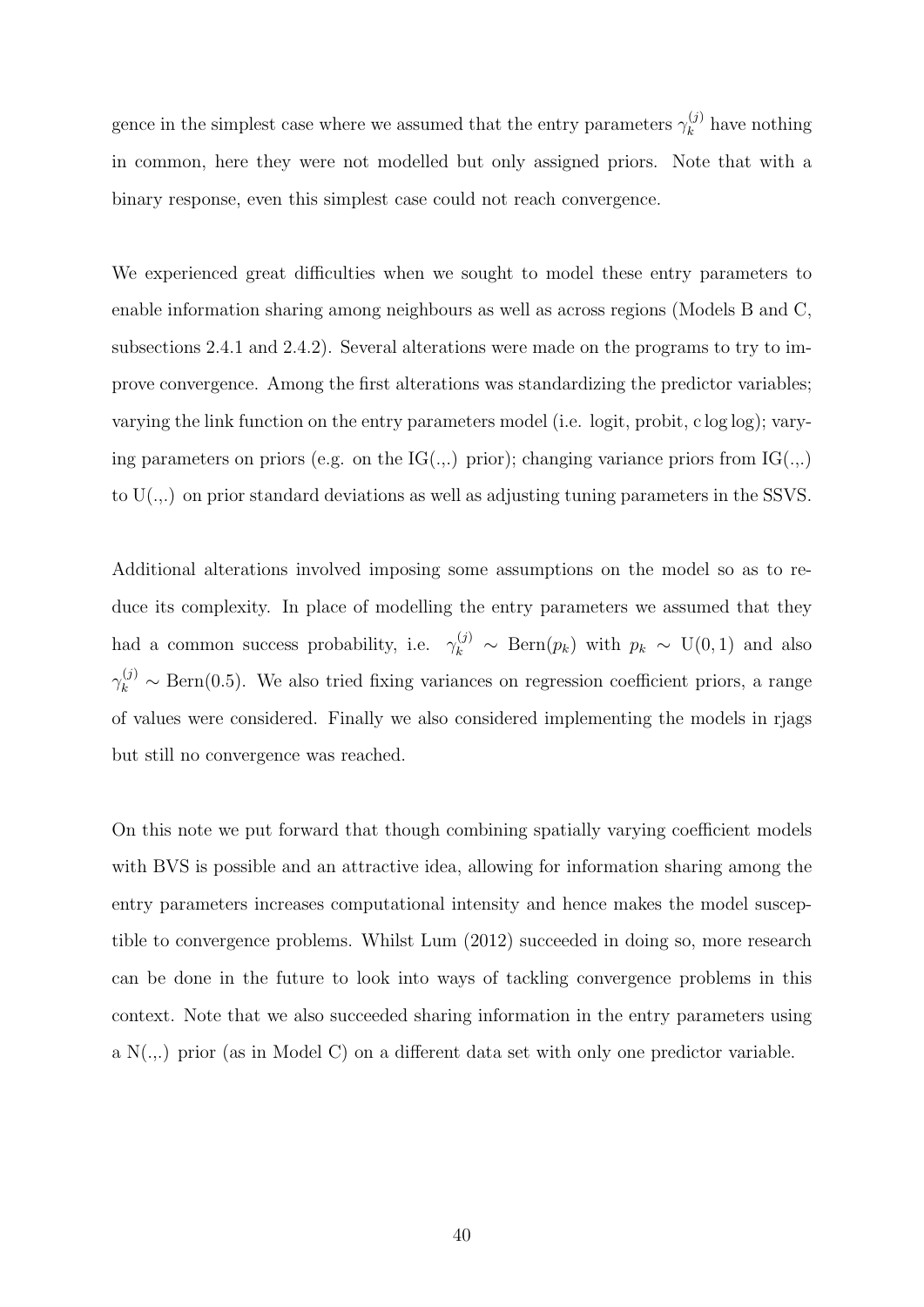### 5 Conclusion

In conclusion we found that bayesian variable selection methods can be applied with ease in spatially fixed coefficient models and they are more advantageous compared to classical methods as they reduce computational burden of fitting all possible models. However, in spatially varying coefficient models convergence problems may occur, especially when one attempts to incorporate information sharing in entry parameters. Based on the spatially fixed coefficient model, we found that the predictor variables birth weight and gender are important in explaining TSH level in newborns. In terms of the spatially varying coefficient model and based on the results obtained, different predictor variables appear to be important at different areas.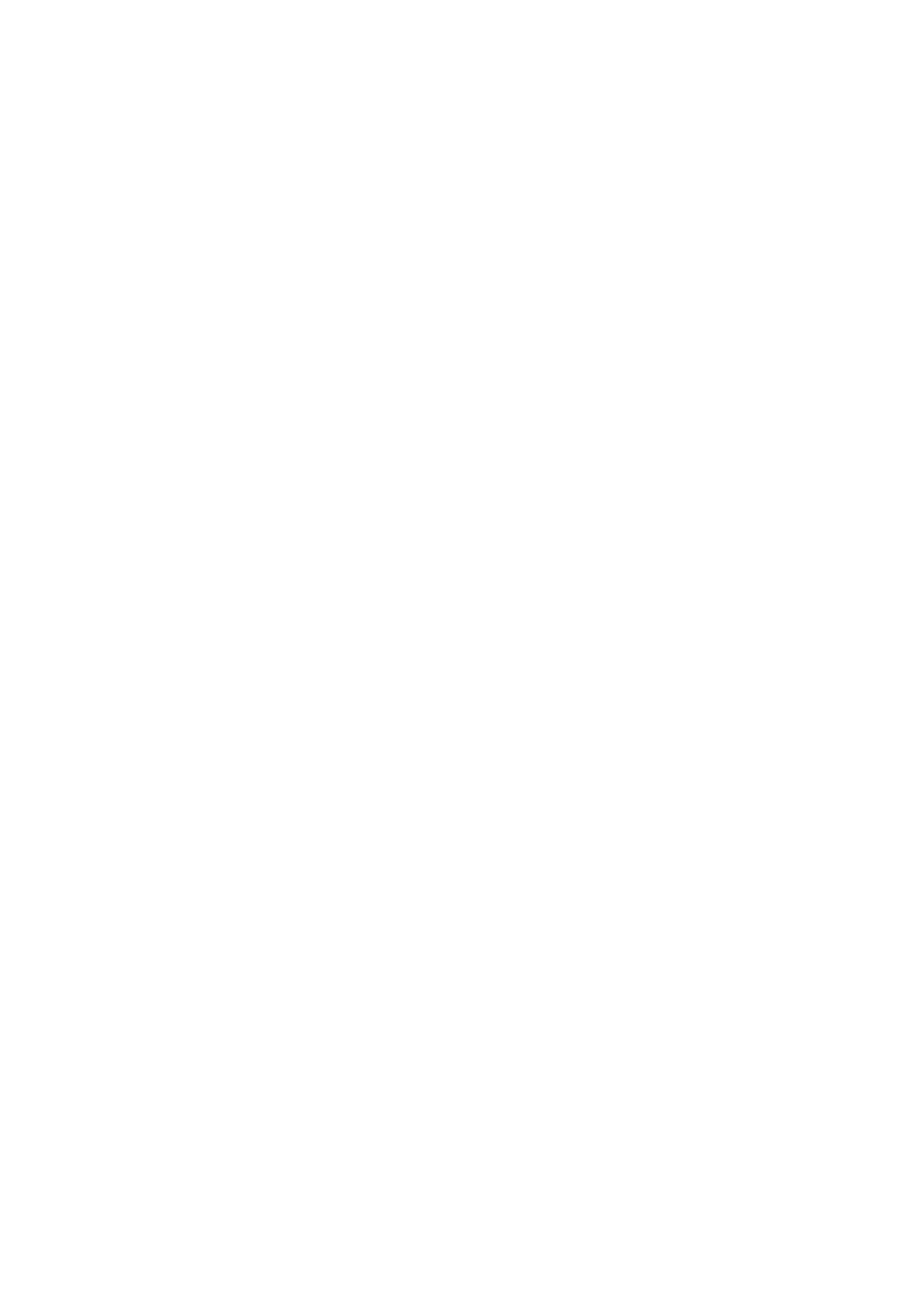### References

- American Thyroid Association. Goitre. Available at http://www.thyroid.org/wpcontent/uploads/patients/brochures/Goiter˙brochure.pdf. Extracted on 02 Sep 2014.
- Assey, V. D., Greiner, T., Mzee, R. K., Abuu, H., Mgoba, C, Kimboka, S. and Peterson, S (2006). Iodine Deficiency persists in the Zanzibar Islands of Tanzania. Food Nutr Bull,27, 292-299.
- Assuncao, R. M. (2003). Space-varying Coefficient Models for Small area Data. Environmetrics, 14, 453-473.
- Barbieri, M. M. and Berger, J. O. (2004). Optimal Predictive Model Selection. The Annals of Statistics, 32, 870-897.
- Banerjee, S., Carlin, B. P. and Gelfand, A. E. (2004). Hierarchical Modeling and Analysis for Spatial Data. Boca Raton, FL: Chapman and Hall.
- Besag, J., York, J. and Mollie , A. (1991). Bayesian Image Restoration with Two Applications in Spatial Statistics. Annals of the Institute of Statistics and Mathematics, 43, 159.
- Carlin, B.P. and Chib, S. (1995). Bayesian Model Choice via Markov Chain Monte Carlo Methods. Journal of the Royal Statistical Society B, 157, 473484.
- Chan, L. Y., Leung, T. N. and Lau, T. K. (2001). Influences of Perinatal Factors on Cord Blood Thyroid-Stimulating Hormone Level. Acta Obstet Gynecol Scand, 80, 10141018.
- Dellaportas, P., Forster, J. J., and Ntzoufras, I. (2000). Bayesian Variable Selection using the Gibbs Sampler. In Dey, D. K., Ghosh, S. K., and Mallick, B. K. (eds.). Generalized linear models: a Bayesian perspective, 273-286. Marcel Dekker, Inc., New York.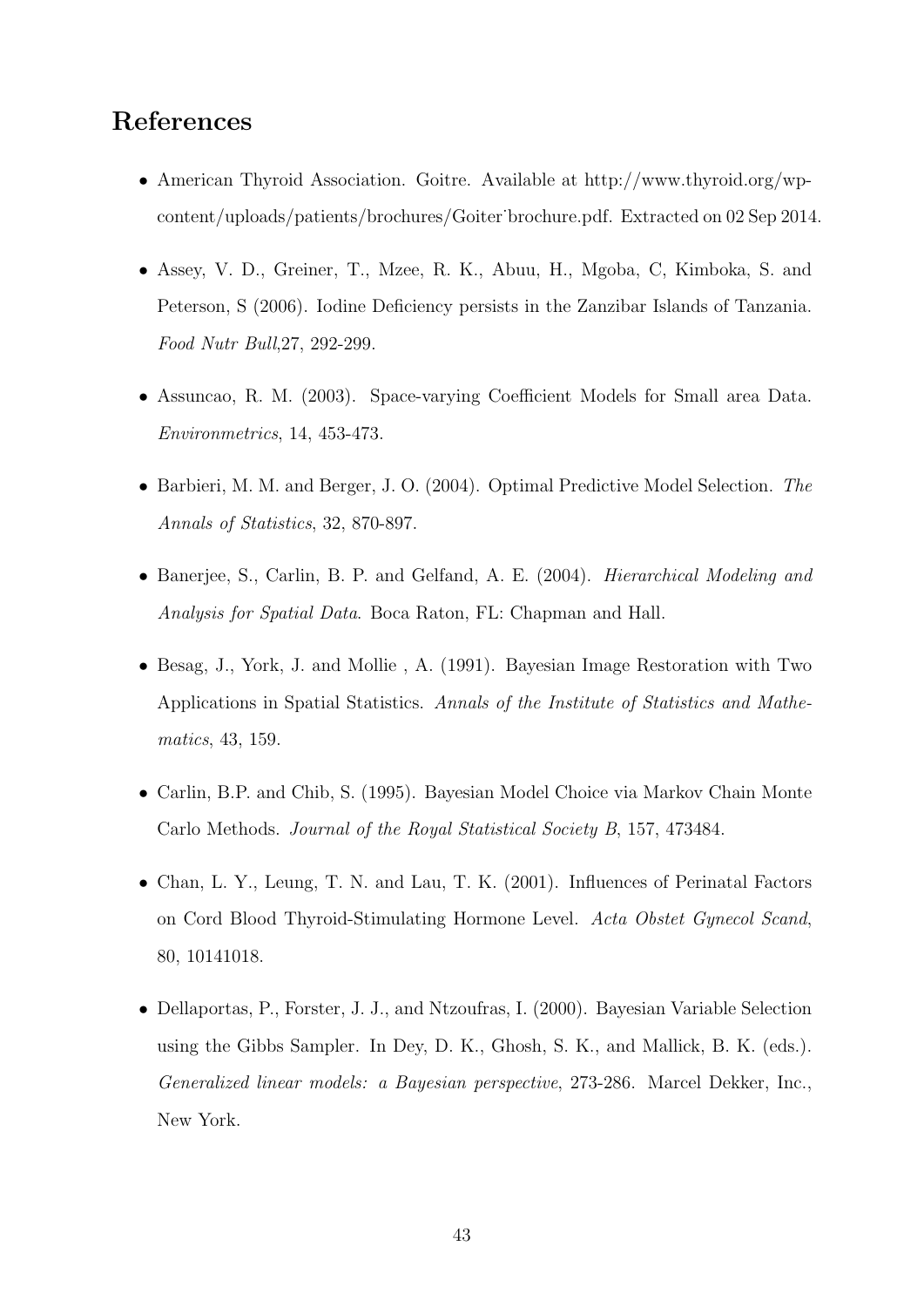- Dellaportas, P., Forster, J. J. and Ntzoufras, I. (1997). On Bayesian Model and Variable Selection Using MCMC. Technical Report, Department of Statistics, Athens University of Economics and Business, Athens, Greece.
- Frank, J. E., Faix, J. E., Hermos R. J., Mullaney, D. M., Rojan, D. A., Mitchell, M. L. and Klein, R. Z (1996). Thyroid Function in very Low Birth Weight Infants: Effects on Neonatal Hypothyroidism Screening. J Pediatr, 128, 548554.
- Gelfand, A. E., Kim, H. J., Sirmans, C. F. and Banerjee, S. (2003). Spatial Modelling with Spatially Varying Coefficient Processes. Journal of the American Statistical Association, 462, 387-396.
- Gelman, A. (2006). Prior Distributions for Variance Parameters in Hierarchical Models. Bayesian Analysis, 1, 515 - 533.
- George, E. I. and McCulloch, R. E. (1993). Variable Selection via Gibbs Sampling. Journal of the American Statistical Association, 88, 881889.
- George, E. I. and McCulloch, R. E. (1993). Approaches for Bayesian Variable Selection. Statistica Sinica, 7, 339-373.
- Herbstman, J., Apelberg, B. J., Witter, F. R., Panny, S. and Goldman, L. R. (2008). Maternal, Infant, and Delivery Factors Associated with Neonatal Thyroid Hormone Status. Thyroid, 18, 67-76.
- Ishwaran, H. and Rao, J. S. (2005). Spike and Slab Variable Selection: Frequentist and Bayesian Strategies. The Annals of Statistics, 33, 730-773.
- Kutner, M. H., Nachtsheim, C. J., Neter, J., and Li, W. (2005). Applied Linear Statistical Models. McGraw-Hill.
- Lesaffre, E. and Lawson, A. B. (2012). Bayesian Biostatistics. John Wiley and Sons.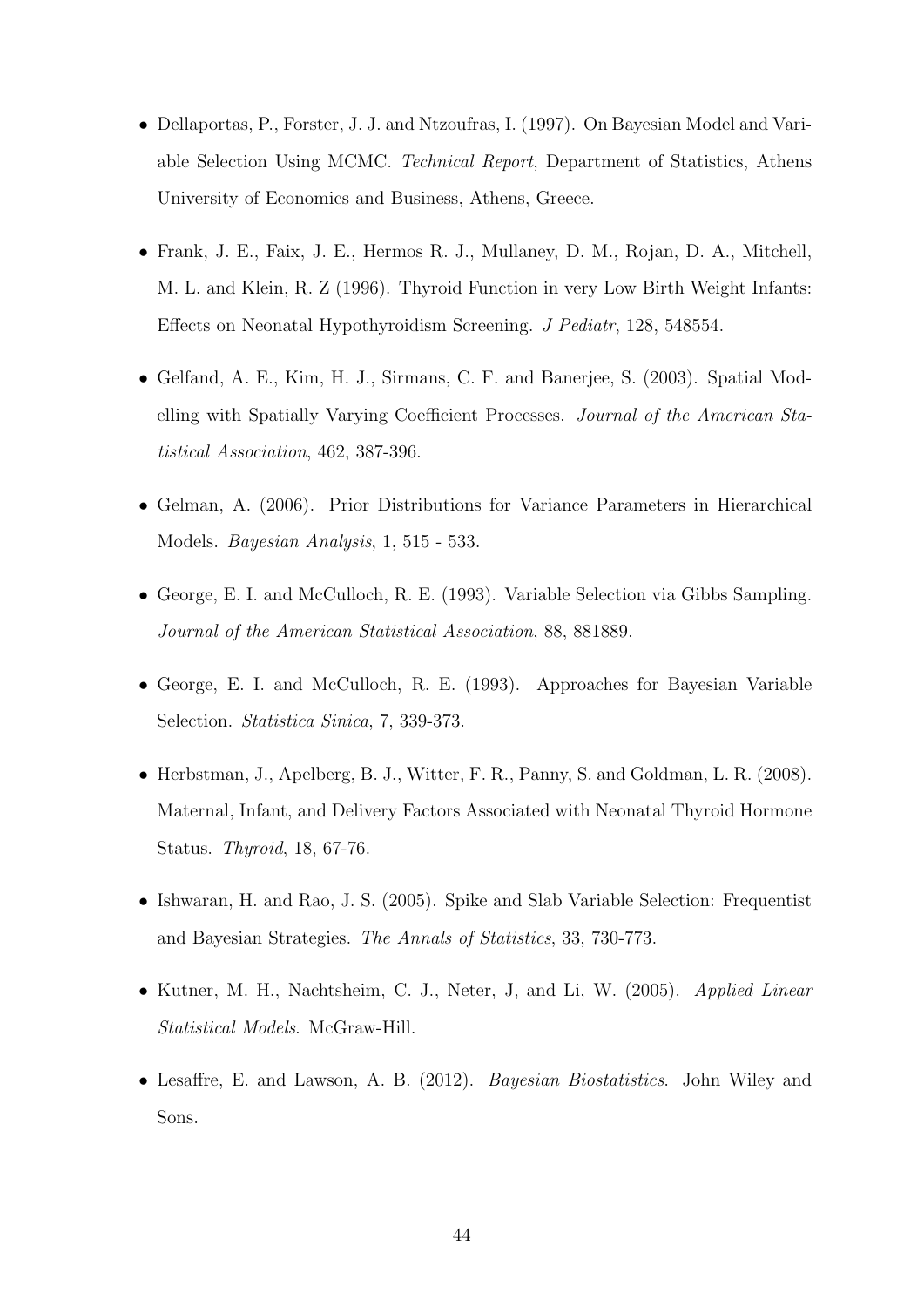- Lum, K. (2012). Bayesian Variable Selection for Spatially Dependent Generalized Linear Models. Available at http://arxiv.org/pdf/1209.0661.pdf. Extracted on 27 Jul 2014.
- Meuwissen, T. H. E. and Goddard, M. E. (2004). Mapping Multiple QTL using Linkage Disequilibrium and Linkage Analysis Information and Multitrait Data." Genet. Sel. Evol., 36, 261-279.
- Mitchell, T. J. and Beauchamp, J. J. (1988). Bayesian Variable Selection in Linear Regression. Journal of the American Statistical Association, 83, 1023-1036.
- Ntzoufras, I. (1999). Aspects of Bayesian Model and Variable Selection Using MCMC. Unpublished Ph.D. Thesis, Department of Statistics, Athens University of Economics and Business, Athens, Greece.
- Ntzoufras, I. (2009). Bayesian Modelling using WinBUGS. John Wiley and Sons.
- Kuo, L. and Mallick, B. (1998). Variable Selection for Regression Models. Sankhya B, 60, 6581.
- Lope, V., Pollan, M., Perez-Gomez, B., Aragones, N., Ramis, R., Gomez-Barroso, D. and Lopez-Abente, G. (2006). Municipal mortality due to cancer in Spain. Available at http://www.biomedcentral.com/1471-2458/6/302. Extracted on 25 Aug 2014.
- O'Hara, R. B. and Sillanpaa, M. J. (2009). A Review of Bayesian Variable Selection Methods: What, How and Which. Bayesian Analysis, 4, 85-118.
- Reich, B. J., Fuentes, M., Herring, A. H. and Evenson, K. R. (2010). Bayesian Variable Selection for Multivariate Spatially-Varying Coefficient Regression. Bayesian variable selection for multivariate spatially varying coefficient regression. Biometrics, 66, 772-782.
- Sullivan, K. M., May, W., Nordenberg, D., Houston, R. and Maberly, G. F. (1997).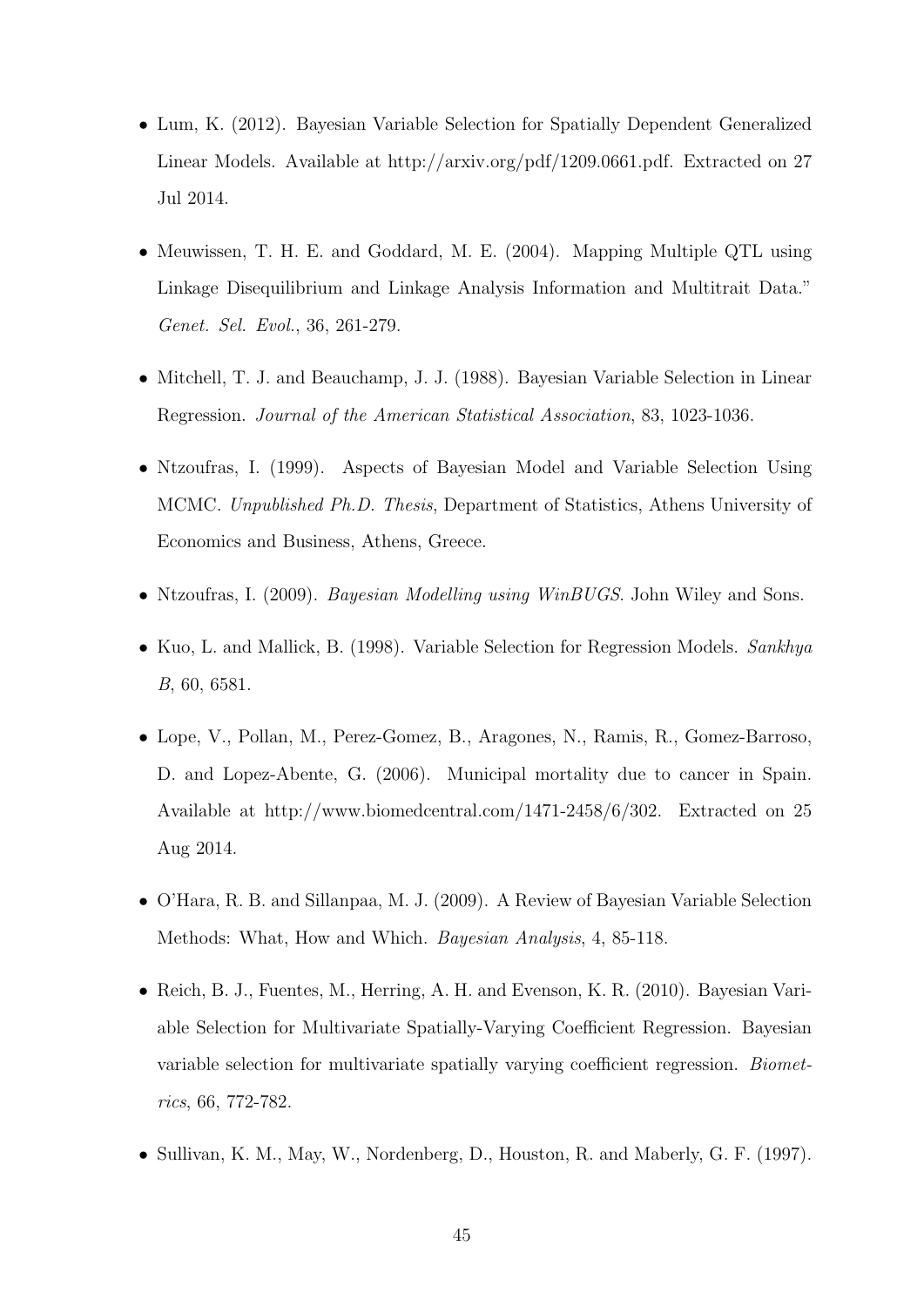Use of Thyroid Stimulating Hormone Testing in Newborns to identify Iodine Deficiency. J Nutr, 127, 5558.

- Wakefield, J. (2006). Disease mapping and Spatial Regression with Count Data. Biostatistics, 8, 158-183.
- World Health Organization (2007). Assessment of Iodine Defficiency Disorders and Monitoring their Elimination: A Guide for Program Managers. 3rd ed. Technical Report. World Health Organization (WHO) and United Nations Children's Fund (UNICEF) and International Council for the Control of Iodine Defficiency Disorders, Geneva, Switzerland (WHO/NHD/01.1).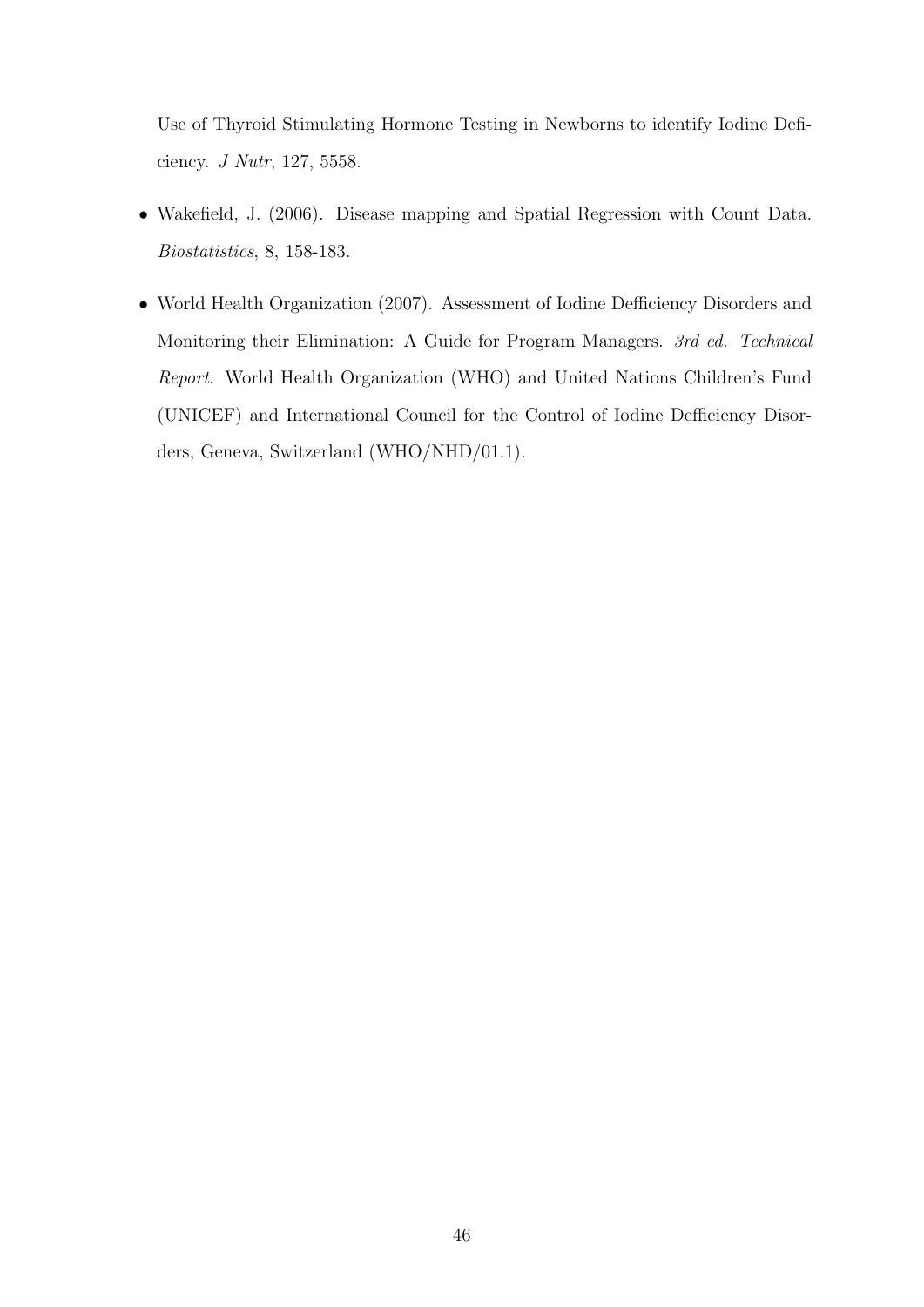### Appendix



brown:insignificant, green: significant, white: few data

Figure 6: Summary: p-values based on OLS per municipality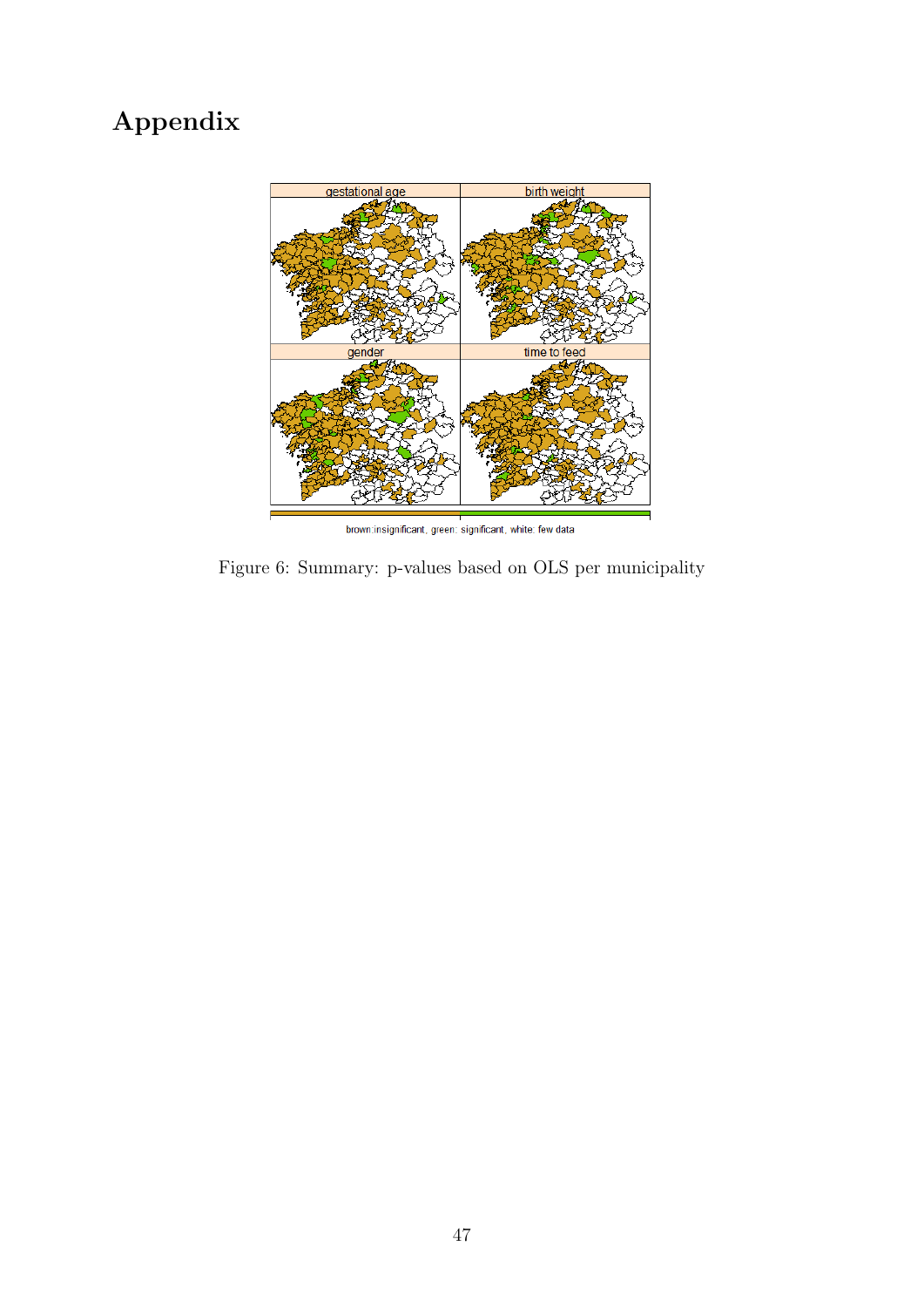

Figure 7: Variable selection at area level: Model A, SSVS with  $c^2 = 10$ 



Figure 8: Variable selection at area level: Model A, SSVS with  $c^2 = 100$